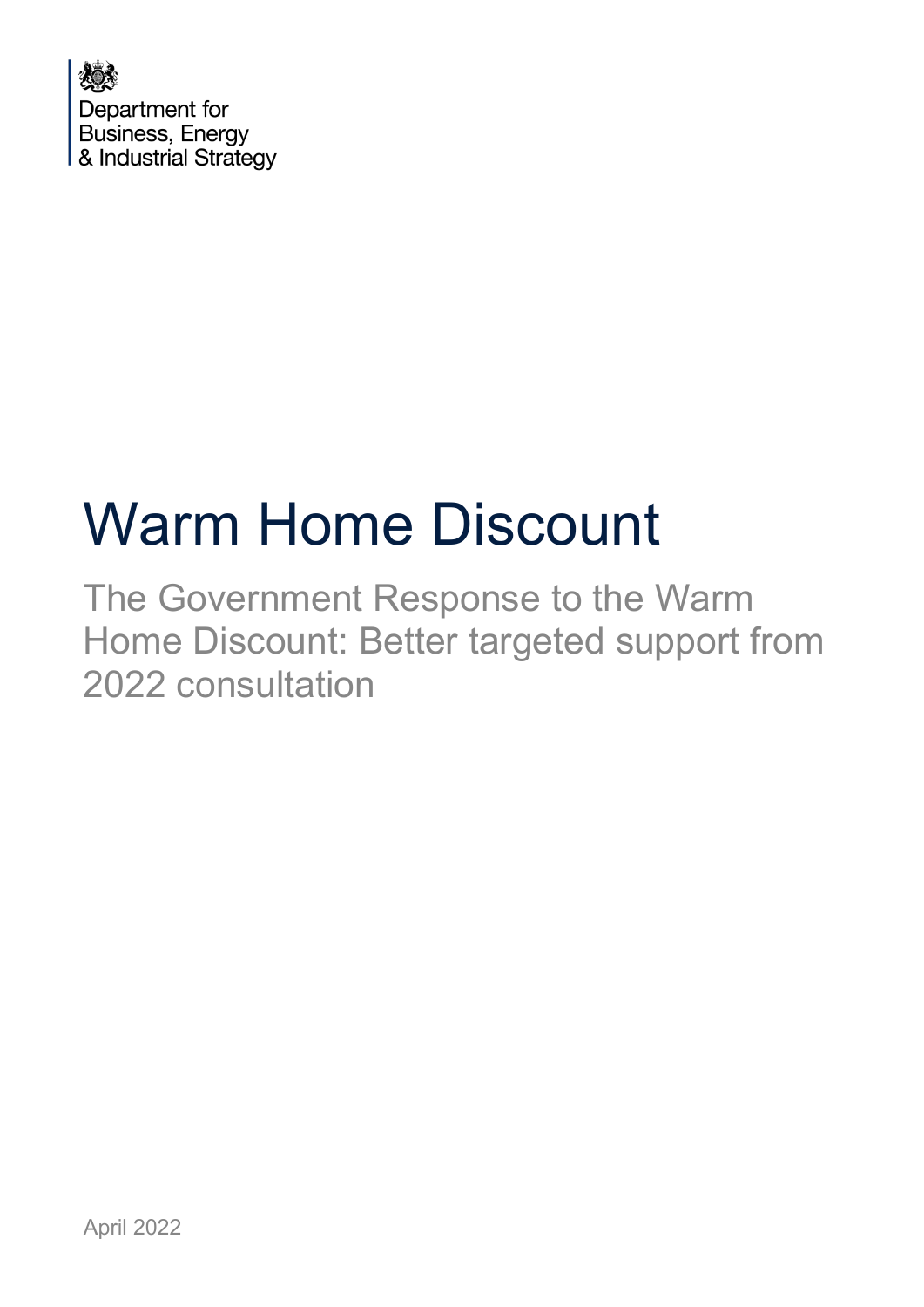#### **Acknowledgements**

BEIS would like to thank all stakeholders who took part in the Warm Home Discount: Better targeted support from 2022 consultation and provided their views on the proposals.



© Crown copyright 2022

This publication is licensed under the terms of the Open Government Licence v3.0 except where otherwise stated. To view this licence, visit [nationalarchives.gov.uk/doc/open-government-licence/version/3](http://nationalarchives.gov.uk/doc/open-government-licence/version/3/) or write to the Information Policy Team, The National Archives, Kew, London TW9 4DU, or email: [psi@nationalarchives.gsi.gov.uk.](mailto:psi@nationalarchives.gsi.gov.uk)

Where we have identified any third-party copyright information you will need to obtain permission from the copyright holders concerned.

Any enquiries regarding this publication should be sent to us at: [enquiries@beis.gov.uk](mailto:enquiries@beis.gov.uk)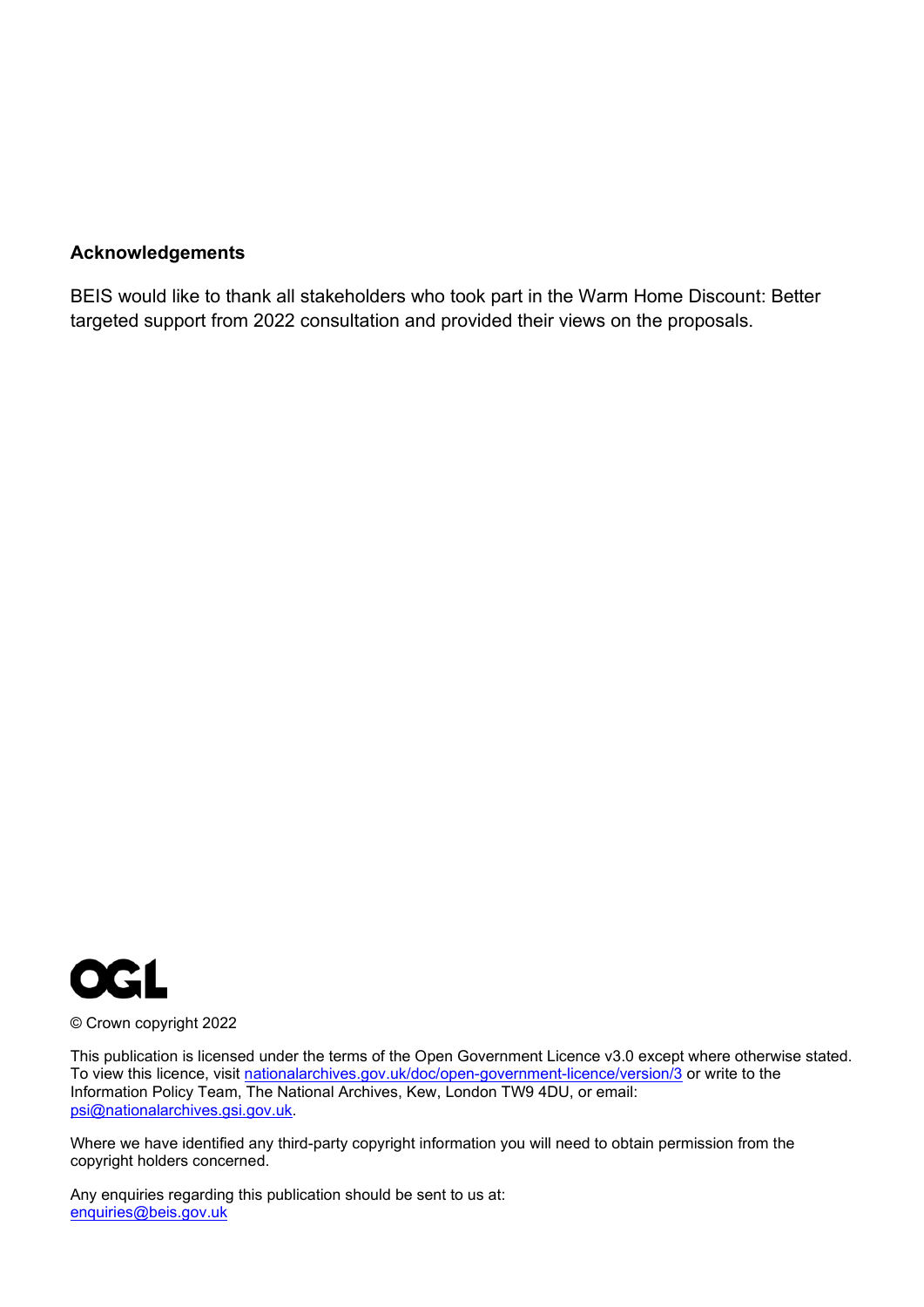## <span id="page-2-0"></span>Ministerial Foreword

For eleven years the Warm Home Discount has provided vital help with energy bills to the most vulnerable households in society. It has provided over £3 billion of assistance during that time. Last year, over 2.2 million households received £140 off their energy bills and almost 470,000 received crucial help such as debt assistance, benefit checks and energy advice through the Industry Initiatives element of the scheme.

This Government recognises the value of this help to households, especially as energy prices rise due to the global price of gas. That is why we have committed to extending the Warm Home Discount until March 2026 and increased the overall spending across Great Britain from £350m to £475m (in 2020 prices). That will allow an additional 750,000 households to benefit from energy bill rebates, which we are increasing to £150.

We are also making fundamental reforms to the scheme so that those low-income households most likely to be living in homes that are expensive to heat will receive the rebate. Through the innovative use of Government-data, those households will no longer face the lottery of applying, but will receive it automatically from their energy supplier. And, we will continue to protect the Core Group of the poorest pensioners who currently benefit from automatic rebates.

The rise in energy prices announced by Ofgem in February will be a worry for many people and this Government understands that the Warm Home Discount alone is insufficient to provide the help necessary. That is why we have announced additional measures in the form of a £200 energy bill rebate to all households and a £150 Council Tax rebate for those living in homes with a Council Tax band of A to D. Councils will also be given an extra £144 million to provide discretionary support to vulnerable households who may not qualify for Council Tax rebate. The devolved administrations will receive around £715 million funding through the Barnett formula.

That comes on top of existing help with energy bills provided through the Winter Fuel Payment and Cold Weather Payment, meaning that some of the most vulnerable households could receive over £800 this year.

This Government is also investing in long-term measures to reduce bills through energy efficiency improvements to homes. The Heat and Buildings Strategy set out plans for an additional £1.75 billion of Government investment through the Social Housing Decarbonisation Fund and Home Upgrade Grant and we have committed to extend an expand the Energy Company Obligation to £4 billion over the next four years. Those schemes will be focused on low-income households, least able to make the energy efficiency improvements themselves.

Upgrading our building stock takes time however, which is why the Warm Home Discount will continue to be a key policy in tackling fuel poverty and helping the most vulnerable in our society stay warm and well each winter.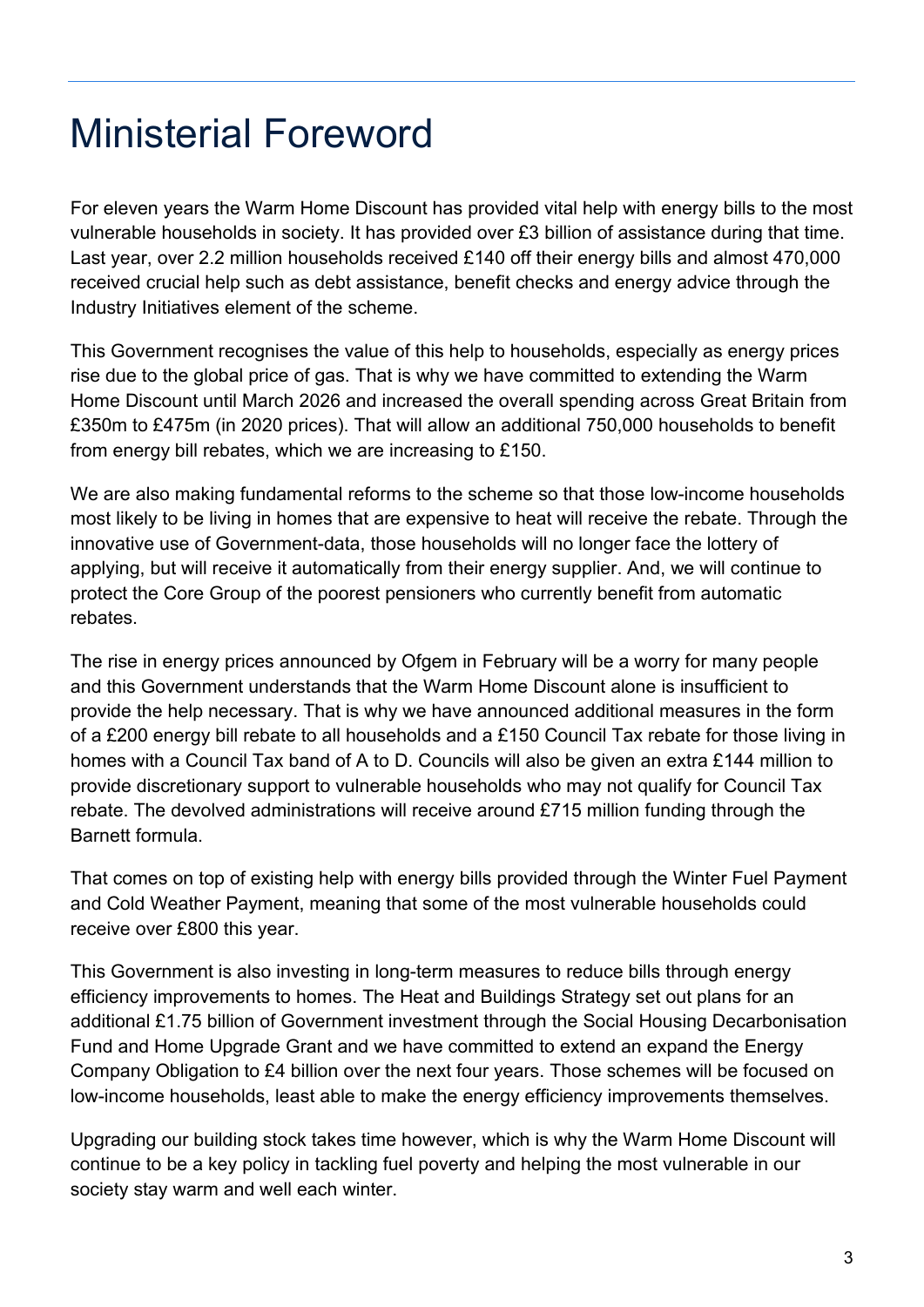## <span id="page-3-0"></span>**Contents**

|  | 8  |
|--|----|
|  | 20 |
|  | 29 |
|  | 40 |
|  | 52 |
|  |    |
|  | 63 |
|  | 64 |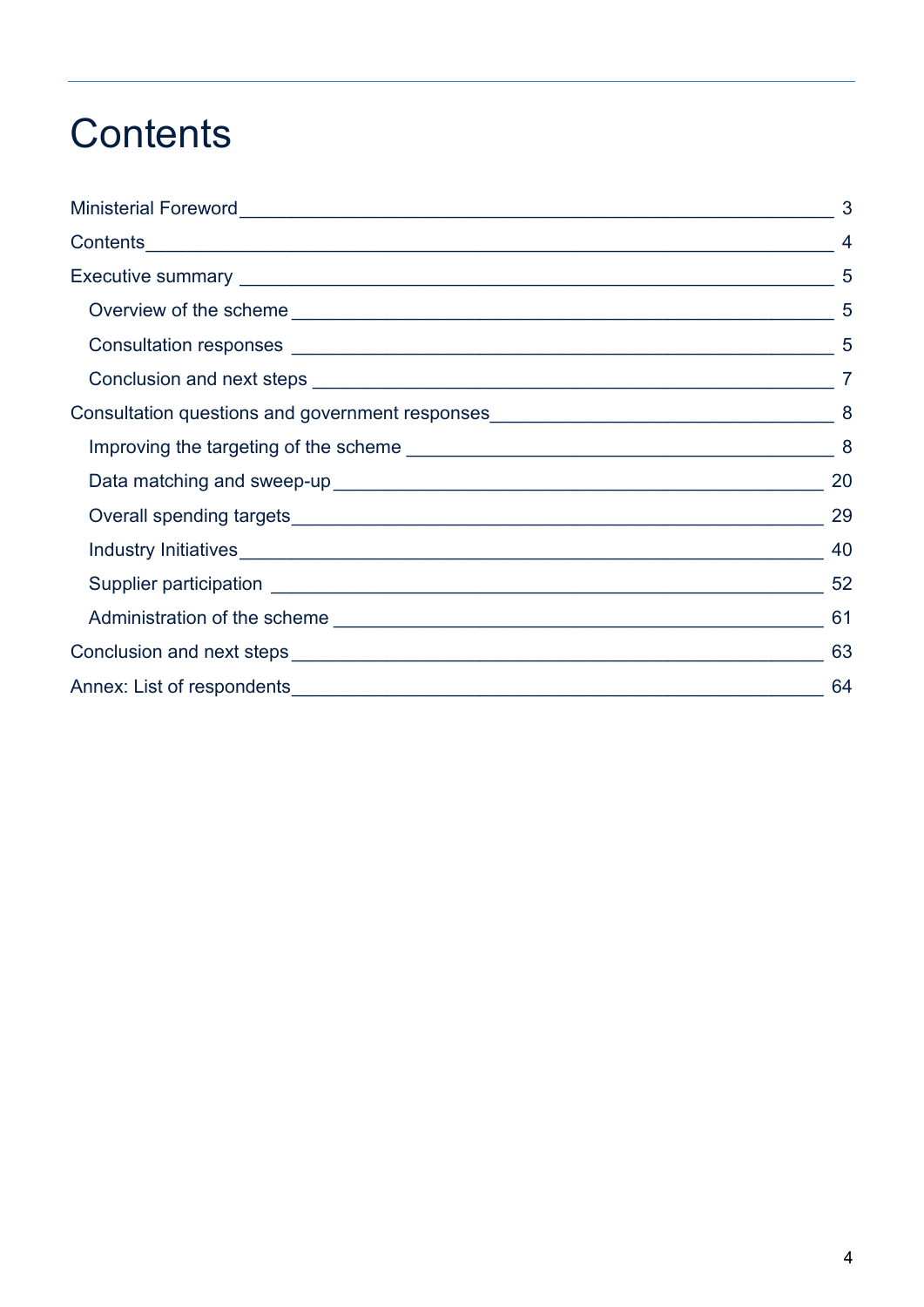## <span id="page-4-0"></span>Executive summary

## <span id="page-4-1"></span>Overview of the scheme

The Warm Home Discount (WHD) scheme was established in 2011 to help fuel poor households with the costs of heating their homes. Through the scheme, energy suppliers provide rebates off the energy bills of low-income and vulnerable households. The scheme has provided over £3 billion of support since it began. Additional financial and energy-related support is also available to households through the Industry Initiatives element of the scheme. This scheme year, 2021/22, the scheme is worth £354 million and around 2.2 million households will receive a rebate worth £140.

In the Energy White Paper in December 2020, the Government committed to extend, expand, and consult on reforming the scheme from 2022 onwards. The scheme will be extended to 2025/26 at least and expanded to £475m (in 2020 prices) per year. Over the summer of 2021, the Government consulted on reforming the scheme for England and Wales, which would see 2.8 million households receive a rebate every year worth £150. 750,000 more households will receive a rebate every year as a result of this expansion and compared to 2021/22. The proposals focused on improving the fuel poverty targeting of the scheme, enabling the vast majority of households to be identified automatically and to receive their rebates without having to apply, putting Industry Initiatives on a surer footing by making them a mandatory part of the scheme, and allowing more energy suppliers to participate in the scheme.

## <span id="page-4-2"></span>Consultation responses

The consultation was published on gov.uk and ran from  $28<sup>th</sup>$  June to  $22<sup>nd</sup>$  August  $2021<sup>1</sup>$  $2021<sup>1</sup>$  $2021<sup>1</sup>$  We received 87 individual responses to the consultation. Responses were received from across 79 organisations, as listed in Annex B. Among the responses, there were 15 from energy suppliers, 34 from charities and consumer bodies, 9 from the housing sector, and 7 from local government. There were also responses from 7 members of the public.

This document summarises the responses for each question, grouped where relevant, and outlines the Government's response.

There was general support for the Government's proposals to:

• **Extend the scheme to 2025/26 and expand the scheme** to £475 million per year (in 2020 prices). While increasing the value of the rebates to £150, this would mean 2.8 million households in England and Wales would receive a rebate every year.

<span id="page-4-3"></span><sup>1</sup> Warm Home Discount: better targeted support from 2022 consultation, June 2021, <https://www.gov.uk/government/consultations/warm-home-discount-better-targeted-support-from-2022>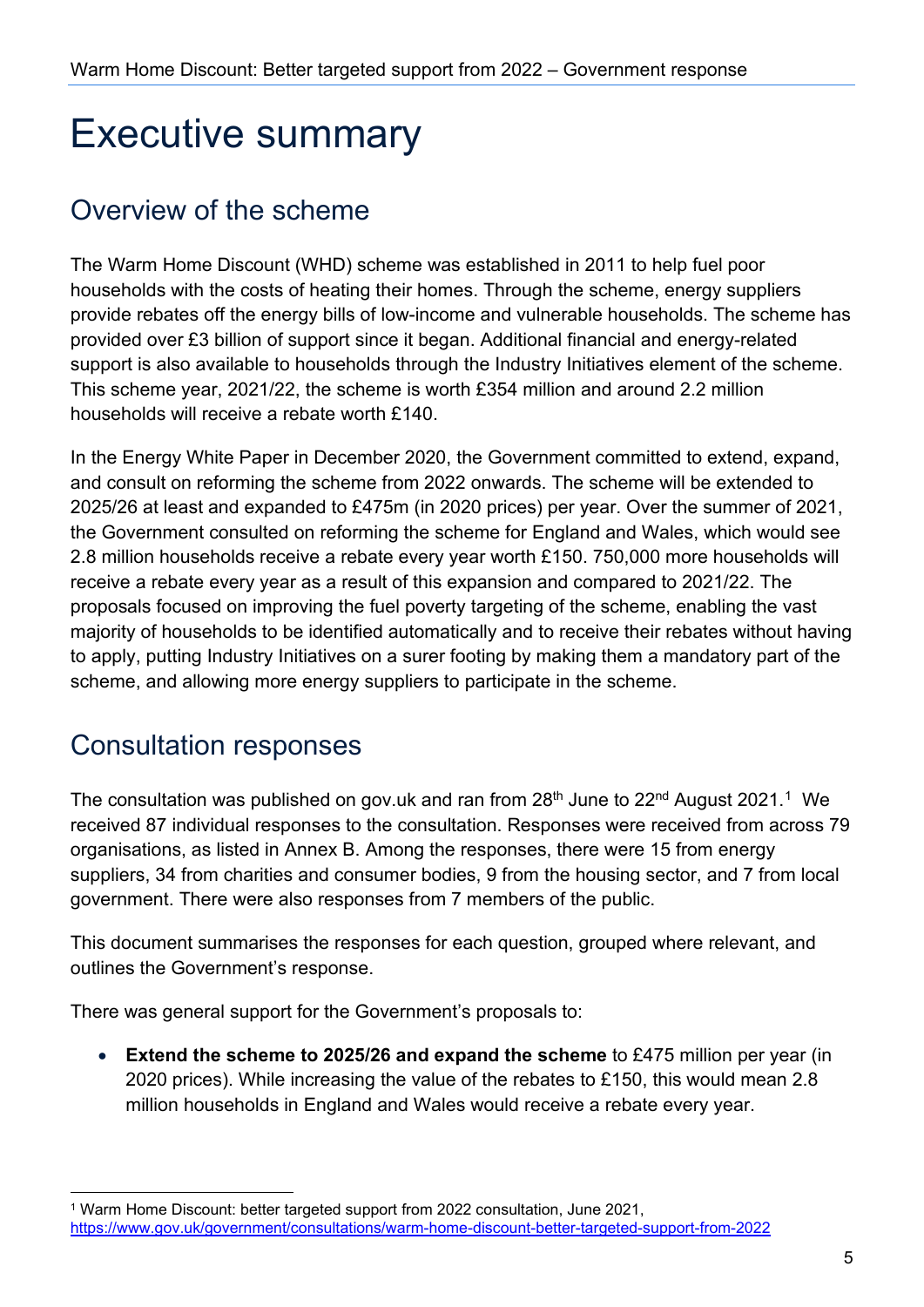- **Retain the Core Group**, renamed the Core Group 1, to continue providing rebates to low-income pensioner households, many of whom may have come to rely on receiving the rebates over the years.
- **Provide the rebates automatically** under the Core Group 1 and new Core Group 2, so that the vast majority of households do not need to apply. This will be achieved by identifying eligible households through data matching between government departments and energy suppliers.
- **Focus the rebates to households with the highest energy costs and low incomes**, which, along with low energy efficiency, are key factors associated with fuel poverty.
- **Create a challenge process** so that households can provide alternative evidence about energy costs to challenge our decisions on rebates.
- **Make Industry Initiatives mandatory**, in recognition of the wider and longer-term value these measures can provide to households, for instance in the form of energy efficiency measures, benefit entitlement checks, and debt write-off.
- **Lower the energy supplier thresholds** in 2022/23 and again in 2023/24 so that almost all customers are with a supplier participating in the scheme. Smaller suppliers will also be able to participate in the scheme voluntarily, subject to an assessment by Ofgem.

There were significant proportions of differing views and other points on the following areas:

- **The benefits eligibility under the Core Group 2**. Respondents suggested alternatives to support households not in receipt of benefits or for expanding the list of eligible benefits, for instance to include disability benefits.
- **The calculation of energy costs under the Core Group 2**. Respondents argued for a wider range of factors underpinning a household's energy costs to be included, such as fuel type, energy efficiency levels, and individual needs.
- **The importance of clear communication and accessibility**. In light of the fundamental changes replacing the Broader Group with the new Core Group 2, respondents highlighted the need to communicate the changes clearly so that households understand who may or may no longer be eligible for a rebate. Respondents also emphasised the need for information about the scheme and the challenge process under Core Group 2 to be accessible and easily understandable.
- **Restrictions on Industry Initiatives**. A significant proportion of respondents disagreed with our approach to adjusting the budget for Industry Initiatives between and within scheme years in order to respond to fluctuating levels of rebates within the Core Groups. Energy suppliers and delivery partners particularly opposed the proposed inyear adjustment. Some respondents also raised differing views to the proposed changes to certain Industry Initiatives measures in the form of budget caps, minimum obligations, and eligibility restrictions.
- **Supplier of Last Resort arrangements**. A large number of respondents argued that it should be mandatory for Suppliers of Last Resort to take on the Warm Home Discount rebates and Industry Initiatives obligations of failed suppliers.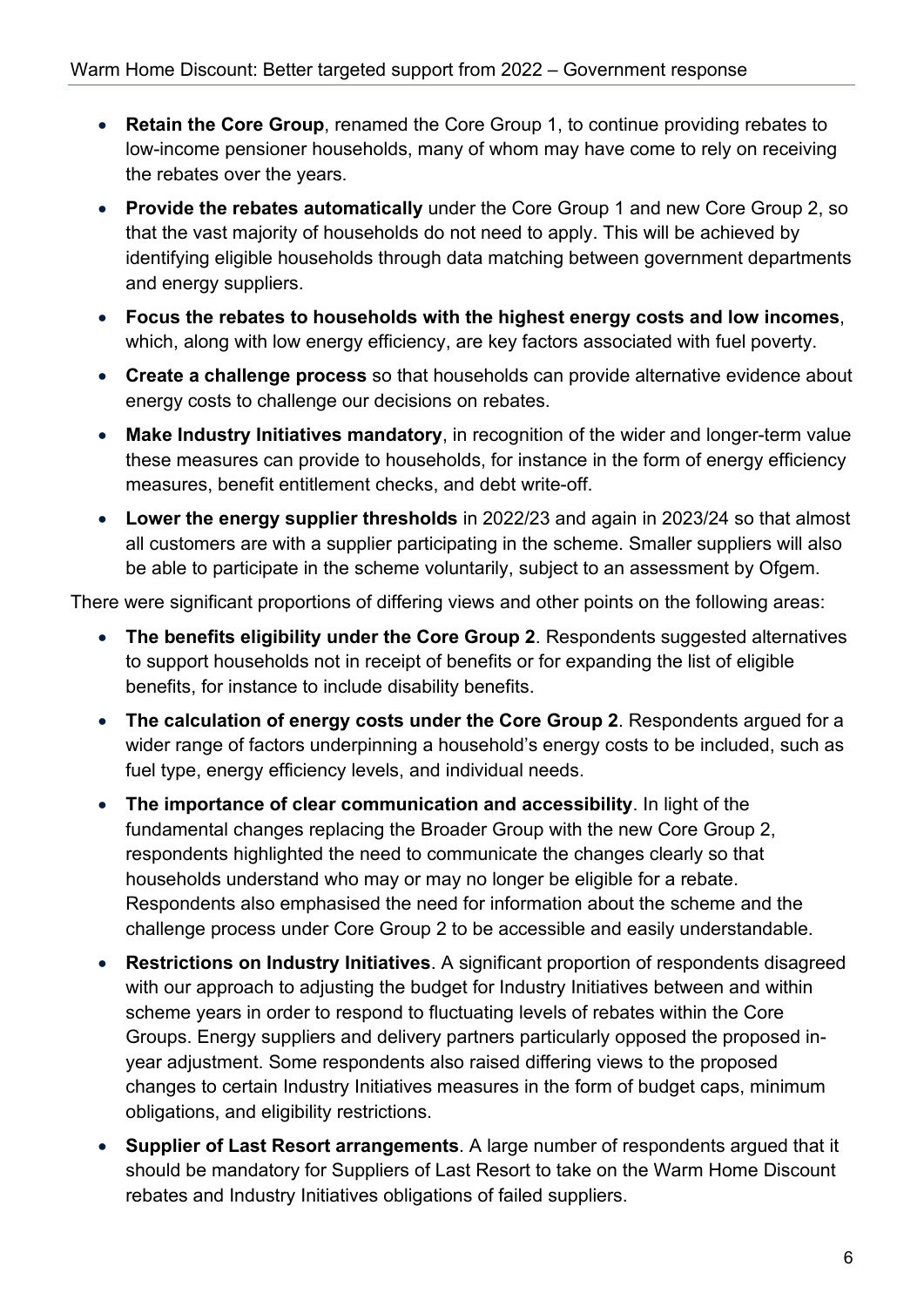### <span id="page-6-0"></span>Conclusion and next steps

The Government has reviewed the consultation feedback and responded to each question. Given the broad support for the proposals, the Government intends to proceed with the fundamental aspects of the proposals. We have adopted some suggestions following feedback from stakeholders through the consultation responses and made changes to the policy and the design of the scheme; these are noted by each relevant consultation question.

The Government will lay regulations for the scheme to be extended, expanded, and reformed in England and Wales. These reforms will take place from the 2022/23 scheme year onwards, so that households will receive their rebates over the winter.

The Government will consult on introducing a separate scheme in Scotland.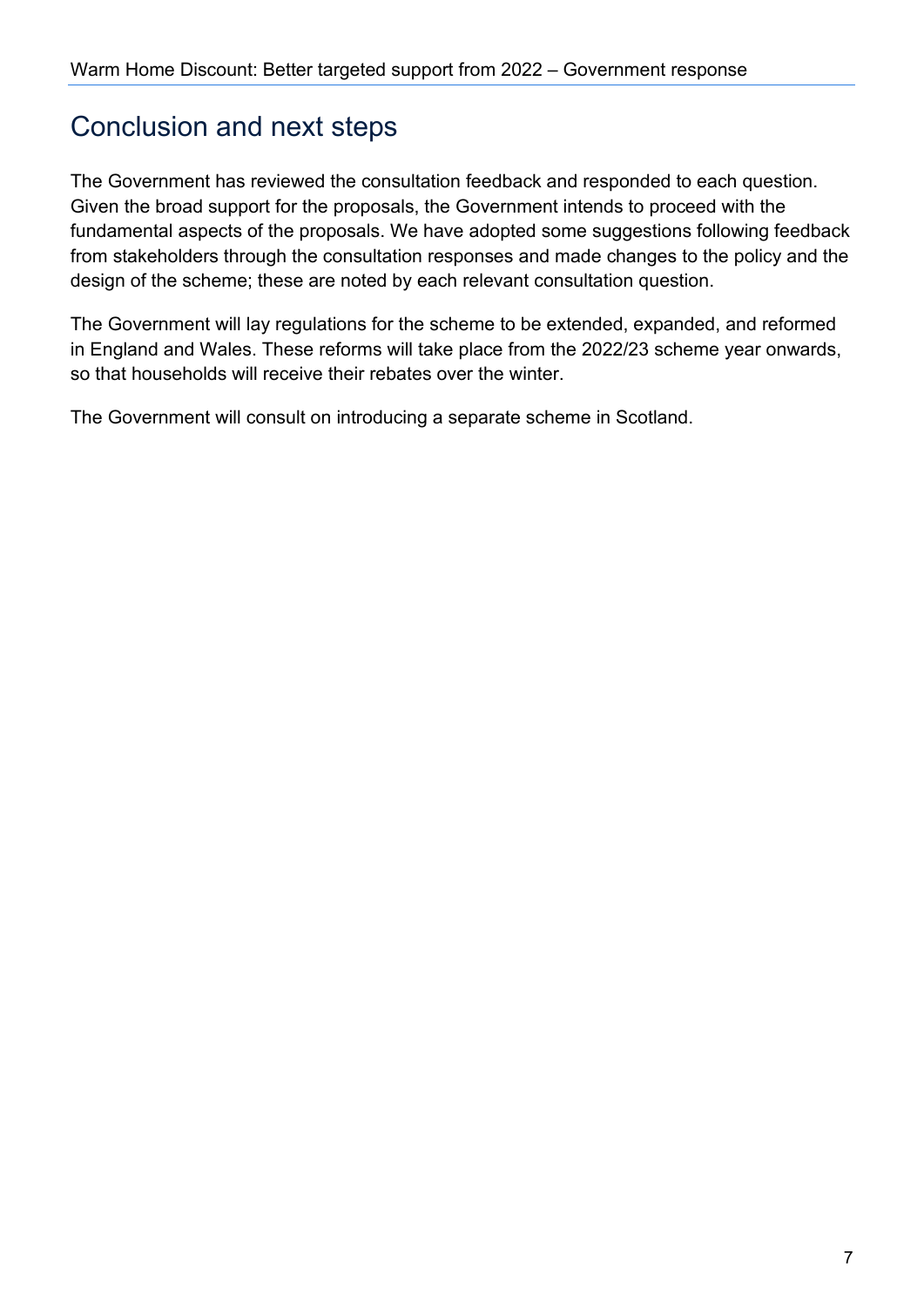## <span id="page-7-0"></span>Consultation questions and government responses

### <span id="page-7-1"></span>Improving the targeting of the scheme

| <b>Consultation questions</b> |  |                                                                                                                                                                     |              |  |
|-------------------------------|--|---------------------------------------------------------------------------------------------------------------------------------------------------------------------|--------------|--|
|                               |  | Do you agree with the proposal to keep the eligibility for the current Core Group<br>(Pension Credit Guarantee Credit recipients) unchanged, becoming Core Group 1? |              |  |
| Responses: Yes: 85%           |  | No: 13%                                                                                                                                                             | Not sure: 3% |  |

#### **Summary of responses**

A large majority (85%) of respondents agreed with the proposal to maintain the Core Group unchanged from the current scheme. Furthermore, of the nine respondents who disagreed, six did not challenge the eligibility based on the Pension Credit Guarantee Credit (PCGC), and instead only argued for including other demographics in Core Group 1. Therefore, 93% of respondents agreed that PCGC recipients should continue to receive rebates automatically under this part of the scheme.

Responses agreeing with the continued eligibility of PCGC under Core Group 1 focused on the low incomes of these households and that pensioners as a group are more susceptible to the impacts of a cold home, for instance due to mobility issues and cardiovascular and respiratory health conditions. A few respondents noted that these pensioners have fixed incomes and have come to rely on the WHD, having received the rebate automatically over the years. One charity argued that those on Pension Credit Savings Credit (PCSC) also have low incomes and similar heating requirements as those on PCGC and should therefore be eligible under Core Group 1.

Only three organisations argued that BEIS should restrict or at least reassess the automatic eligibility of PCGC recipients on the basis that this group does not have a high fuel poverty rate compared to other demographics. One charity argued that the energy expenditure of Core Group 1 should be assessed and taken into account to redirect funding to groups more at risk of fuel poverty and therefore improve the targeting of the scheme overall.

#### **Government response**

The Government acknowledges the almost universal agreement from stakeholders that the Core Group should be maintained as Core Group 1. We will therefore continue to provide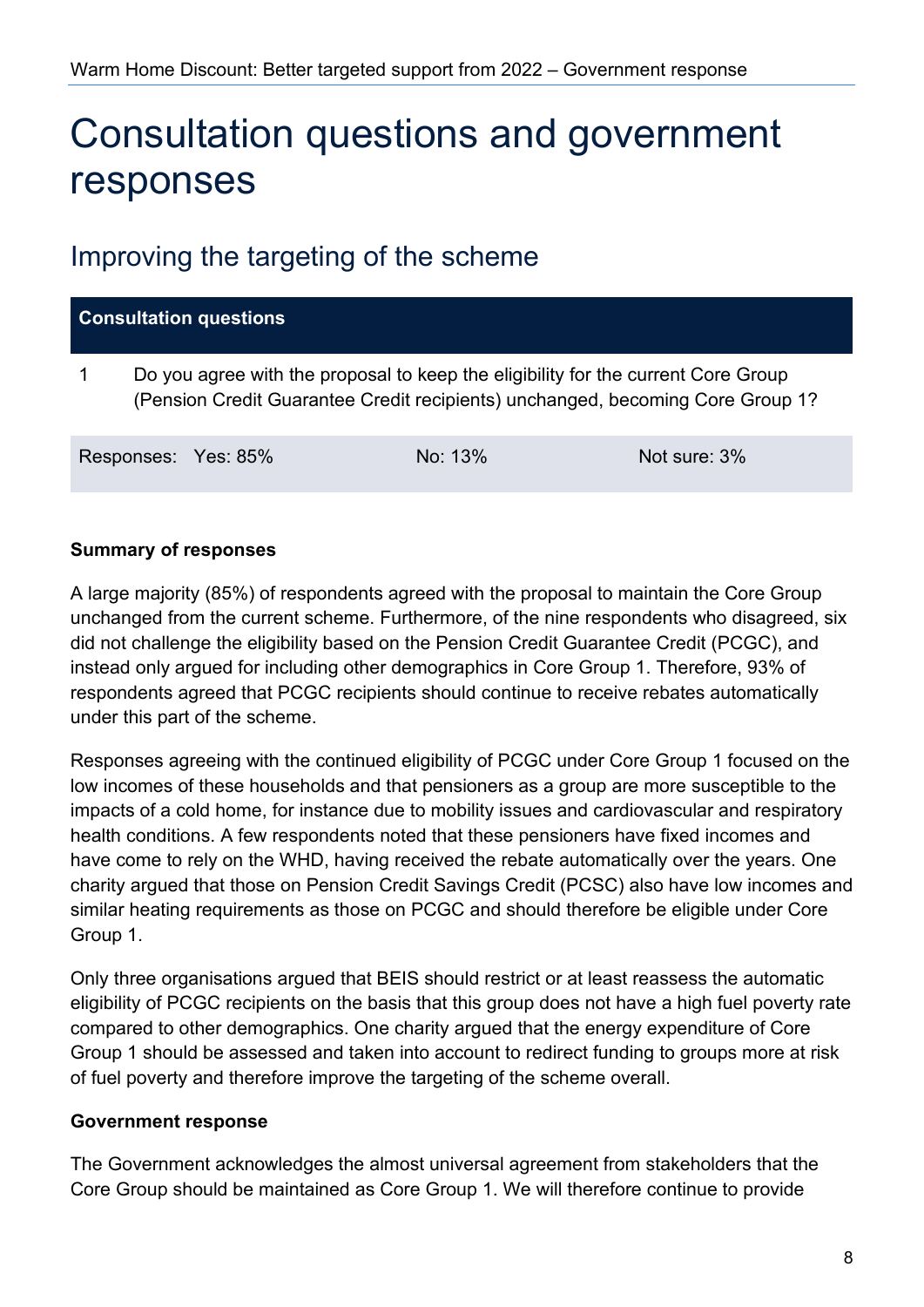eligible PCGC recipients with a WHD rebate from 2022 onwards, identifying the vast majority through data matching and enabling suppliers to provide the rebates automatically

Concerning PCSC, those who also receive the PCGC would be eligible under the Core Group 1. The Government proposed to include PCSC (where not also in receipt of PCGC) as one of the qualifying benefits for Core Group 2, on the basis that it is a means-tested benefit but the incomes of those who are only in receipt of the PCSC are generally higher than those who are in receipt of PCGC.

#### **Consultation questions**

2 Do you agree with the proposal to replace the Broader Group with a new Core Group 2 who receive the rebates automatically, rather than having to apply?

|   | Responses: Yes: 83% | No: $6\%$                                                                                                                                                                                                                                                        | Not sure: 10% |
|---|---------------------|------------------------------------------------------------------------------------------------------------------------------------------------------------------------------------------------------------------------------------------------------------------|---------------|
| 3 | Core Group 2?       | Do you agree with the proposed methodology to determine the Core Group 2 and the<br>proposed eligibility criteria, which we estimate would increase the number of fuel poor<br>households receiving the rebate from 47% under the Broader Group to 59% under the |               |

Responses: Yes: 46% No: 35% Not sure: 19%

**Summary of responses**

The vast majority (83%) of respondents, including all energy suppliers, agreed with our proposal to replace the Broader Group with the Core Group 2. Responses recognised that identifying eligible households and awarding rebates automatically would remove the barriers to application-based schemes, such as low awareness of the scheme and rebates being awarded on a first-come first-served basis. Responses also favoured standardising the criteria across energy suppliers to ensure that consumers would have the same access to rebates regardless of which participating supplier they are a customer of. A couple of charities raised that they would no longer need to support individuals with their Broader Group applications, and therefore they could prioritise the other forms of support they provide. A couple of energy suppliers welcomed that these changes would reduce their administrative costs, particularly if the Core Group 1 and Core Group 2 processes were combined.

Even some respondents who supported the change noted a few drawbacks to replacing the Broader Group, however. Several respondents recognised that some households who are currently eligible under the Broader Group would lose out, although a couple of respondents envisaged a role for Industry Initiatives spending, such as financial assistance, to tailor support to individual cases and help those who are losing out from the changes. A few energy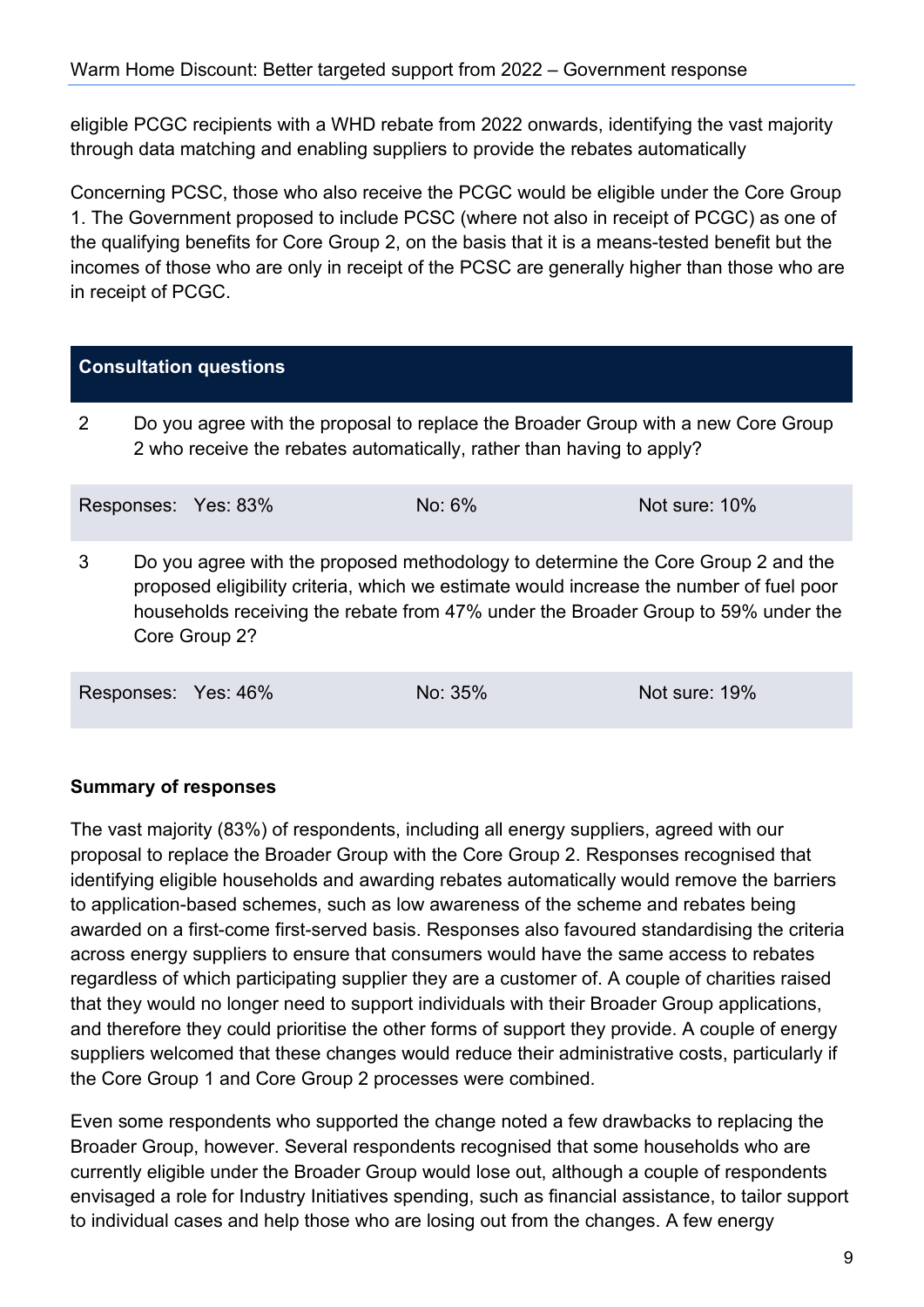suppliers pointed out that they would be unable to advise their customers about their eligibility under a new Core Group 2, compared to the current Broader Group, and advised that the Government must communicate the changes to the scheme clearly and provide energy suppliers with the information to redirect their customers' queries. A couple of responses also pointed out that the application-based nature of the Broader Group creates touchpoints where suppliers are in direct contact with their low-income and vulnerable customers to provide them with support, and that these touchpoints would be lost with these changes.

Concerning the eligibility criteria for the new Core Group 2, around half supported the proposals. Many of those who agreed cited the improvements to the fuel poverty targeting rate, the move to automated payments, and focusing support to those with the greatest need as reasons for supporting the proposal. Some respondents stated that the proposals would make the best possible use of existing data for now and suggested that, when designing the future of the WHD scheme, additional housing stock and energy efficiency data would be available and could be integrated into the scheme. A few respondents asked that the Government should keep the eligibility criteria under review to assess the annual impacts of the proposals.

Among the third of respondents who disagreed with the proposal, or the remainder who were not sure, they were mostly concerned about either the proposed low-income benefits or the high-energy cost criteria. A few responses highlighted that these changes would occur during challenging circumstances, with households' incomes affected by COVID-19 and expected rising energy prices.

Regarding the low-income criteria, most responses who disagreed called for wider criteria, albeit still mostly linked to benefits. Several charities raised that some people may require more heating as a result of a disability or health condition, but that this would not be considered in the eligibility criteria. One charity called for a comprehensive formula to identify those disabled people who most require the support. Among these responses, some called for disability benefits (Disability Living Allowance, Personal Independence Payments, and Attendance Allowance) to be included in the criteria, while others agreed that the proposed Industry Initiative measure to support low-income disabled people (question four) would be needed as a result. A couple of charities also called for people with terminal illnesses to be automatically eligible for a rebate.

However, a few responses focused on the limitations of circumscribing eligibility to those on means-tested benefits. One organisation opposed the use of benefits as the sole proxy for low income, as fuel poor households not in receipt of benefits would end up paying for the costs of the rebates through their energy bills. Several responses pointed out that households may not be aware of their entitlement to benefits or may just miss out and yet struggle with their energy bills.

Regarding the high-energy cost criteria, responses tended to highlight that other factors contribute to households' energy costs and yet would not be taken into account under the energy cost calculations. These factors include fuel types, insulation levels and other energy efficiency measures, occupancy rates in the property, and the age and health conditions of occupants. Meanwhile, several responses questioned the reliability and consistency of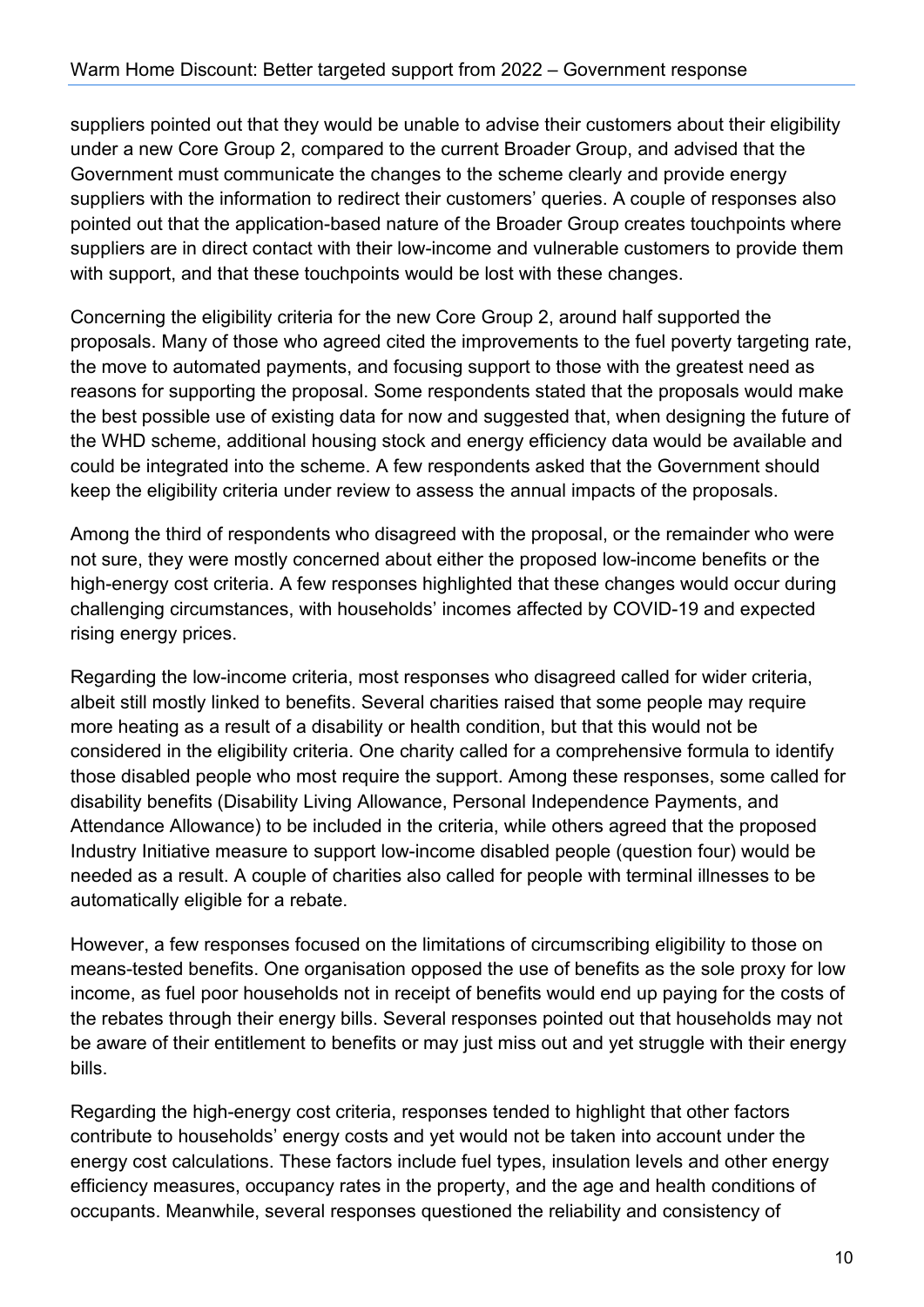Valuation Office Agency (VOA) data on property characteristics and the ability to estimate property energy costs from these, either pointing to the accuracy rates outlined in the consultation document or arguing that the data was collected for the purpose of determining Council Tax bandings and not for assessing energy expenditure. A few responses argued that Energy Performance Certificates (EPCs) should be incorporated into the process in order to prioritise rebates to the least efficient properties, although a couple of organisations acknowledged that EPCs are not available for all properties in England and Wales.

Several responses highlighted that the proposed approach would likely favour larger properties and therefore fuel poor households in smaller properties would be at a disadvantage. One supplier noted that customers with pre-payment meters (PPMs), among whom fuel poverty rates are high, tend to live in smaller properties and therefore there would be fewer rebate recipients with PPMs. A few organisations noted that the proposed changes would mean single working-age households would be less likely to be eligible than other demographics, and therefore there should be a role for Industry Initiatives in supporting those ineligible households who are struggling; one charity explained that during the COVID-19 pandemic they have seen an increase in the demand for advice services from single men without children.

#### **Government response**

The Government has considered the responses and, in view of the feedback, objectives behind these reforms, and available data, has decided to proceed with replacing the Broader Group with the Core Group 2 as consulted upon, albeit with one addition: including Housing Benefit among the qualifying low-income benefits.

The fuel poverty targeting rate for the Core Group 2 will be 56%, an increase from 48% of the Broader Group. This will increase the fuel poverty targeting rate of the WHD scheme overall to 47% compared to 39% of the current, unreformed scheme.<sup>[2](#page-10-0)</sup>

By replacing the Broader Group with Core Group 2, comprising households identified through data matching, most households would be identified and awarded rebates automatically. This removes some of the barriers the Broader Group has posed to customers, particularly vulnerable customers, who may not be aware of the support available and may not be in a position to apply. The changes remove the first-come, first-served nature of the Broader Group application processes and give greater certainty to eligible households that they will, in the vast majority of cases, receive the rebates each scheme year if they remain in the same property and continue to receive one of the qualifying benefits. Alongside lowering the supplier thresholds in 2022/23 and further in 2023/24, standardising Core Group 2 eligibility across all participating suppliers will mean that customers can change suppliers to find the best tariff for them without the risk of losing their entitlement to a WHD rebate.

The proposed Core Group 2 would prioritise rebates to those on low incomes with the highest energy costs. As per the latest analysis in the accompanying Impact Assessment, 1.9 million

<span id="page-10-0"></span><sup>&</sup>lt;sup>2</sup> The variation in these numbers from those in the original consultation document are due to: updated inflation forecasts; the inclusion of Housing Benefit among the low-income qualifying benefits; and randomness and uncertainty in the model used to calculate the fuel poverty rates.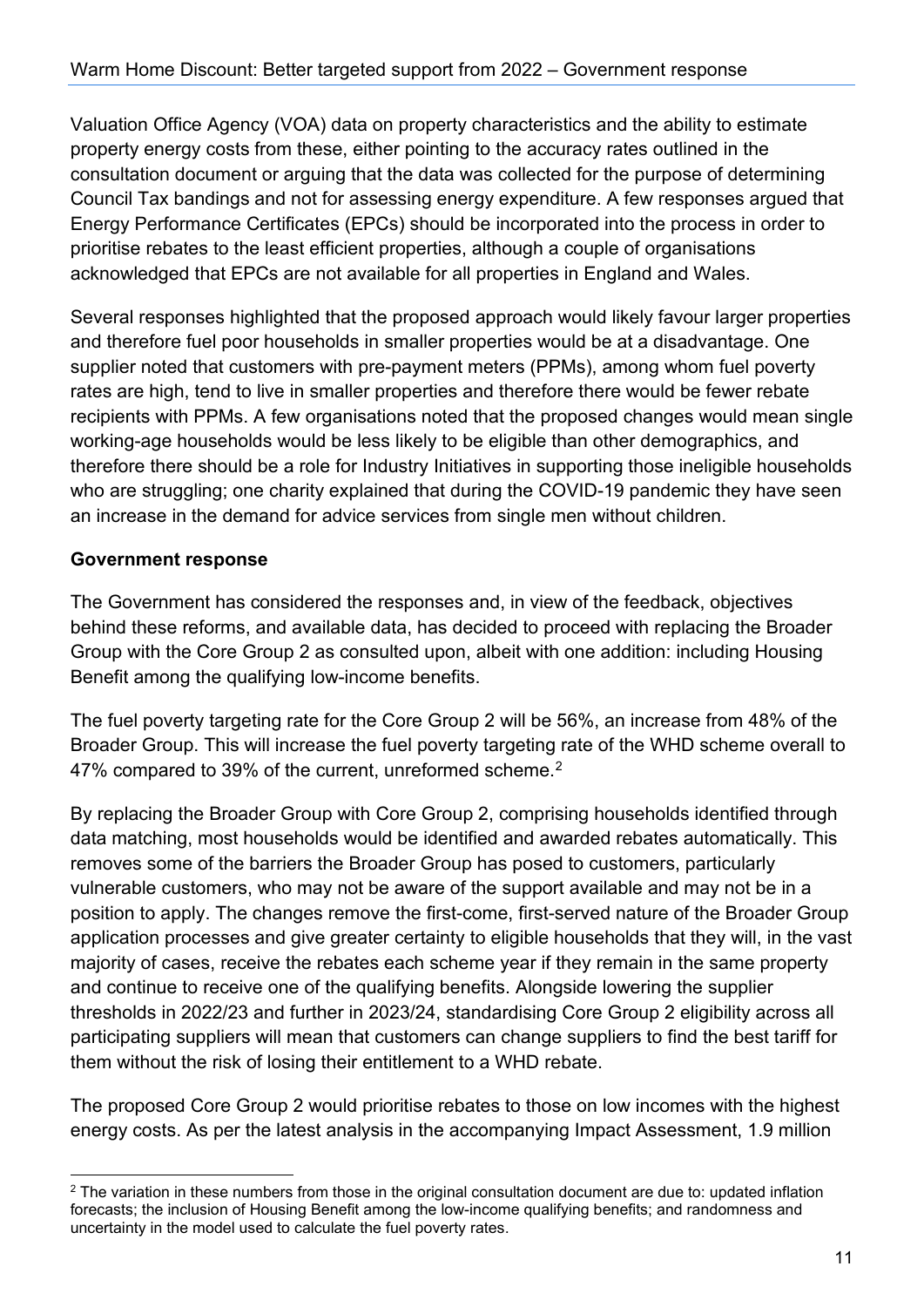households would receive a Core Group 2 rebate every year. The Impact Assessment demonstrates that more recipients would receive rebates in the lowest income decile compared to the current, unreformed scheme.<sup>[3](#page-11-0)</sup> The qualifying low-income benefits have been selected as they are means-tested benefits, while households in receipt of Tax Credits must have a household income below a threshold. Five of these have also been part of the mandatory Broader Group criteria, as set out in the regulations.<sup>4</sup>

The Government's objective is to focus the support towards those on the lowest incomes and in or at greatest risk of fuel poverty. To include non-means-tested benefits would mean that higher income households would become eligible for rebates and lower income households would lose out. For instance, including the non-means-tested disability benefits: Disability Living Allowance (DLA), Personal Independence Payments (PIP), and Attendance Allowance (AA), would mean that higher income DLA, PIP, and AA households would displace lower income households, including lower income DLA, PIP, and AA recipients. Based on the Fuel Poverty Statistics 2020 (2018 data), the income threshold for being considered fuel poor was £13,533, while the median income for fuel poor households was £10,184.[5](#page-11-2) Our calculations using the underlying English Housing Survey (EHS) data show that the median income of those eligible under the Core Group 2 low-income criteria was around £11,510. This compares to a median income for DLA and PIP recipients of around £14,434.<sup>6</sup>

Our analysis using EHS data shows that 62% of DLA and PIP recipients are also in receipt of one of the listed low-income means-tested benefits, and so would be considered low income under the Core Group 2 criteria.<sup>[7](#page-11-4)</sup> The majority of DLA and PIP households who are not in receipt of a means-tested benefit are in higher income deciles and are therefore less at risk of fuel poverty, if at all. The fuel poverty rates for DLA and PIP recipients in receipt of one of the qualifying means-tested benefits is 41%, compared to 14% for DLA and PIP recipients who are not eligible – lower than the fuel poverty rate of 16% for the overall population.<sup>[8](#page-11-5)</sup>

As per the final stage Impact Assessment, our latest modelling estimates that there will be a reduction in the number of rebate recipients who receive DLA or PIP by 290,000 or 35%. However, looking wider than the receipt of specific disability benefits, more people with disabilities and health conditions, not fewer, will receive a rebate; our analysis models an increase in the number of recipients who declare they have a long-term illness or disability by 160,000, an increase of 12% compared to the current scheme. Furthermore, the proportion of

<span id="page-11-2"></span><sup>5</sup> <https://www.gov.uk/government/collections/fuel-poverty-statistics#2018-statistics>

<span id="page-11-0"></span><sup>3</sup> Warm Home Discount (WHD) - Better target support from 2022 Final stage impact assessment, BEIS040(F)-21- EEL 4 These benefits and tax credits under the Broader Group mandatory criteria are: Income Support; income-related

<span id="page-11-1"></span>Employment and Support Allowance; income-based Job Seeker's Allowance; Universal Credit; and Child Tax Credit. Receipt of one of these benefits and tax credits must also be paired with another element from the eligibility criteria, such as parental responsibility for a child under the age of 5 or receipt of a disability or pensioner premium to the benefit. Energy suppliers can apply additional criteria for their Broader Group schemes, subject to<br>Ofgem's approval, with the aim of supporting those in or at risk of fuel poverty.

<span id="page-11-3"></span><sup>6</sup> Estimated from English Housing Survey 2017/18

<span id="page-11-5"></span><span id="page-11-4"></span><sup>7</sup> Meanwhile the majority of those eligible for a rebate who receive Attendance Allowance (AA), a pension-age benefit, would be in receipt of PCGC Credit and receive a rebate under Core Group 1, rather than Core Group 2. <sup>8</sup> Analysis of English Housing Survey 2017/18.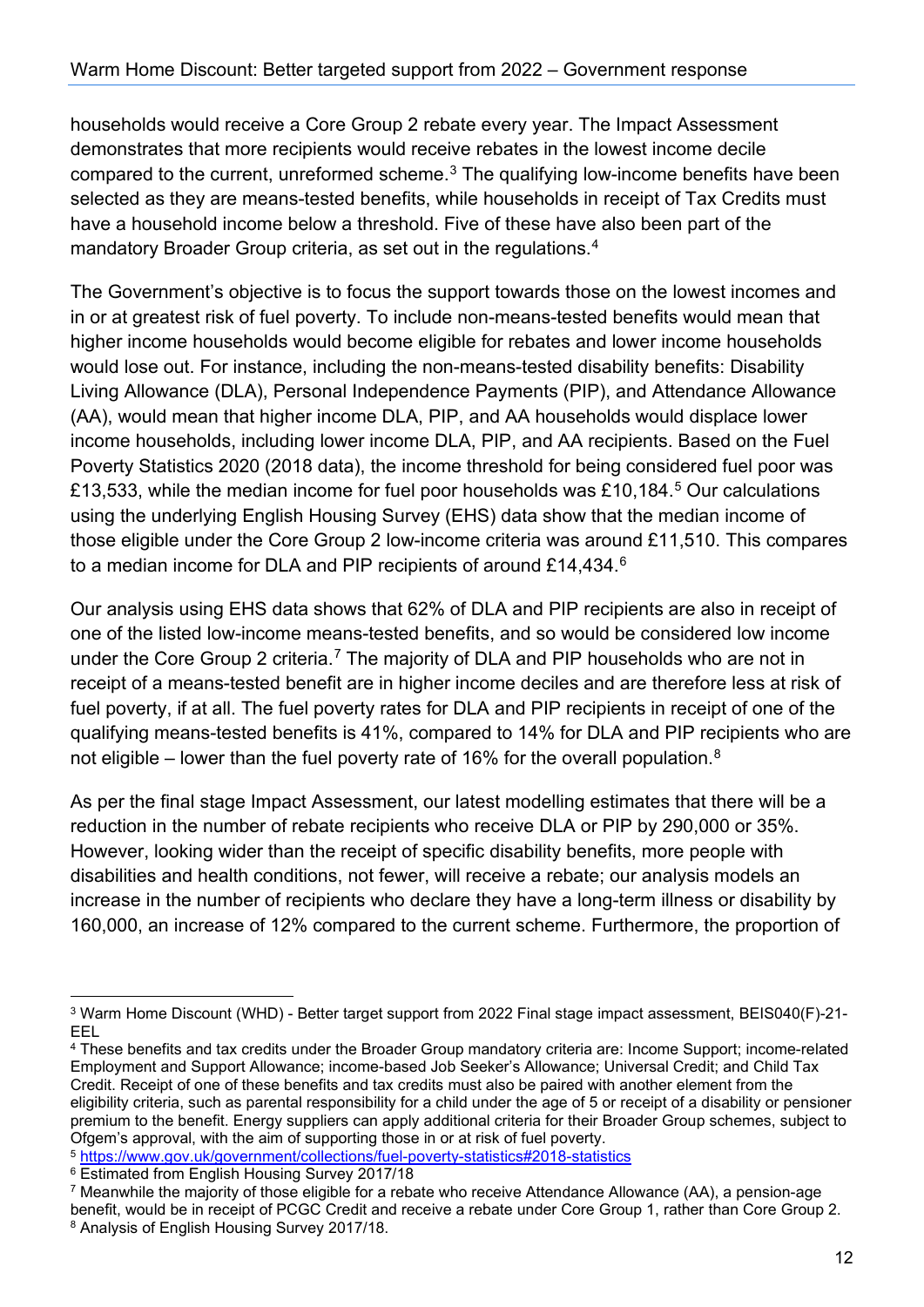rebates received by households with a disability or long-term illness will still be higher than the proportion of the fuel poor population or overall population with a disability.<sup>[9](#page-12-0)</sup>

The Government has decided to keep the Core Group 2 low-income eligibility criteria limited to receipt of one of the specified means-tested benefits or income-capped Tax Credits, rather than other factors which have an impact on households' incomes. This means that the rebates can be focused to those likely to be on the lowest incomes and households can be identified through data matching with DWP benefits and HMRC Tax Credit data.

Universal Credit is replacing three of the proposed low-income qualifying benefits: incomerelated Employment and Support Allowance, income-based Jobseeker's Allowance, and Income Support. Housing Benefit is also a means-tested legacy benefit that is being replaced by Universal Credit and yet has not been part of the mandatory Broader Group criteria and was not included in the proposals. Housing Benefit was also proposed to be included as one of the qualifying benefits for the future of ECO in the period 2022-2026, which the Government consulted on between July and September 2021.[10](#page-12-1)

Therefore, in the interests of treating these legacy means-tested benefits fairly and equally, the Government has decided to include Housing Benefit among the Core Group 2 qualifying lowincome benefits. The figures in this Government response and in the accompanying final Impact Assessment reflect, among other factors, the impact of the addition of Housing Benefit to the Core Group 2 eligibility criteria. The final qualifying low-income benefits under Core Group 2 are outlined below; households in receipt of one of these benefits and with high energy costs would be eligible for a rebate.

#### **WHD Core Group 2 low-income eligibility criteria**

Income related Employment and Support Allowance

Income based Jobseeker's Allowance

Income Support

Housing Benefit

Universal Credit

Child Tax Credits [11](#page-12-2)

Working Tax Credits [12](#page-12-3)

<span id="page-12-1"></span><sup>10</sup> Design of the Energy Company Obligation ECO4: 2022-2026 consultation,<br>https://www.gov.uk/government/consultations/design-of-the-energy-company-obligation-eco4-2022-2026

<span id="page-12-0"></span><sup>9</sup> Warm Home Discount (WHD) - Better target support from 2022 Final stage impact assessment, BEIS040(F)-21- EEL,

<span id="page-12-2"></span><sup>&</sup>lt;sup>11</sup> Households in receipt of Child Tax Credit or Working Tax Credit must be below a household income threshold, adjusted according to household composition ('equivalisation'). The detail of these thresholds will be outlined in a statement of eligibility.

<span id="page-12-3"></span><sup>12</sup> As per footnote 11.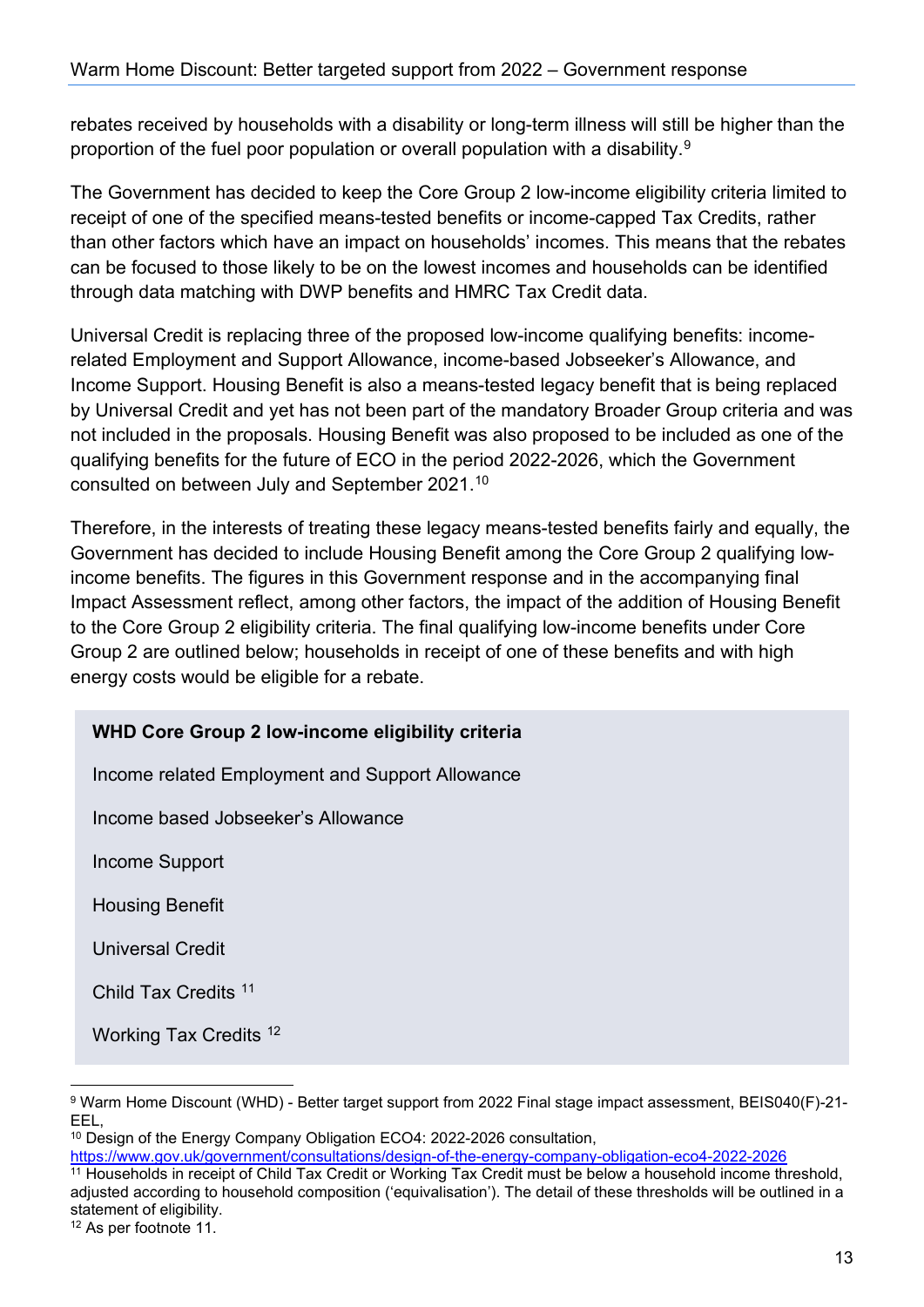#### Pension Credit Savings Credit (PCSC) [13](#page-13-0)

By combining receipt of a means-tested benefit with the highest energy costs, recipients of the rebate will more likely be fuel poor compared to the current scheme. We note the concerns raised by some respondents about the approach of predicting energy costs based upon property characteristics and using Valuation Office Agency (VOA) data in the first instance. The Government has developed and refined the regression model for predicting household energy costs over the last few years, working with University College London in 2018 and the Office for National Statistics in 2019 to provide quality assurance and improve the methodology. The model assigns a predicted annual energy cost for each domestic property based on the property's type, age, and floor area. In designing this model and selecting VOA data as the primary source for the data, the Government has been guided by the following principles:

- Accuracy: The approach must predict costs which are sufficiently accurate for households. Through testing the model and comparing to the derived energy costs in the English Housing Survey, we have determined that the model predicts fuel expenditure which is accurate to within 10% in nearly half of all cases, 20% in over 80% of cases, and 50% in almost all cases. This provides a good basis for comparing the energy costs between properties and determining those which are above the highenergy-cost threshold.
- Transparency: The approach must be relatively straightforward, so that members of the public seeking to determine their eligibility can understand and engage in the process. Predicting energy costs purely on the basis of three property characteristics ensures the process is as simple as possible.
- Coverage: The approach and data used must cover all residential properties to determine households' eligibility. The VOA dataset covers the vast majority of properties in England and Wales and has all three of the property characteristics for 98% of residential properties in the dataset. The use of alternative data, primarily from Energy Performance Certificates (EPCs) and the Ordnance Survey, to impute the characteristics where it is missing in the VOA ensures an even wider coverage (see question six).
- Robustness: The data must be as accurate and up to date as possible to enable meaningful calculations of energy costs and fair comparisons between households. As outlined in the consultation document, there is a statutory requirement on the VOA to maintain accurate valuation lists for the purposes of determining Council Tax obligations, and the VOA data is more robust than alternative, comparable sources of data like EPCs.
- Consistency and fairness: The approach must predict energy costs which are comparable by being calculated in the same way or similar ways across all properties. This approach ensures that the energy costs for most properties have been derived from VOA data in the vast majority of cases, supplemented only in a smaller number of

<span id="page-13-0"></span><sup>&</sup>lt;sup>13</sup> However, those in receipt of both PCGC and PCSC will be eligible under the Core Group 1.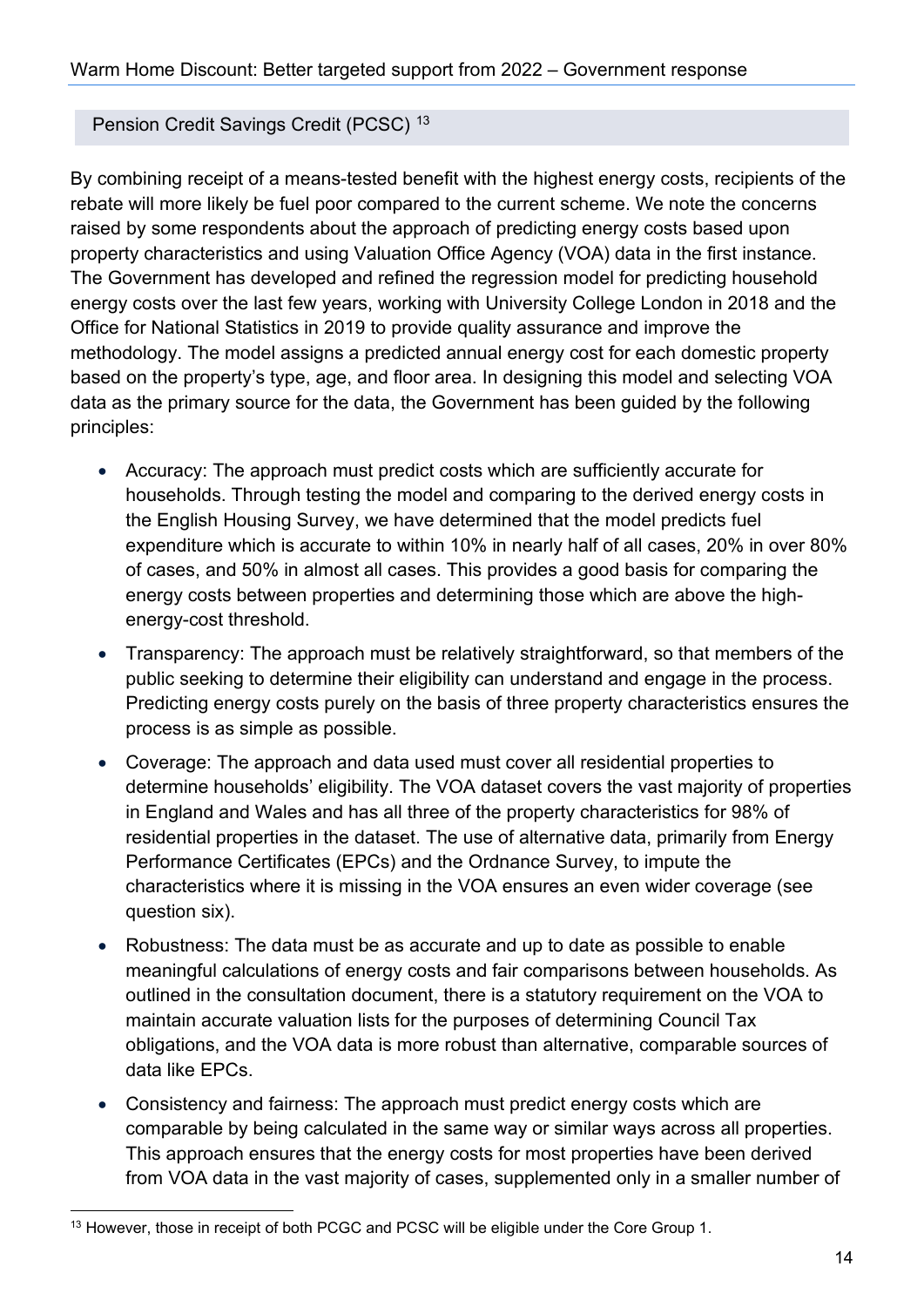cases by EPCs and Ordnance Survey data where available. This ensures that the costs can be compared between properties and determine those with high energy costs.

As raised by respondents to the consultation, factors other than the characteristics of the property also determine heating costs. The Government's view is that the more factors introduced and the more data points included, the weaker the integrity of the model becomes. In particular, while incorporating other data and assumptions reflecting fuel type and individual needs may improve the accuracy of the energy cost calculations and reflect more closely some households' actual expenditure, the other principles may be compromised:

- Transparency: Increasing the complexity of the approach would make it more opaque and difficult for households to provide alternative data where this is missing or effectively challenge our decisions on whether they are eligible for an automatic rebate. This is a crucial element of the scheme; many responses to the proposals argued that this 'sweep-up' process must be as accessible as possible (see question 8).
- Coverage: Incorporating data which does not have sufficient coverage risks penalising or benefiting those missing the data. In addition, there must be alternatives for those households where the primary source of data is missing or incorrect.
- Robustness: In designing this approach, the Government has considered how reliable the data is for individual households. Introducing other factors where there is considerable uncertainty in the data risks falsely awarding or denying rebates to fuel poor households in need of the support.
- Consistency and fairness: The corollary of using data with insufficient coverage is that energy cost scores are not comparable, as different factors and assumptions have been made to calculate them. The Core Group 2 spending envelope is limited and the highenergy-cost threshold set to ensure 1.9 million households receive a rebate each year. It would therefore be unfair to rank households' incomparable energy costs.

One of the most cited factors for higher energy cost was fuel type. The latest fuel poverty stats indicate that fuel costs as well as fuel poverty rates and average fuel poverty gaps are lower among households where gas is the primary source of heating compared to those reliant on electricity or other forms of fuel for heating.<sup>[14](#page-14-0)</sup> The Government considered whether to include household fuel type into the model; this exists in EHS and EPC data, for instance However, it was determined that no dataset exists which is both reliable enough to incorporate into the calculation of individual properties' energy costs with any certainty and sufficiently covers properties in England and Wales such that comparisons can be made.

Another common argument was to incorporate EPCs into the process, where they are available, for instance by excluding properties with high energy efficiency ratings or incorporating energy efficiency measures into the calculations. Valid EPCs are only available for around 50-60% of properties in England and Wales, [15](#page-14-1) compared to for the very high

<span id="page-14-0"></span><sup>&</sup>lt;sup>14</sup> Fuel poverty supplementary tables 2021, [https://www.gov.uk/government/statistics/fuel-poverty-supplementary-](https://www.gov.uk/government/statistics/fuel-poverty-supplementary-tables-2021)

<span id="page-14-1"></span>tables-2021<br><sup>15</sup> Energy efficiency of housing in England and Wales, Office of National Statistics, 23 September 2020, [https://www.ons.gov.uk/peoplepopulationandcommunity/housing/articles/energyefficiencyofhousinginenglandand](https://www.ons.gov.uk/peoplepopulationandcommunity/housing/articles/energyefficiencyofhousinginenglandandwales/2020-09-23#coverage-of-energy-performance-certificate-data) [wales/2020-09-23#coverage-of-energy-performance-certificate-data](https://www.ons.gov.uk/peoplepopulationandcommunity/housing/articles/energyefficiencyofhousinginenglandandwales/2020-09-23#coverage-of-energy-performance-certificate-data)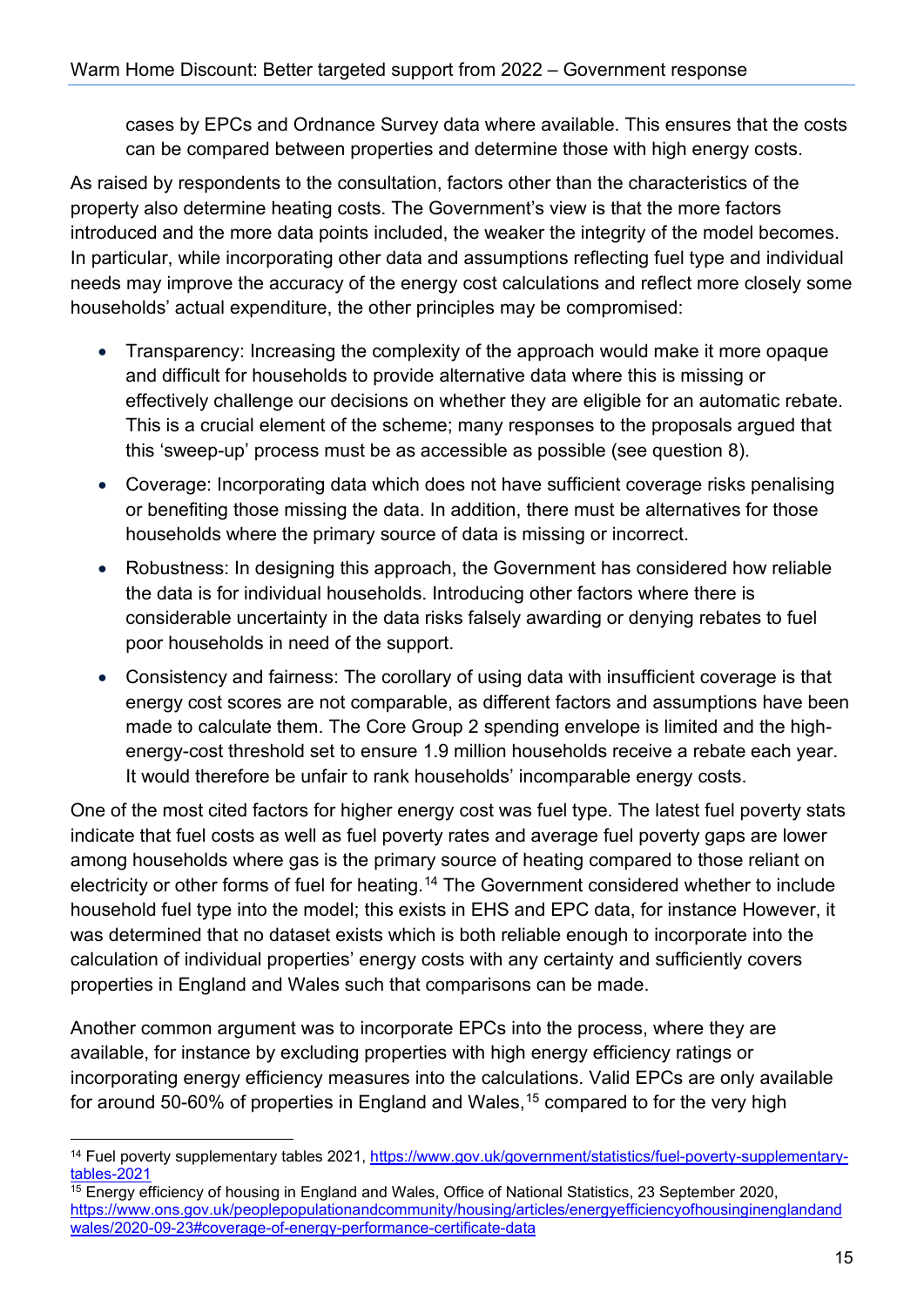coverage of VOA data.[16](#page-15-0) Whilst we have determined that EPCs can be used in the imputation and sweep-up processes to provide alternative property age, type, and floor area data where it is missing in the VOA dataset, the EPCs do not have the coverage sufficient for incorporating its other data into the model for predicting energy costs. Concerning energy efficiency ratings, as per the accompanying Impact Assessment, an estimated 74% of rebate recipients would be in households with energy efficiency bands D-G, an increase from the current 61%. In particular, 78% of the Core Group 2 recipients would be D-G compared to 57% for the Broader Group. Meanwhile, the vast majority of the remaining households would be in band C rather than A or B.[17](#page-15-1) On this basis, the Government does not believe there is a need to filter out properties in the higher energy efficiency bands, and doing so might disincentivise households from applying for an EPC or installing energy efficiency measures, for fear of losing their eligibility for a rebate.

On this basis, the Government has decided to proceed with its proposal to prioritise rebates to low-income households with high predicted residential property energy costs calculated using property age, type, and floor area. The proposals make the best possible use of the data available to better target fuel poor households and enable many more automatic rebates.

#### **Consultation questions**

4 Do you agree with our approach that Government should work with energy suppliers and third-party organisations to ensure there is dedicated support for households with a disability at risk of fuel poverty as part of an Industry Initiative? Please give views on the design and administration of such an Initiative, including the amount of overall funding, the amount of funding available to households, and eligibility.

Responses: Yes: 78% No: 12% Not sure: 10%

#### **Summary of responses**

The vast majority (78%) of respondents supported the proposal to work with energy suppliers and other organisations to provide dedicated support for disabled people under the Industry Initiatives. Support was higher among local government, housing associations, and charities, and lower among energy suppliers. Despite this, a number of respondents had reservations

<span id="page-15-0"></span><sup>16</sup> ONS research linked 96% of the 2011 Census records to VOA data.

[https://www.ons.gov.uk/peoplepopulationandcommunity/housing/methodologies/valuationofficeagencypropertyattr](https://www.ons.gov.uk/peoplepopulationandcommunity/housing/methodologies/valuationofficeagencypropertyattributedataqualityassuranceofadministrativedatausedincensus2021)e/<br>ibutedataqualityassuranceofadministrativedatausedincensus2021

<span id="page-15-1"></span> $\frac{17}{17}$  These energy efficiency bands are FPEER bands (Fuel Poverty Energy Efficiency Rating), which normally incorporate receipt of WHD rebates. These stats exclude WHD rebate receipt from the bands. Warm Home Discount (WHD) - Better target support from 2022 Final stage, BEIS040(F)-21-EEL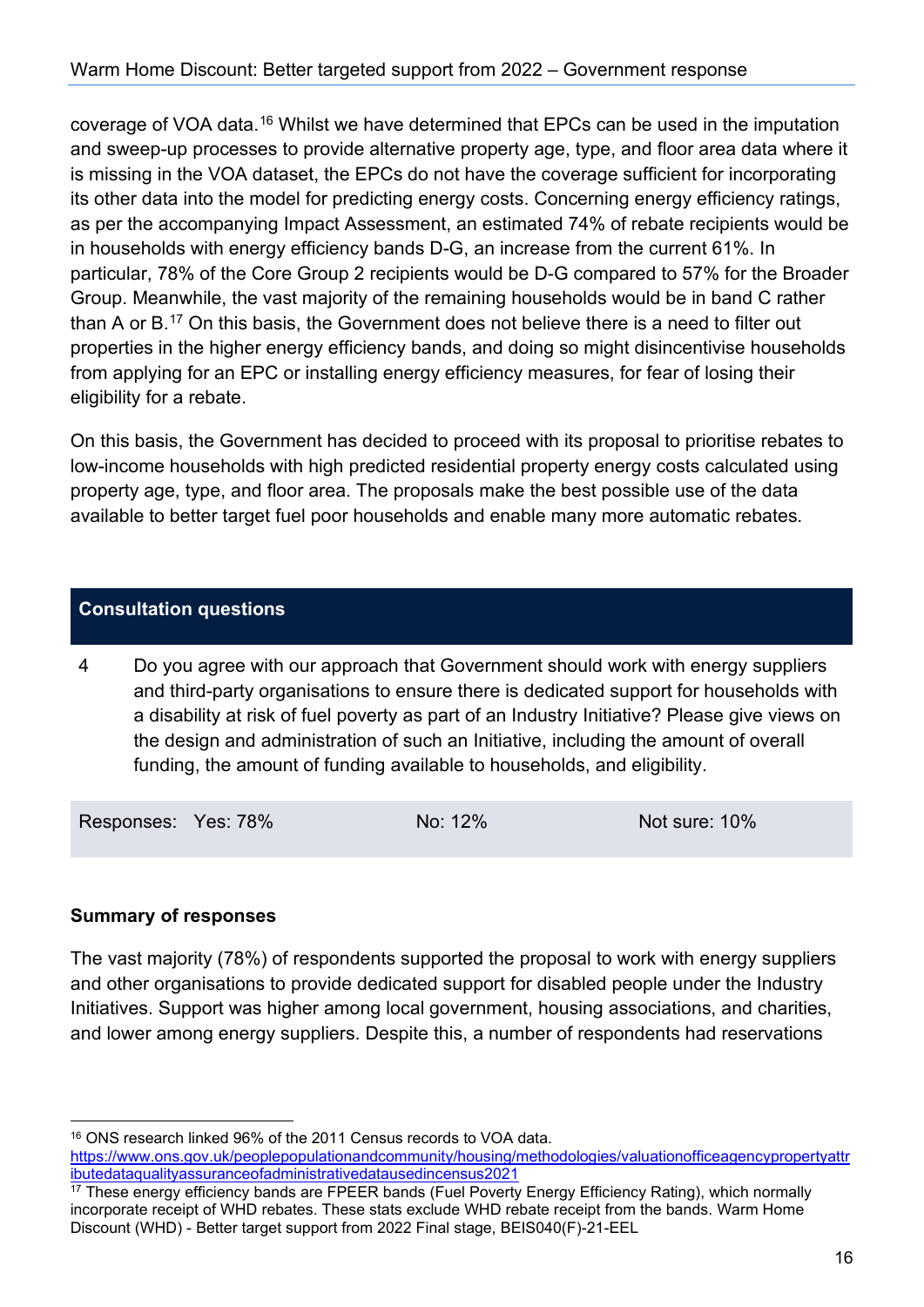and disagreed with elements of the proposal, while a small number of respondents (12%) opposed the proposal outright.

Those who supported the proposal recognised that some people may require more heating as a result of their disability or health condition, and therefore may face additional costs. Several respondents who agreed stated that disability benefits should be included in the Core Group 2 eligibility criteria, in preference to Industry Initiatives support; one charity describe this measure as only a 'safeguard of sorts' and argued that it should be mandatory for energy suppliers to contribute and the budget set at £5 million at a minimum. A few respondents who supported the proposal argued that applying for this measure should be as simple as possible and widely promoted. Several respondents stated that the arrangements would have to be closely monitored to ensure disabled peoples' needs are met.

While a number of respondents agreed that the support should be limited to those on meanstested benefits, a few respondents argued that eligibility should be determined by having a disability and not to the receipt of certain benefits. One charity stated that those with terminal illnesses should also be able to access support through this measure. A couple of respondents argued that this measure should support a wider group of people, including those no longer eligible from the replacement of the Broader Group with the Core Group 2.

Several respondents – both those in agreement and those in disagreement – acknowledged that the limit of support to up to £5 million per year and the requirement to apply would create access barriers for vulnerable individuals. The result would be that support would be awarded on a first-come, first-served basis, which is one of the reasons for replacing the Broader Group. One Industry Initiatives provider argued that tapping into existing civil society networks to deliver these services would be more effective and reduce duplication, while one trade association argued it could be combined with initiatives under the ECO.

While a couple of respondents agreed that the level of support should match that of the Core Groups at £150, a few argued that the level of support should be linked to individuals' needs or that flexibility should be allowed in exceptional cases. Several respondents argued that other measures such as energy advice and energy efficiency measures should be available as these provide longer-term reductions in energy costs and can be tailored to individual needs.

Although around two-thirds of the energy suppliers who responded agreed with the proposal, they raised a number of fundamental issues. Many suppliers stated that it should not be mandatory for suppliers to participate in the scheme. These suppliers argued that suppliers would be better placed to support their customers with disabilities and other vulnerabilities, including by working with referral partners to identify those in most need. A few suppliers questioned the need for this measure at all, as suppliers can direct their own tailored and holistic support to their disabled customers, both in the form of financial assistance and other measures; one supplier opposed the measure and argued that the proposed cap on financial assistance should be raised to allow them to support their disabled customers through financial assistance. Suppliers also pointed out that ringfencing Industry Initiatives spend, such as on financial assistance and debt write-off, restricts the ability of suppliers to deliver the Industry Initiatives they believe have the most value for their customers. Meanwhile, one supplier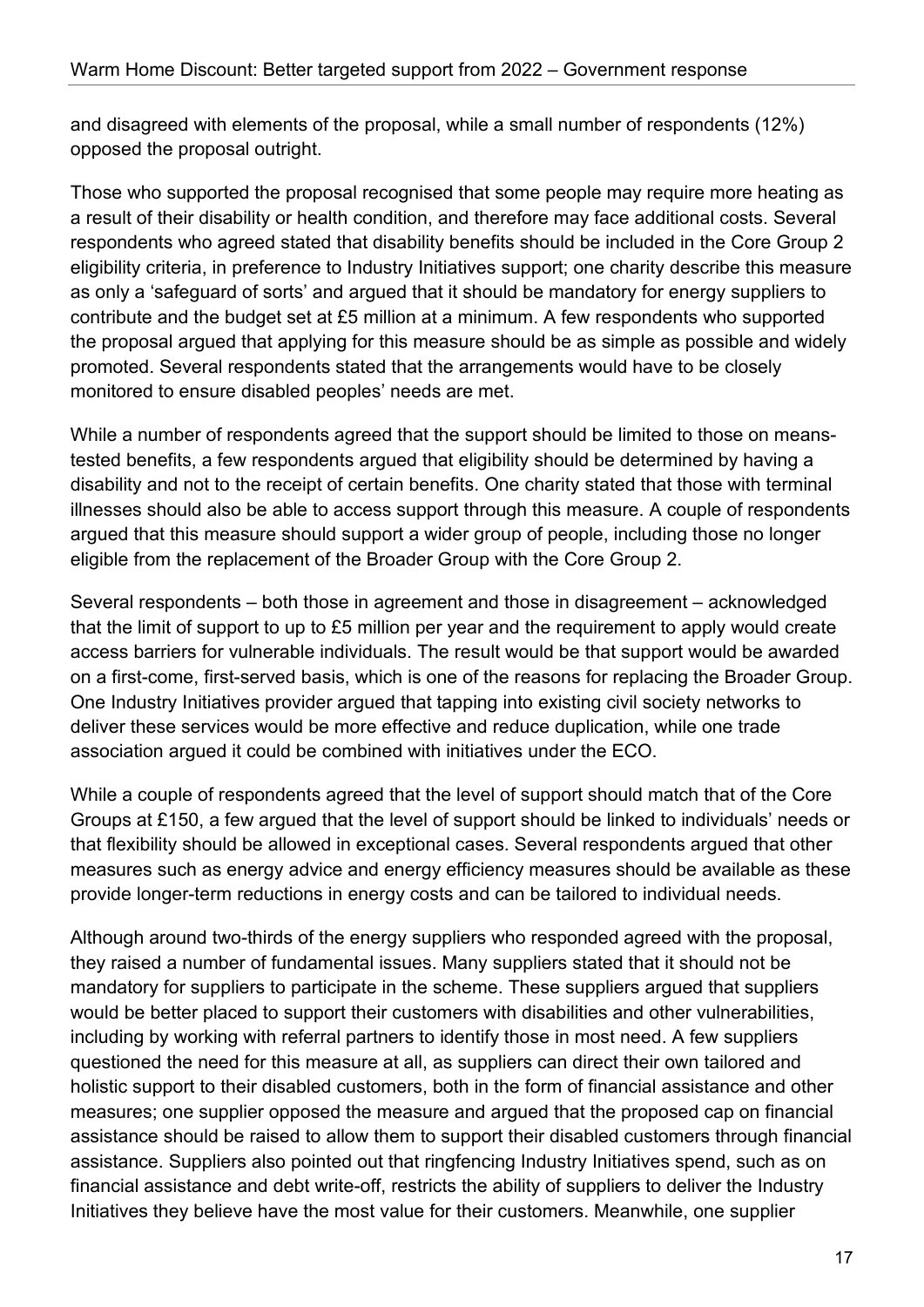explained that a measure run by a third-party organisation would mean that their customers would still not necessarily benefit.

#### **Government response**

The Government acknowledges the majority support for the proposal. The intention behind the proposal is to ensure that fuel poor disabled customers, particularly those who may have been eligible under the Broader Group but may not be eligible for a rebate under the Core Groups, could access support when it is needed. As outlined in the response to questions two and three, disabled consumers in receipt of one of the qualifying means-tested benefits have a higher fuel poverty rate than those that do not, and they would be considered low income under Core Group 2.

This consultation question was intended to determine the best possible way to support those who may not be eligible for a rebate and yet, as a result of their disability, are struggling with the costs of heating their home. We recognise the limitations that respondents highlighted of an Industry Initiatives measure providing financial assistance to disabled people. These include:

- Limited funding: The combination of a maximum of £5 million and voluntary participation from energy suppliers would mean that the funding level would not be guaranteed each year and could be oversubscribed. As stated in the responses, suppliers may prefer to support their own customers rather than contribute to a fund administered by a thirdparty organisation.
- Application based: There may be low awareness that such a scheme existed and may create barriers to some vulnerable people, preventing them from applying. It would also likely mean that financial assistance would be awarded on a first-come, first-served basis.
- Eligibility restrictions: There would be a need to set eligibility criteria to focus the support to fuel poor disabled people. This would reduce its flexibility to support people based on their individual needs.
- Financial assistance: As proposed and modelled on the Park Homes Warm Home Discount scheme, the measure would only provide financial assistance to disabled people.

The Government has reviewed the concerns respondents raised about the risks of duplication with support measures energy suppliers can already provide, including under existing Industry Initiatives. For this reason, we are not in favour of creating a mandatory Industry Initiatives measure into which all energy suppliers must contribute. We will continue to work with interested industry partners and third-party organisations to develop an Industry Initiatives measure providing direct support for people with disabilities and significant health conditions, subject to sufficient interest from energy suppliers.

That said, we agree that other Industry Initiative measures that energy suppliers can already provide, such as energy advice, energy efficiency measures, benefit entitlement checks, and debt write-off, in conjunction with financial assistance, provide a broader range of support with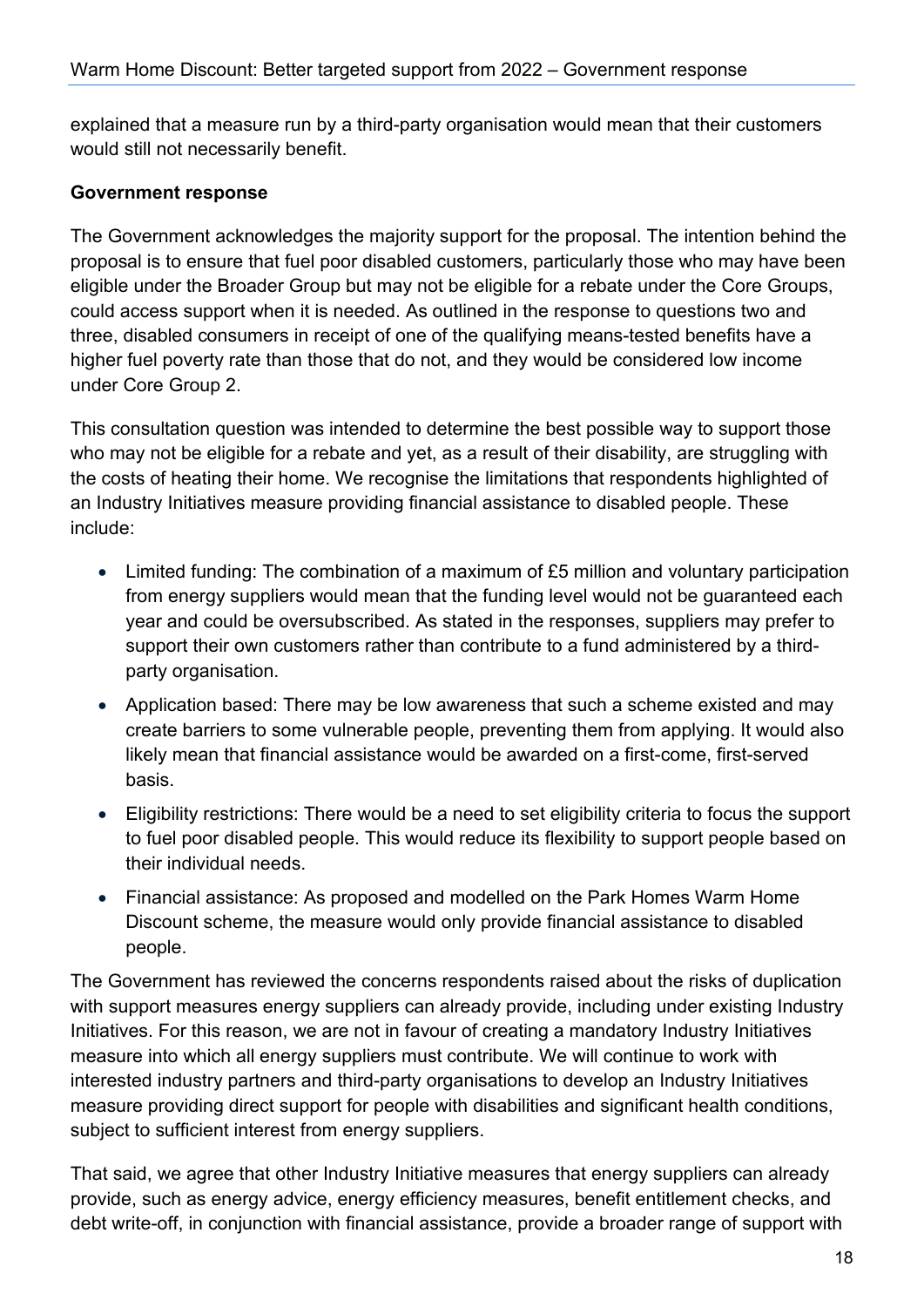greater benefits over the longer term compared to financial assistance alone. Suppliers are also well placed to provide support to customers who have disabilities or are vulnerable; they are required under their supply licence conditions to achieve the Standards of Conduct, which includes identifying their vulnerable customers, and maintain a Priority Services Register of those customers in vulnerable situations who may require additional support.

The Government has therefore decided that the best approach is for energy suppliers to support their disabled and vulnerable customers through Industry Initiatives. At this time, we are not proposing to introduce quotas for directing Industry Initiatives support towards people with disabilities and health conditions. We do not have evidence about whether fuel poor disabled people are being sufficiently supported by suppliers through Industry Initiatives and the types of Industry Initiative measures that provide the most appropriate support. We have therefore decided that it would be premature to introduce quotas across the measures under Industry Initiatives. However, energy suppliers will be obliged to report to Ofgem the estimated value and proportion of their Industry Initiatives spending that supports fuel poor households where someone has a disability or significant health problems. In order to monitor the amount and types of measures that energy suppliers provide to disabled people, energy suppliers will be required to submit as part of their annual reporting to Ofgem information on the value and proportion of Industry Initiative measures to fuel poor disabled customers.

If the reporting demonstrates that energy suppliers are not sufficiently identifying and supporting fuel poor disabled customers, as evidenced through this data, then Government will review and revisit whether to mandate support to fuel poor disabled customers, for instance through Industry Initiatives quotas or mandatory participation in dedicated Industry Initiatives measures.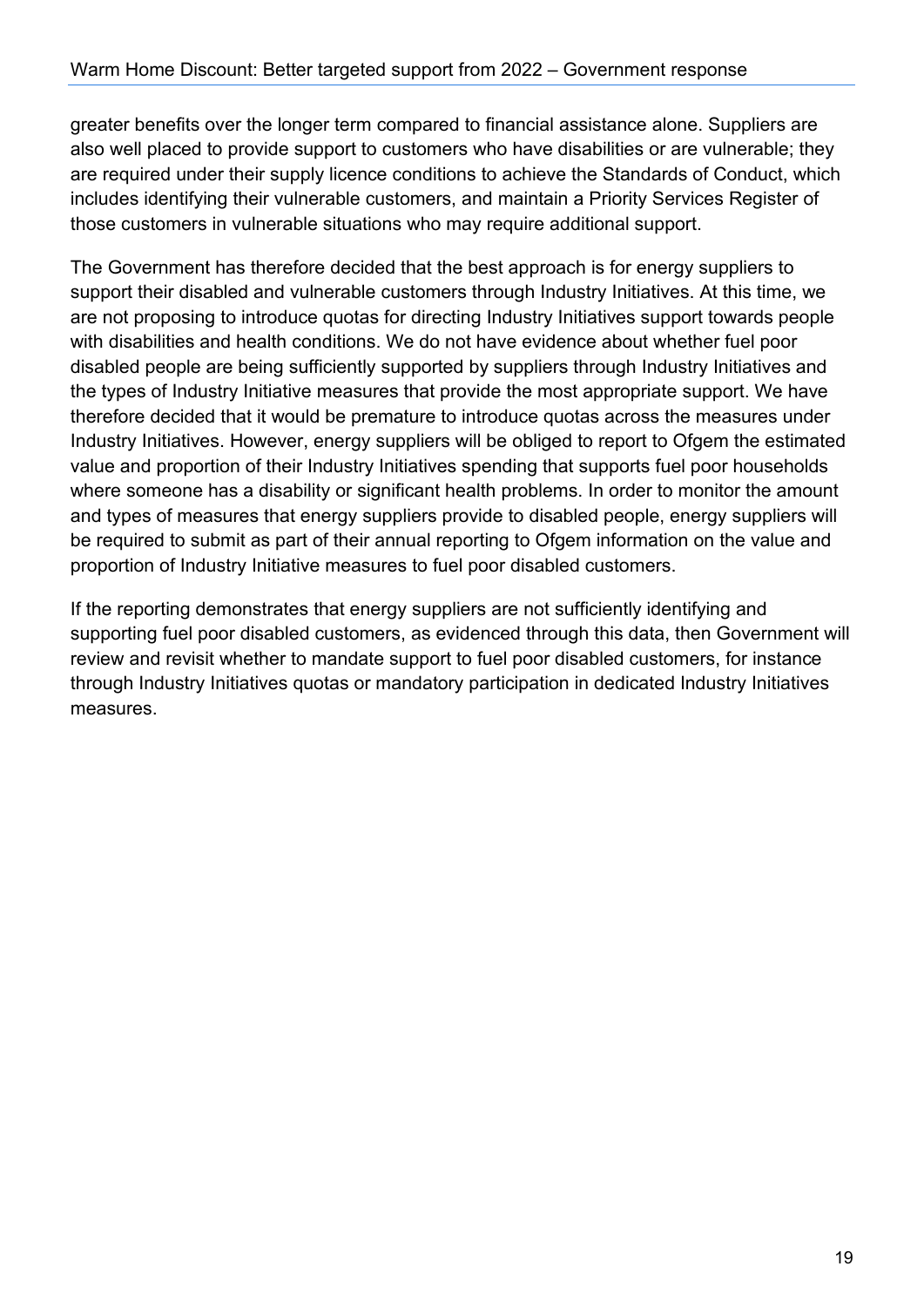### <span id="page-19-0"></span>Data matching and sweep-up

#### **Consultation questions**

5 Do you agree with the proposed data-matching process, including the data-matching process with energy suppliers, to identify households eligible for the rebate under the Core Group 2 and provide rebates automatically on bills?

| Responses: Yes: 69%<br>No: 12% | Not sure: 18% |
|--------------------------------|---------------|
|--------------------------------|---------------|

#### **Summary of responses**

A significant majority (69%) of respondents agreed with the proposed data-matching process to identify households eligible for a rebate under Core Group 2. Those that supported the proposal welcomed that most households would receive their rebate automatically as a result. Respondents raised other benefits, such as reaching consumers not engaged in the energy market, reducing barriers to switching energy suppliers, and reducing the administrative costs to suppliers. One energy supplier explicitly welcomed that the Government would write to eligible households and provide a central helpline service. A few respondents supported the proposal so long as it does not infringe on individuals' right to privacy, the data being shared is kept to the minimum, and that individuals could opt out.

One respondent argued that data-matching rates would have to be sufficiently high to ensure this process was worthwhile. One energy supplier who responded 'not sure' asked for BEIS and DWP to test the Core Group 2 data-matching processes with energy suppliers prior to lowering the supplier participation thresholds, to be assured that the process will work with smaller suppliers. Meanwhile, one respondent asked that Ofgem work with energy suppliers to standardise data formats to improve the data-matching success rates.

Among those who disagreed, the main reasons concerned the eligibility criteria and use of VOA and EPC data, as per questions two and three. One respondent argued that there must be support for those who qualify after the data matching has taken place, the subject of question seven. A few respondents stated that the data-matching was complex and that it needed to be understandable and transparent, while one respondent asked that Industry Initiatives should continue to refer customers into the scheme, as with the current Broader Group.

#### **Government response**

The Government acknowledges the support for the proposed data-matching process. Through learning from the high data-matching rates under the current Core Group and testing these Core Group 2 processes between government departments in 2021 and 2019, the Government has achieved high matching success rates, meaning that the majority of eligible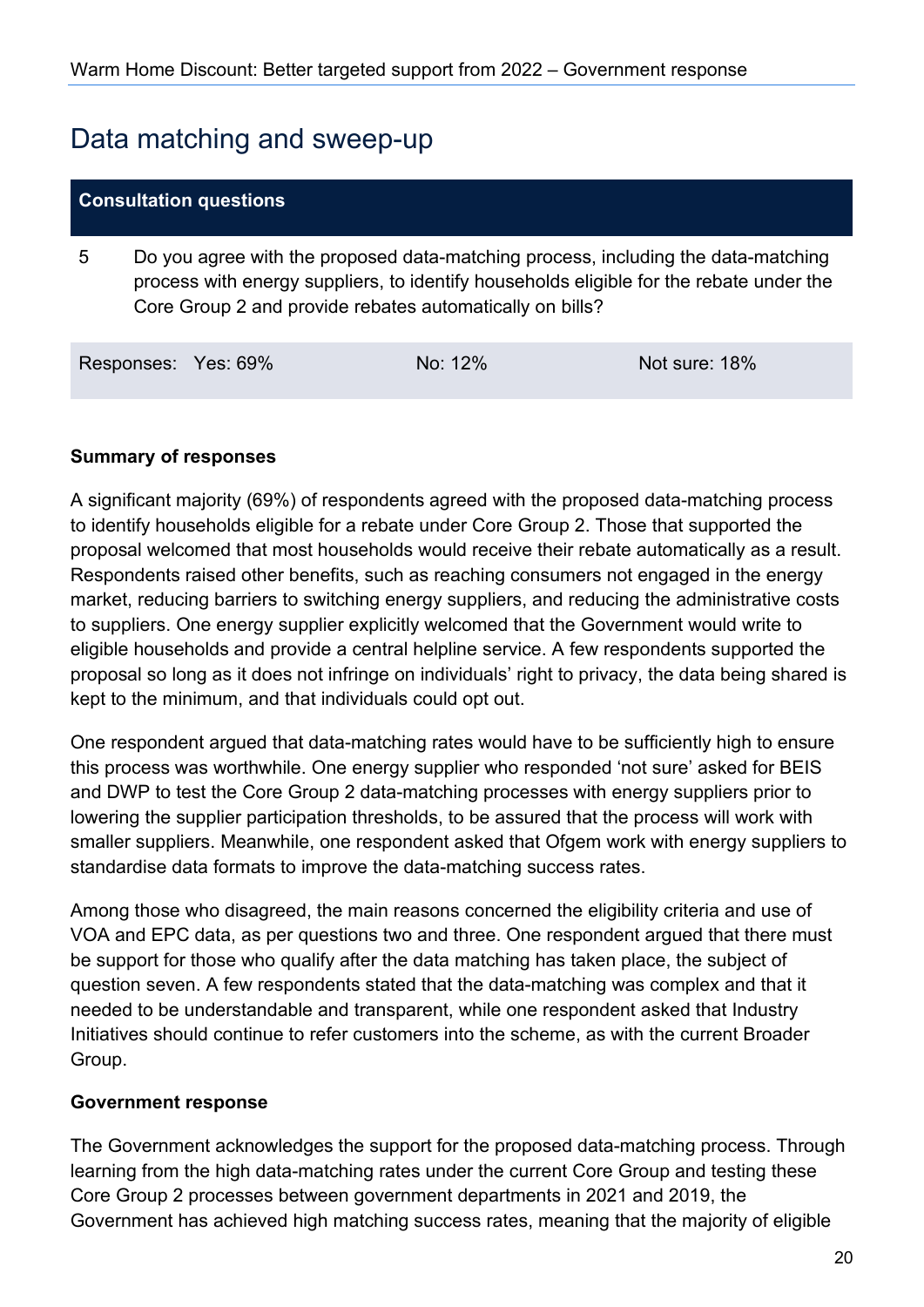households will receive their rebates automatically. Every scheme year, DWP tests the sharing of data with energy suppliers under the current Core Group prior to the final process, and this shall continue with the Core Groups under the reformed WHD scheme. The Government shall therefore proceed with the data-matching process as outlined.

We have considered the comments concerning data protection and privacy. The process has been designed to only share the minimum amount of data necessary for identifying eligible households. Data protection by design and default has been built into the process, and the Government will maintain a data protection impact assessment and data-sharing agreements between partners. The Government intends to include explanatory text about the process in letters to households and on gov.uk and linked to from the webpage hosting the online tool for checking eligibility for a rebate under Core Group 2 (as per questions eight and nine). We will also publish a Privacy Notice on the BEIS website, with a link on the Personal Information Charter page, outlining the processing, the rights of data subjects, and how to exercise these rights, in compliance with the UK General Data Protection Regulation (UK GDPR).

#### **Consultation questions**

6 Do you agree with Government's proposed use of an imputation methodology to fill in missing data or non-matched data to enable rebates to be delivered automatically to a greater number of people?

Responses: Yes: 69% No: 10% Not sure: 21%

#### **Summary of responses**

As with the proposal on the Core Group 2 data-matching process (question five), a significant percentage (69%) of respondents agreed with the proposed approach to imputing missing data. These respondents recognised that imputation in the small percentage of cases where data is missing enables as many rebates to be awarded automatically as possible and reduces the need for customers to contact the helpline. Respondents welcomed the sweep-up process as a means of allowing people to challenge the decisions (questions eight and nine).

A few respondents focused on the potential for imputation to lead to inaccurate data, and one respondent highlighted that rebates could be wrongly awarded as a result. A couple of respondents argued that actual data, such as from EPCs, rather than statistically derived data should be used where possible, while another respondent asked that BEIS cross-check data with local authorities, housing associations, and Industry Initiatives providers. One organisation argued that data derived from nearest neighbours may be more inaccurate for rural properties. Meanwhile, one respondent highlighted that imputation would help where property characteristic data was missing, but not where it was available but incorrect, and asked BEIS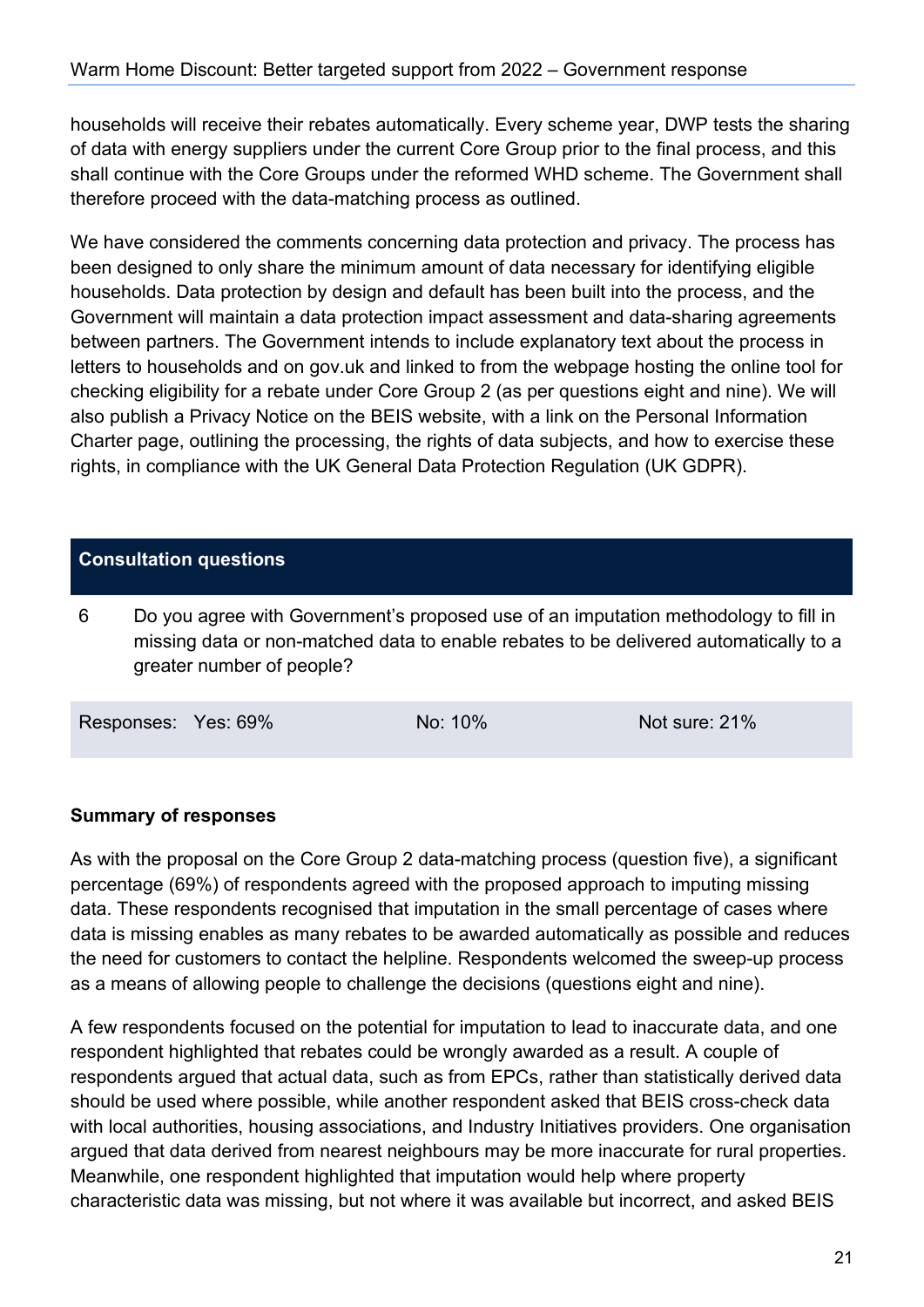to investigate how to identify fuel poor households whose property characteristics data is incorrect.

Lastly, a few respondents argued that the imputation should be monitored on a regular basis in order to improve the process each year. One respondent viewed the process as opaque and difficult for consumers to understand.

#### **Government response**

The Government has reviewed the responses to this proposal, and given the positive feedback, has decided to adopt the proposed imputation methodology. The imputation process allows us to derive property characteristics data to a high degree of accuracy where this is not fully available in the VOA datasets and allows more eligible households to be identified and receive rebates automatically. The Government has been working with the Office for National Statistics to review the methodology of the imputation process and will consider how to apply any recommended changes to the scheme.

This imputation allows BEIS to adopt a standardised approach to households where the VOA property characteristics data is missing, ensuring that the outcomes and energy cost calculations are fair and comparable to those derived wholly from VOA data. The use of other, actual data could introduce inconsistencies, for instance using different definitions of property floor area, which could favour some households while discriminating against others.

Several respondents raised concerns about the potential for inaccurate data and for rebates to be awarded on the basis of wrong information. The Government considers the sweep up process to be an effective remedy against these risks, allowing households to provide alternative data which is more accurate and up to date compared to the VOA data. Households whose property characteristics have been imputed, whether wholly or partially, will be sent a letter. A low-income household whose energy costs are below the threshold and whose costs have been calculated on the basis of imputed characteristics will therefore be contacted and directed to the helpline should they wish to challenge the decision.

#### **Consultation questions**

7 Do you agree with the proposed approach to setting a qualifying date?

Responses: Yes: 79% No: 8% No: 8% Not sure: 13%

#### **Summary of responses**

The vast majority of respondents (79%) agreed with the proposed approach to setting a qualifying date for the low-income criteria, recognising that the approach is similar to the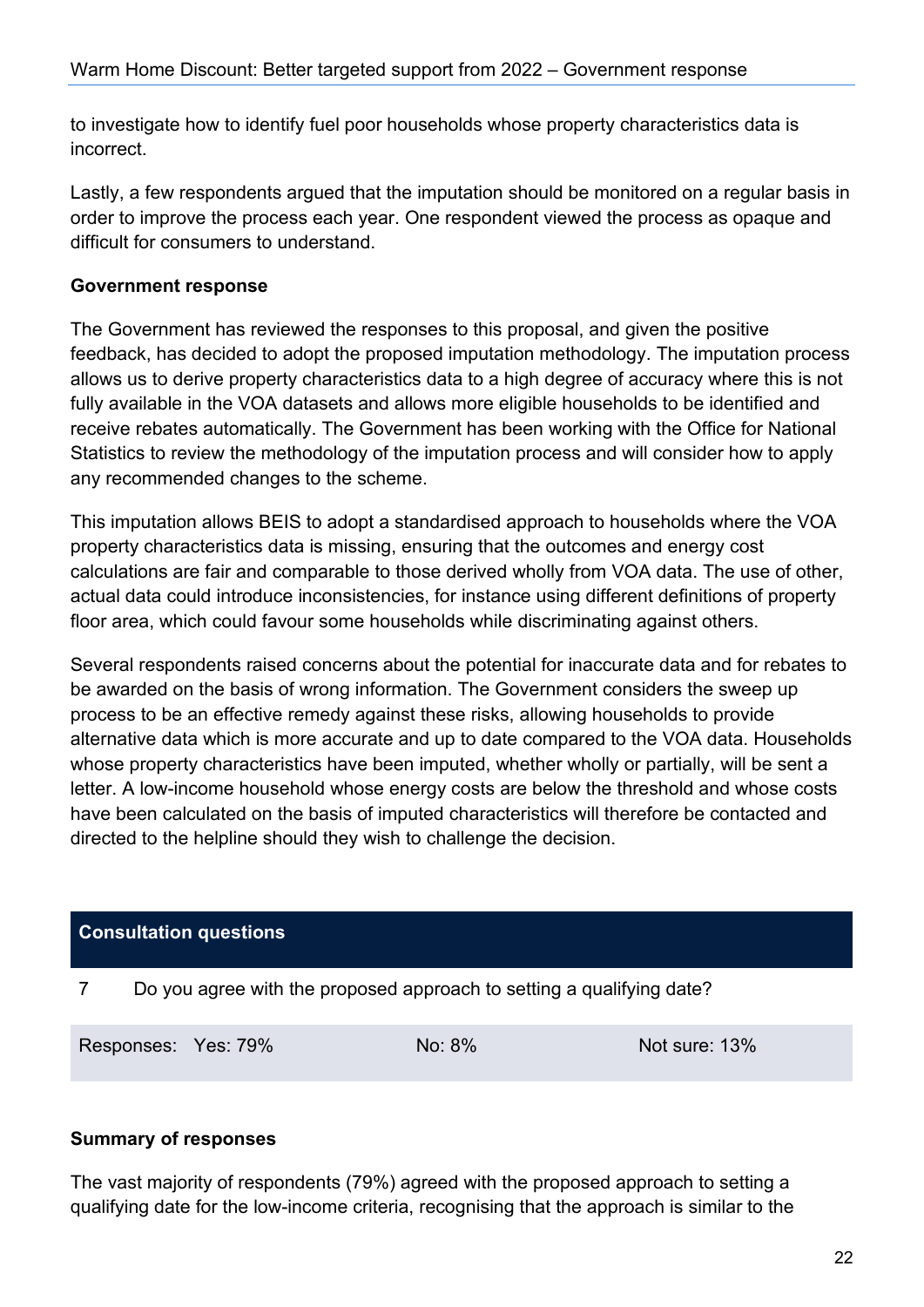current Core Group. Two respondents suggested introducing another fixed date for awarding the rebates, whether in December or January, while two other respondents suggested maintaining an application process for those who may meet the eligibility criteria only after the qualifying date has passed.

There were differing views about the exact date. One respondent suggested the date should stay the same each scheme year while another proposed that the date be reviewed after the first year. Two energy suppliers proposed dates at very different points in the scheme year: one at the start of the scheme year to aid financial forecasting, and the other as late in the year as possible to reduce the risk of households' circumstances changing in between identifying the eligible households and awarding the rebates. Under the current Core Group, when customers eligible for a rebate switch to another participating supplier after the qualification date, the former supplier is responsible for making efforts to provide that customer with the rebate. One respondent asked for clarification on whether this would apply to the Core Group 2.

Among the very few who disagreed, respondents proposed having a rolling process so that households could become eligible at any time throughout the scheme year. This would ensure that individuals who start receiving one of the low-income benefits after the qualifying benefit would not miss out.

#### **Government response**

As a large majority of the respondents supported the proposal and given the similarities with the current Core Group, the Government will proceed with the use of a qualifying date as proposed. This qualifying date will apply to the receipt of benefit and residency at an address; a person's eligibility will be assessed according to whether they were in receipt of one of the qualifying benefits on the qualifying date and which property they were living in at the time. The Government will set the qualifying date as close as possible to the data matching commencing each scheme year, in order to reduce the gap between identifying eligible households, matching customers with energy suppliers, and awarding the rebates.

This approach will ensure consistency between Core Group 1 and Core Group 2 customers; households must meet the criteria on a certain date each scheme year to be eligible. The use of a rolling period or a window would complicate the administration of a scheme, as the data matching works by effectively taking a snapshot of benefits receipt on a certain date and the details of which supplier households are customers of. Households whose benefits claim is awarded later in the year but backdated to before the qualifying date and are now eligible are picked up as part of a 'mop up' process, ensuring they can receive a rebate. The use of a qualifying date also makes the process clearer and more accountable for determining which supplier is responsible for ensuring their eligible customers, as of the qualifying date, receive the rebate. If an eligible customer switches supplier after the qualifying date, their former supplier is responsible for contacting their new supplier and ensuring the customer receives the rebate.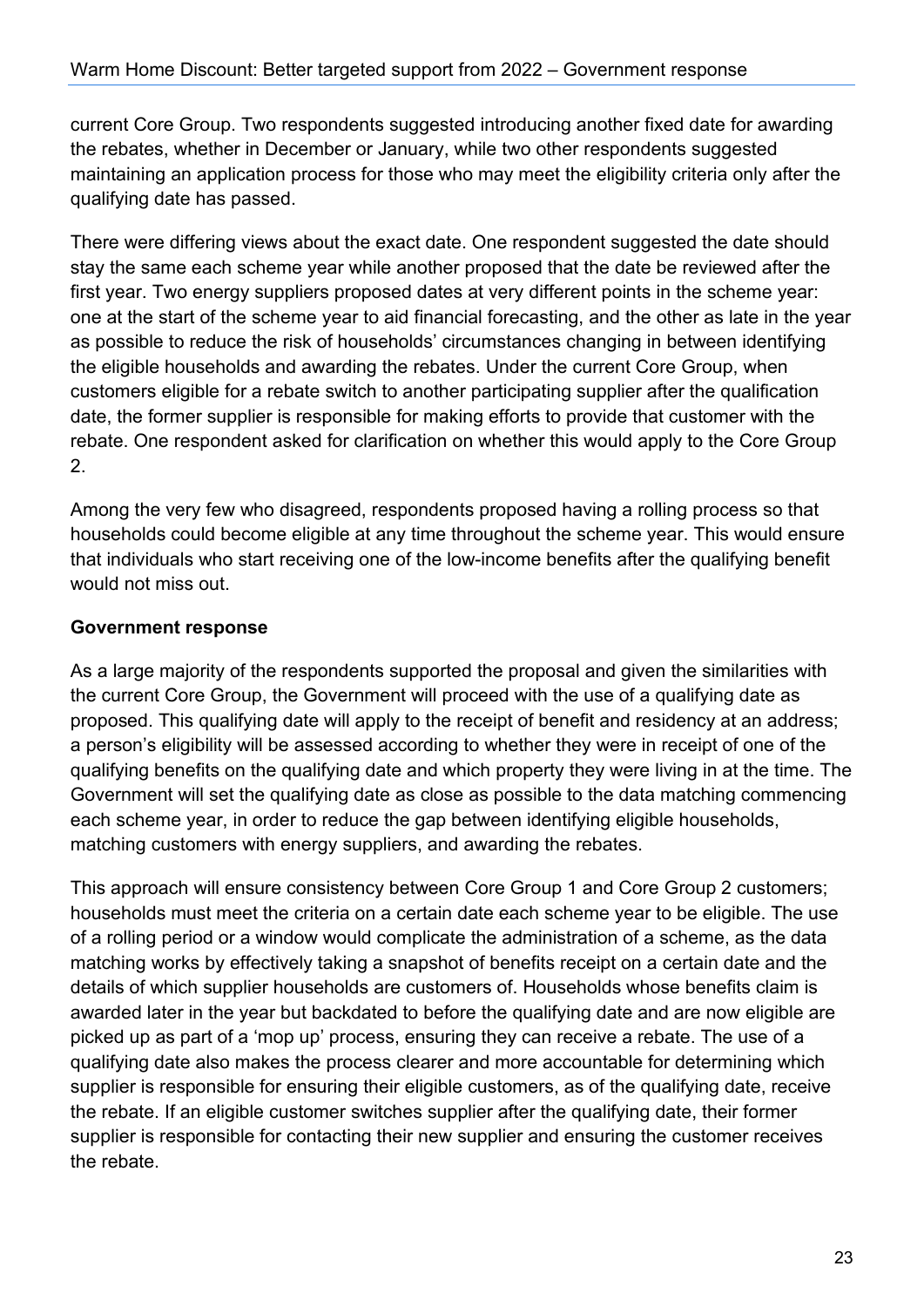#### Warm Home Discount: Better targeted support from 2022 – Government response

#### **Consultation questions**

8 Do you agree with the proposed sweep-up and high-energy-cost verification and challenge process?

|   | Responses: Yes: 67%                                                                                          | No: 19% | Not sure: $14\%$ |
|---|--------------------------------------------------------------------------------------------------------------|---------|------------------|
| 9 | Do you agree with the proposed permitted alternative data sources for proving<br>eligibility for the rebate? |         |                  |
|   | Responses: Yes: 54%                                                                                          | No: 26% | Not sure: 19%    |

#### **Summary of responses**

Two thirds (67%) of respondents agreed with the proposed sweep-up and high-energy-cost verification and challenge process. There was a positive response to providing a challenge process for customers and for Core Group 1 and Core Group 2 customers accessing the same central helpline. Most of those who agreed with the proposal emphasised the importance of ensuring that the challenge process is transparent, accessible, and well communicated so that it is as simple as possible for customers to use. There was support across multiple respondents for establishing a clear timetable for the process, providing plenty of time for customers to provide information, and ensuring that rebates are paid as quickly as possible.

Respondents in favour also identified engaging with energy suppliers and third-sector organisations as being key in the first years of the reformed scheme. It was suggested that clear guidance should be provided to energy suppliers on managing customer expectations and directing queries. Multiple energy suppliers highlighted that they expected a high volume of calls, both to their own helplines and the government helpline, in the first year of the scheme. As well as calls from those challenging the rebate decisions, these energy suppliers expected high call volumes from two groups in particular: customers identified as Low Income Low Cost who will not receive a letter from Government; and current Broader Group customers who will not be eligible under Core Group 2. Two charities also noted that, while vulnerable customers and households in need are generally encouraged to contact their energy supplier for support, for the Warm Home Discount they would now need to be encouraged to contact a government helpline. These charities suggested that this could create confusion, resulting in energy suppliers receiving more unhelpful calls and that the process for customers would be slowed down. Two suppliers said they would welcome assurances from the Government that appropriate resources would be in place to manage the potential volume of queries.

A number of respondents expressed concern about the burden that providing evidence would place on potentially vulnerable customers. Respondents proposed a variety of approaches that the Government could take to raise awareness of the sweep-up process, including: utilising a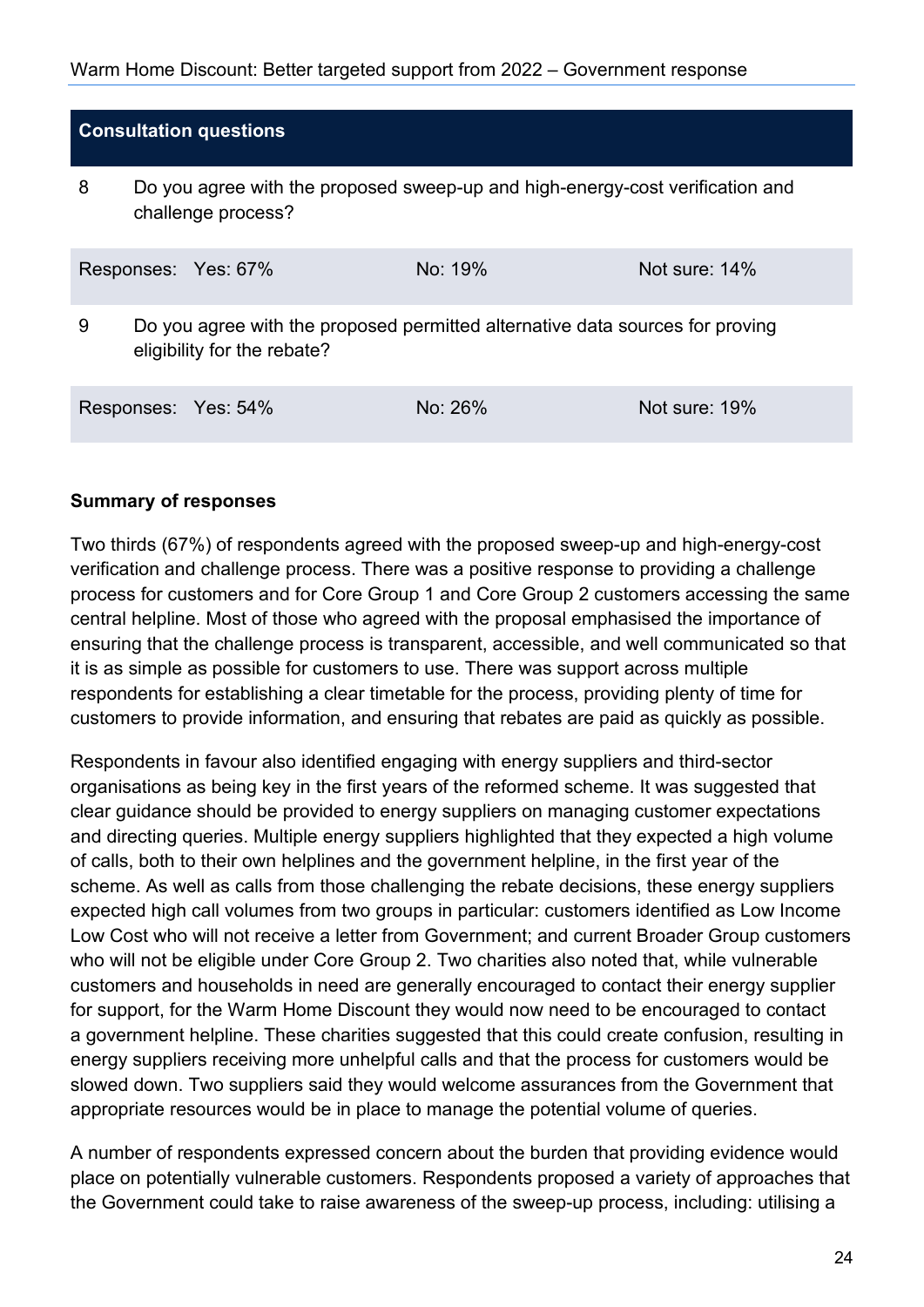range of communication channels, such as print, telephone, and online; contacting customers more than once as part of any outreach; and working with energy suppliers, charities, local authorities, and housing associations to promote the helpline and challenge process.

Among those who disagreed with the proposal, the accessibility of the sweep-up was a particular concern. Some respondents suggested that the process was too complex to be communicated clearly or, conversely, risks being oversimplified on being explained to customers. These respondents suggested that this could lead some eligible households to not apply, with the scheme being seen as unfair, or too complicated or time-consuming to be worth applying for. Some respondents recommended that inclusive design should be incorporated into the helpline, online tool, and communication methods. Some respondents suggested that vulnerable customers with language difficulties, mental health conditions, and disabilities may struggle to access telephone channels, while others may be 'digitally excluded' and therefore unable to access the online tool.

Both those who agreed and those who disagreed with the sweep-up proposal offered suggestions on changes to the process. The most common was that Government should engage with current rebate recipients and third-party organisations to understand and develop the 'customer journey'; that is, the process and experience of using the helpline. Two other respondents advocated designing the process in accordance with ALGO-CARE, a framework for using algorithms in matters of public policy.

Over half (54%) of respondents were in support of the proposal for permitted alternatives to provide evidence of eligibility, with some welcoming the range of alternatives presented. Like with the responses to the sweep-up process, a key message was that the permitted alternatives needed to be clearly communicated to consumers, energy suppliers and advice organisations.

The main concern raised by respondents was around the cost of EPCs. While several recognised the value of allowing EPCs as an alternative data source, many respondents suggested that the cost of purchasing an EPC was prohibitive, particularly as the customer may then not be eligible for a rebate. Even if an applicant were successful, if it cost £60 to arrange for an EPC, it would be equivalent to 40% of the rebate value in that year. Some respondents noted that vulnerable households were unlikely to already have an EPC, and some may not know what an EPC is. It was suggested that this cost and complexity could discourage potentially eligible customers from applying, despite it likely not being their fault that the data is missing their floor area.

Most respondents who raised this concern provided one of two alternative approaches. The first was that the Government should cover the cost of sourcing an EPC if it was needed, which it was suggested would be beneficial both for the scheme targeting and for wider fuel poverty and greenhouse gas emission reduction targets. The second alternative was that a wider range of alternative sources should be considered, such as allowing customers to provide energy bills or asking energy suppliers to provide annual consumption data to demonstrate actual energy costs. One respondent also suggested that the Government should explore whether there are providers who hold aggregated EPC data.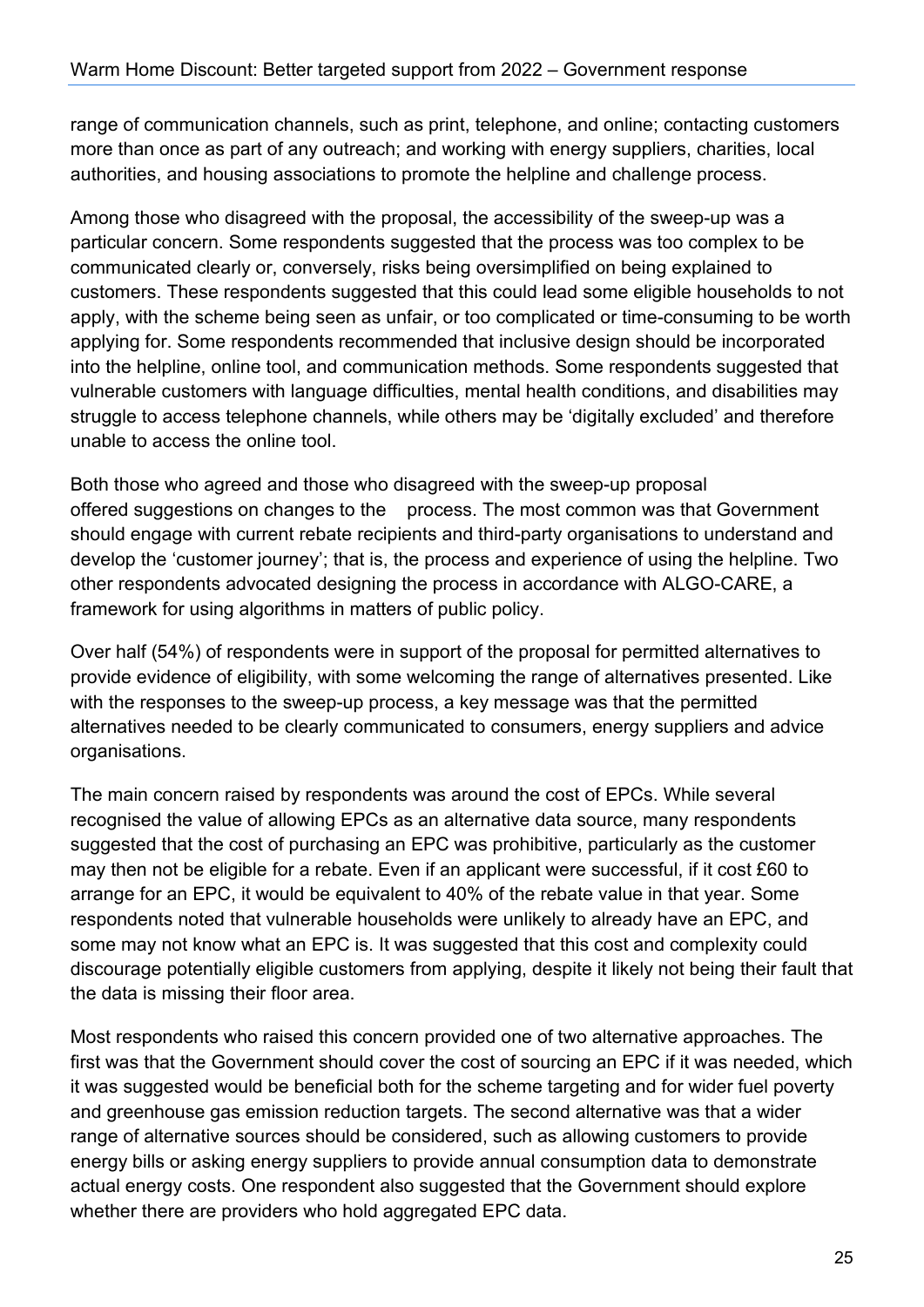The accuracy and coverage of EPCs was also a concern expressed by some respondents, with one energy supplier stating that they are not often updated following the installation of energy efficiency measures. Two respondents suggested that expired certificates should be acceptable if the property characteristics were unlikely to have changed. Other respondents also highlighted that EPCs were not available for every property, covering only around 50-60% of households.

There were fewer concerns expressed about the other proposed alternative data sources. Two energy suppliers suggested that Google Street View was also limited, with one of these raising a concern about the difficulties and resource requirements needed to verify evidence through it. Two respondents also questioned the inclusion of Land Registry information, with one suggesting it would be too limited and the other suggesting it would be too complex.

#### **Government response**

The Government recognises the positive responses and overall agreement to the proposed sweep-up and challenge process, and the permitted alternative data sources for proving eligibility for a rebate. We will therefore proceed with implementing the sweep-up and challenge process as proposed. As outlined in the consultation, we intend to conduct a range of outreach approaches in advance of the scheme commencement to improve awareness and access to the scheme.

We note that some respondents suggested engagement with energy suppliers to share information on the helpline and how to redirect customer queries. Currently, each scheme year BEIS, DWP and Ofgem work together to provide training materials to energy suppliers covering all aspects of the scheme. DWP have also run induction sessions with newly obligated energy suppliers and arrange a general call with participating suppliers with updates on the scheme year. We intend to follow a similar process in future scheme years, ensuring that energy suppliers receive information on the sweep-up process, and the teams at BEIS, DWP, and Ofgem will be on hand through the scheme year to answer any questions that energy suppliers may have.

The Government also notes the concerns that some respondents expressed about EPC certificates, in particular the cost of the certificates for customers. As outlined in the consultation, EPCs are available for around 50-60% of residential properties. Customers would only need to purchase an EPC in order to demonstrate eligibility where VOA data on the property floor area or property age is not available, where data on property type cannot be derived from Land Registry, or they wish to challenge the VOA data. Following the feedback and having reassessed its appropriateness, the helpline will not use Google Street View to try to determine a property's type; the type can be found in an EPC or in Land Registry data.

Energy bills would not be accepted as part of the permitted evidence, as the bills reflect other factors including the customer's tariff, individual needs, and behaviours around heating, and are therefore not comparable with the energy scores calculated based on property characteristics. In addition, some fuel poor households will underheat their homes by selfrationing their energy usage, so their current usage and bills will not reflect a sufficient heating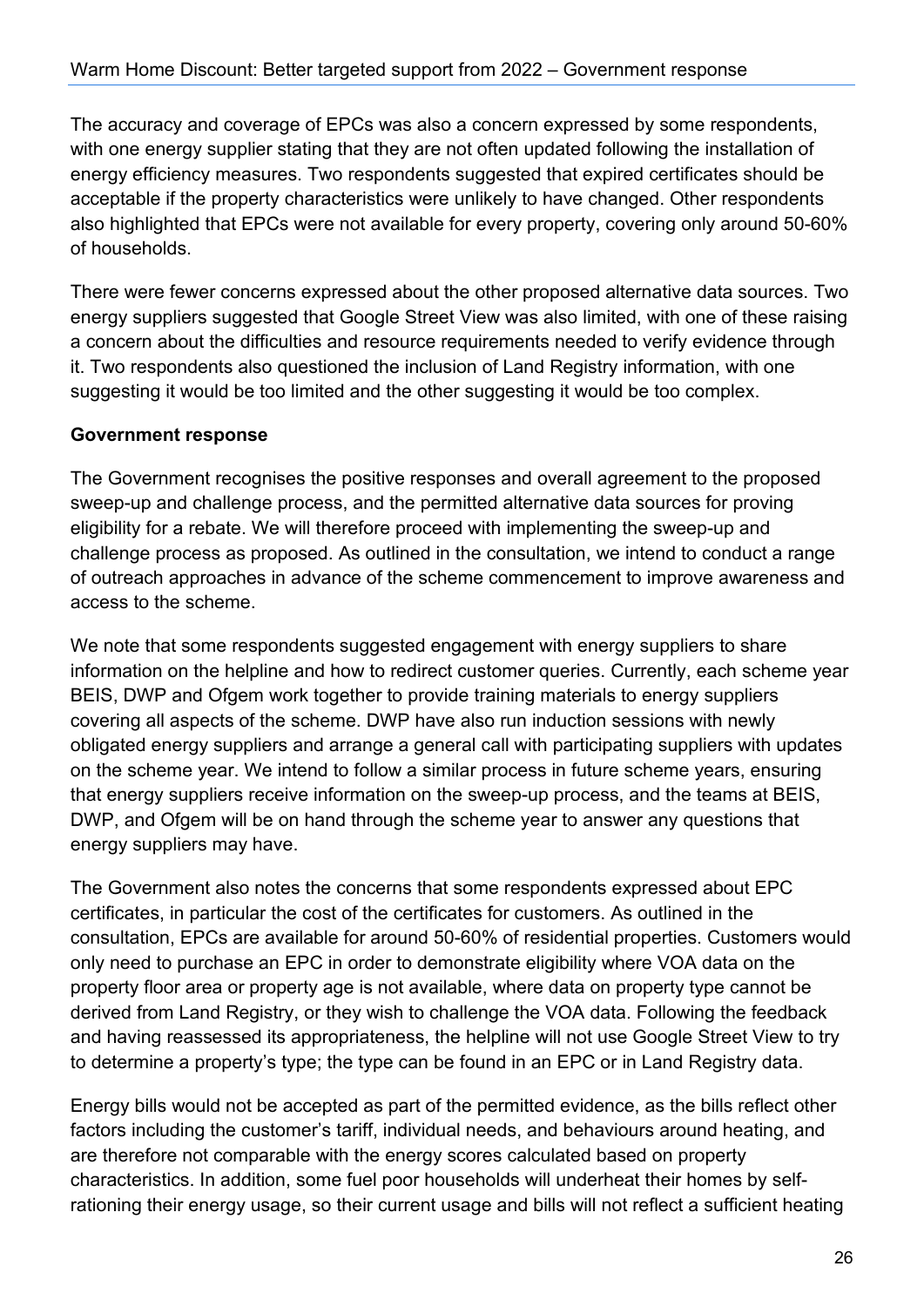regime. Allowing energy bills as alternative evidence would therefore introduce other, uncontrolled factors and treat households differently and unfairly.

The Government acknowledges the concerns about the accessibility of the challenge process and the helpline, particularly for vulnerable customers. We have proposed to develop an online tool on gov.uk, to give customers an indicative view of whether their challenge is likely to be successful or not. The tool will include information on how eligibility is determined, the process for challenging this, and what information they will need, such as their address and information about their account with their energy supplier. We have undertaken a discovery phase to investigate the design and accessibility of the challenge process, and we are considering the most appropriate and accessible options as part of procuring the helpline.

Customers will not be expected to provide the helpline with the property characteristic data from the alternative evidence. The helpline will have access to the VOA, EPC, and Land Registry data. Customers may direct the helpline to access this data on their behalf, to calculate the energy costs from the property characteristic data to determine whether the customer is eligible for a rebate. We are exploring ways to protect access to this data in order to improve the data protection and privacy in the process; for instance, through Application Programming Interfaces so that the helpline can access only the minimum amount of data needed. Across 2021 and early 2022, BEIS and DWP conducted an exercise to test the data matching and improve the data-sharing and imputation processes. As a result of these tests, we have refined the cohorts of households under Core Group 2 and will write to the households as per the table below. The Government shall continue to write to Core Group 1 households as under the current scheme.

| <b>Household cohort</b>                                                                                                                       | <b>Explanation of contact</b>                                                                                                                                                                                                                                                                                                                                                                           |
|-----------------------------------------------------------------------------------------------------------------------------------------------|---------------------------------------------------------------------------------------------------------------------------------------------------------------------------------------------------------------------------------------------------------------------------------------------------------------------------------------------------------------------------------------------------------|
| Low-income households<br>with high energy costs<br>matched with a<br>participating energy<br>supplier.<br>'Low-income high cost -<br>matched' | The letter will inform these households that they are eligible to<br>receive an automatic rebate and do not need to take any<br>action.                                                                                                                                                                                                                                                                 |
| Low-income households<br>with high energy costs not<br>matched with a supplier.<br>'Low-income high cost -<br>unmatched'                      | The letter will inform these households that they may be eligible<br>for a rebate and that they may call up the helpline to provide<br>additional details about their energy account. Some may then<br>be matched with a participating supplier and receive a rebate,<br>while others may not be eligible, whether because they are not<br>a customer of a participating supplier or for other reasons. |

#### **Core Group 2 household cohorts contacted by letter**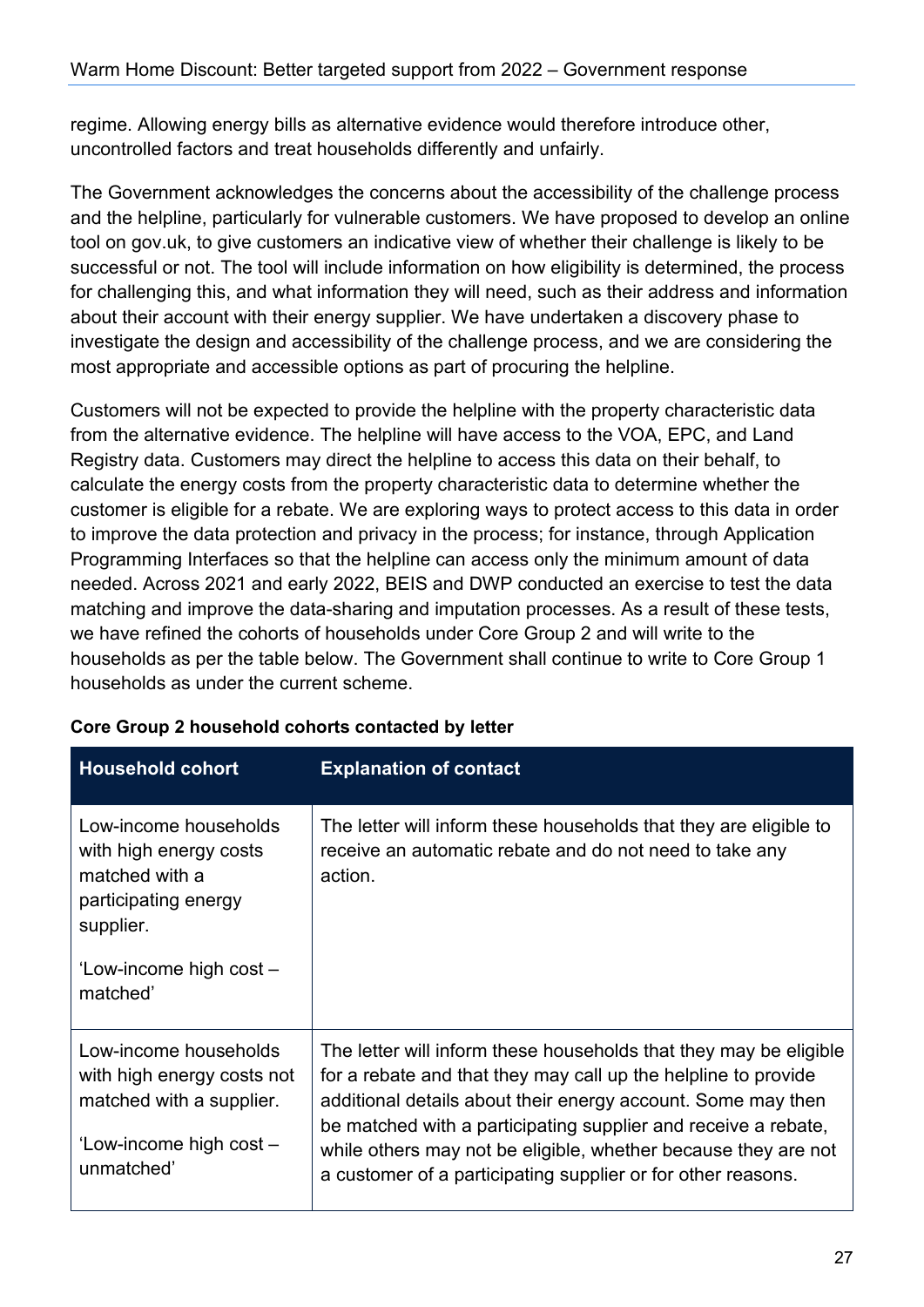| Low-income households<br>not linked to VOA data.<br>'Low-income non-matched'                                                            | As the Government has not been able to match a DWP<br>benefits record with a VOA record, the letter will inform these<br>households that they may call the helpline to use alternative<br>evidence, in the form of an EPC.                                                                                                                                                                                                                                                                                                                                                                                                       |
|-----------------------------------------------------------------------------------------------------------------------------------------|----------------------------------------------------------------------------------------------------------------------------------------------------------------------------------------------------------------------------------------------------------------------------------------------------------------------------------------------------------------------------------------------------------------------------------------------------------------------------------------------------------------------------------------------------------------------------------------------------------------------------------|
| Low-income households<br>with a missing property<br>type.<br>'Low-income missing<br>variable'                                           | A very small number of properties will not have a property type<br>recorded in the VOA or OS data or will have an inconclusive<br>'residential' type recorded in the OS data. As a result, we will<br>not be able to determine if they are of an eligible type through<br>the data matching. The letter will inform these low-income<br>households, if there are any, that they may call the helpline to<br>provide the missing property type from an EPC or Land<br>Registry data. Where other property characteristic data is also<br>missing, the household will need to have an EPC to provide<br>this alternative evidence. |
| Low-income households<br>with low energy costs<br>calculated based on<br>imputed characteristics.<br>'Low-income low cost<br>(imputed)' | The energy costs of these households will have been estimated<br>based on property characteristics that were not in the VOA data<br>and have therefore been imputed. Although according to the<br>estimated energy costs they would not be eligible for an<br>automatic rebate, the letter will inform these households that<br>they may call the helpline to use alternative evidence in the<br>form of an EPC or Land Registry data.                                                                                                                                                                                           |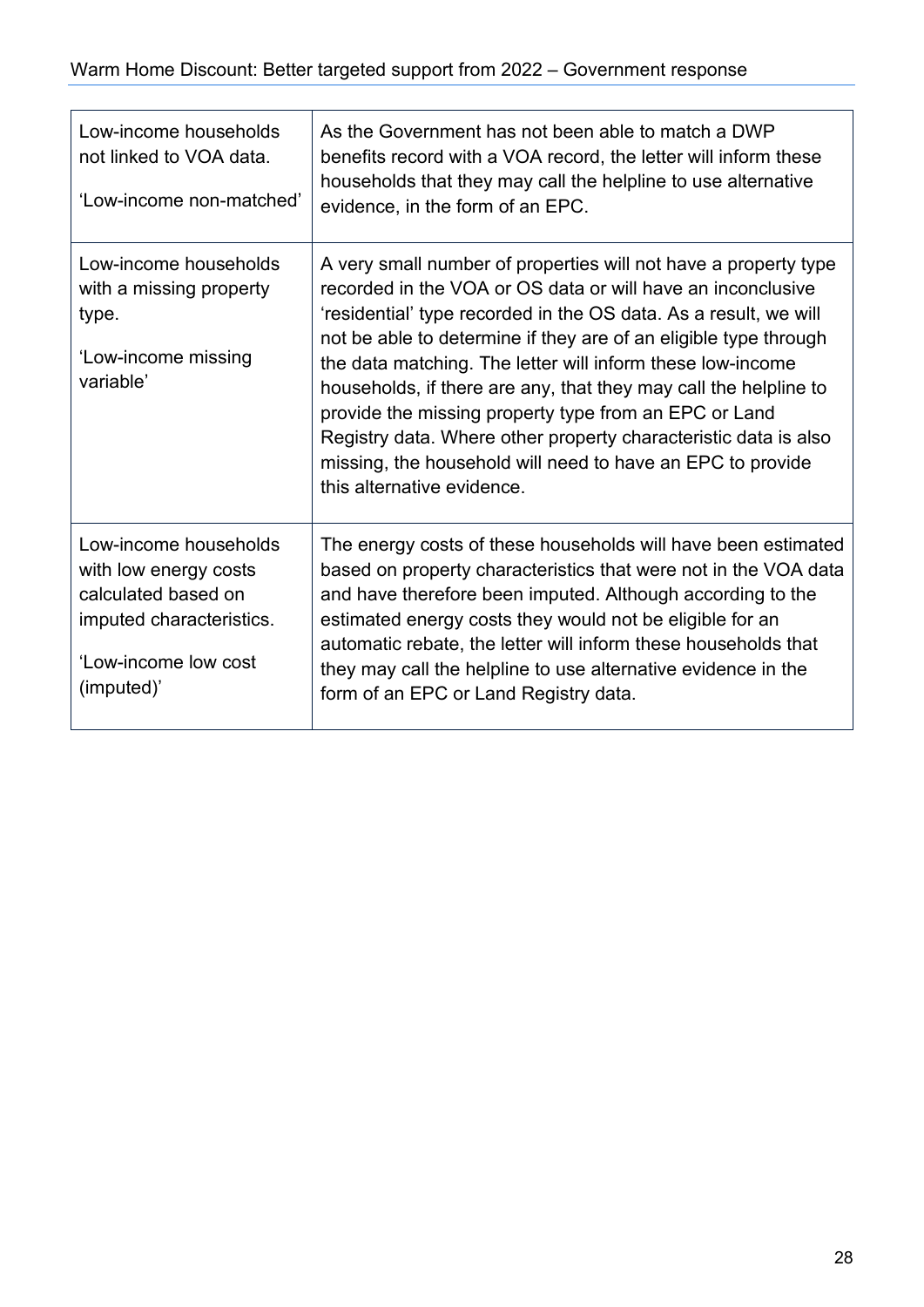## <span id="page-28-0"></span>Overall spending targets

| <b>Consultation questions</b>                                                    |  |                     |         |               |
|----------------------------------------------------------------------------------|--|---------------------|---------|---------------|
| Do you agree with the proposed overall spending targets for Great Britain?<br>10 |  |                     |         |               |
|                                                                                  |  | Responses: Yes: 57% | No: 16% | Not sure: 28% |

#### **Summary of responses**

Over half (57%) of respondents were in favour of the proposed overall spending targets for Great Britain, while only a small minority disagreed. The increase in the spending envelope compared to the current scheme, as well as the annual increases with inflation, was welcomed, particularly to expand the number of fuel poor households the scheme can reach. Respondents highlighted this as especially important given the continuing impacts of COVID-19 for low-income and vulnerable households.

Some respondents proposed that the scheme should be funded through general taxation, instead of through energy bills. It was noted that, although the changes proposed for the Warm Home Discount would only add £5 to dual fuel energy bills, environmental and social policies accounted for up to 23% of the average electricity bill, based on data from Ofgem available at the time. These respondents suggested that funding schemes through energy bills would be particularly detrimental to low-income and vulnerable households. It was also suggested that primarily incorporating these costs onto electricity bills would disincentivise switching to low carbon heating alternatives, particularly as this approach has meant that gas bills have tended to be lower than electricity bills.

Some charities noted that, while the reformed scheme would reach around 3 million households, this would not include all fuel poor households. While recognising the reasons for not increasing the scheme budget further, these respondents called for the Spending Review to focus on funding for energy efficiency improvements for fuel poor households, including guarantees for the Home Upgrades Grant (HUG) and Social Housing Decarbonisation Fund (SHDF).

Other suggestions included: regional spending targets to ensure fair geographic distribution of funds; preventing enforcement action from being taken if energy suppliers fail to meet spending targets; and allowing for flexibility in the spending envelope in the event of unexpected increases in the uptake of PCGC and therefore size of Core Group 1. One respondent called for further analysis of the 'winners' and 'losers' from the proposed changes.

Of those who disagreed with the proposed overall spending targets, the majority were in favour of increasing the budget further. Some respondents suggested that the COVID-19 pandemic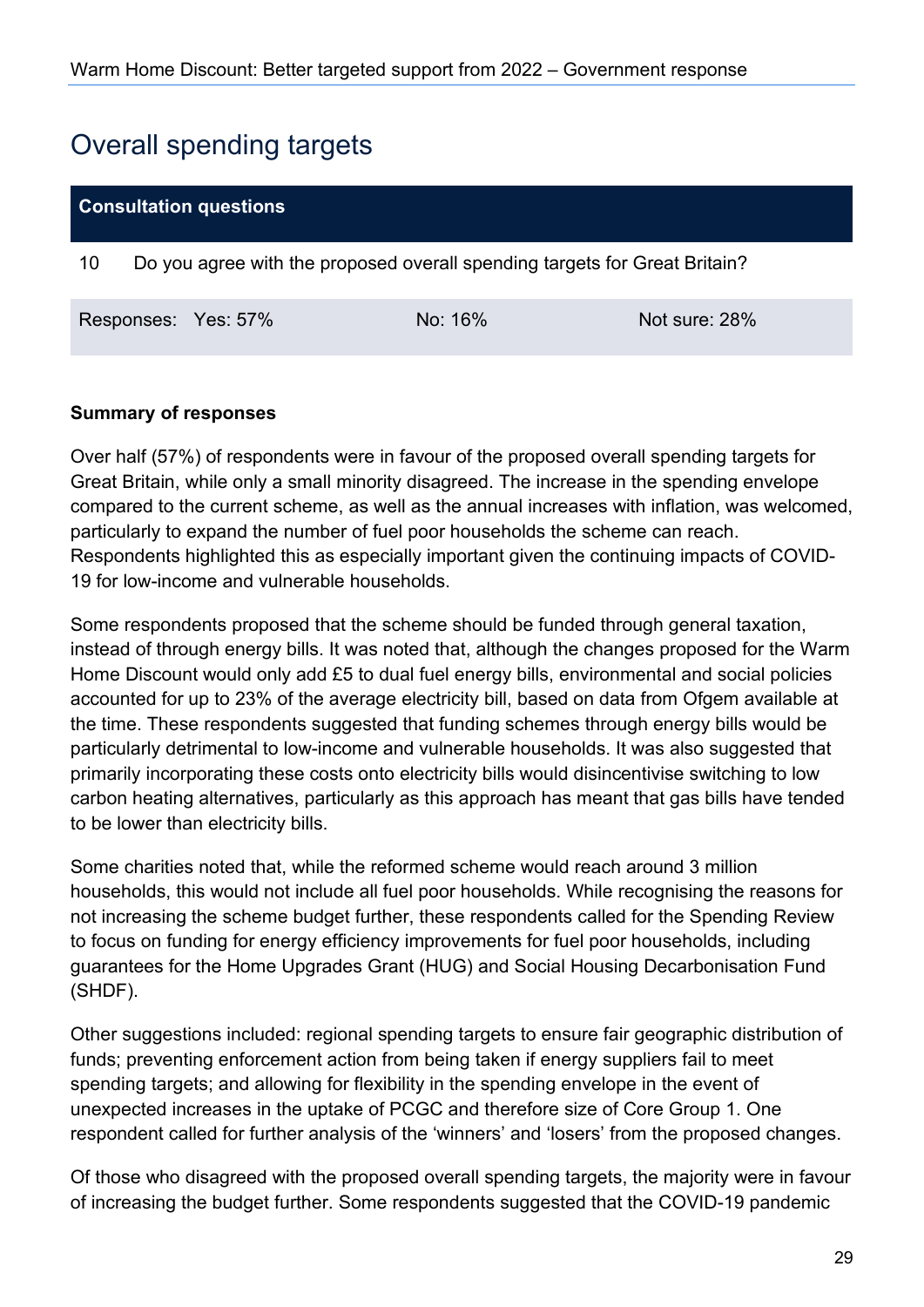meant that more households need support, with one respondent suggesting a mid-scheme review of the spending envelope to ensure it is sufficient. Two other respondents also proposed increasing the overall spending envelope to allow for a higher rebate amount.

A number of respondents also raised concerns about having a separate scheme in Scotland and requested urgent clarity and collaboration on the scheme given the potential complexities and resulting costs.

Respondents also asked that the Government clearly communicates the increased costs on consumers' bills and the potential for eligibility under the Core Group 2 to change across the scheme years, if the high-energy-cost threshold is moved. Two respondents suggested that the Government should look across other schemes, such as the ECO, HUG and SHDF, to see where overlap of funding may help to reduce fuel poverty further.

#### **Government response**

The Government welcomes the positive response to the proposed overall spending targets for Great Britain. We estimate that the expanded spending envelope will enable a further 750,000 households per year to benefit from the invaluable support provided through the WHD scheme, compared to the households receiving a rebate in 2021/22. This will ensure that there is a minimal increase in the costs of the policy on consumers' energy bills. We will therefore proceed with the approach to the overall spending targets, calculating the targets using the latest inflation forecasts prior to setting them in the regulations.

We note that some respondents suggested that the scheme should be funded through general taxation, rather than through energy bills. The WHD scheme has taken this approach since it began in 2011 and has proved to be a successful and cost-effective way of delivering direct assistance to fuel poor households. Our aim is that households use the rebates to either heat their homes in winter to more adequate levels, avoiding self-rationing or self-disconnecting entirely, or to reduce the amount they spend on energy. Reducing consumers' energy bills is therefore a more appropriate means of achieving this, rather than just increasing incomes. The same amount of money reduces energy bills by a greater proportion than it increases income, thereby having a greater impact on fuel poverty. We estimate that the policy costs of the expanded scheme will contribute around £19 to the energy bills of a dual fuel customer account (where the customer provided with electricity and gas from the same supplier), an increase of £5 compared to the current scheme. The Government considers this proportionate, especially with the increase to the size of the rebates, as outlined in response to question 14.

We also acknowledge that some respondents raised questions about a future scheme in Scotland. The Government will consult on introducing a separate scheme in Scotland for the same period at the England and Wales scheme.

We continue to align the WHD with other government schemes, such as ECO, HUG and SHDF. While we support signposting households and referrals to other government support, we do not permit spend to be shared between the schemes, as this would be complex to administer and would risk duplication of funding.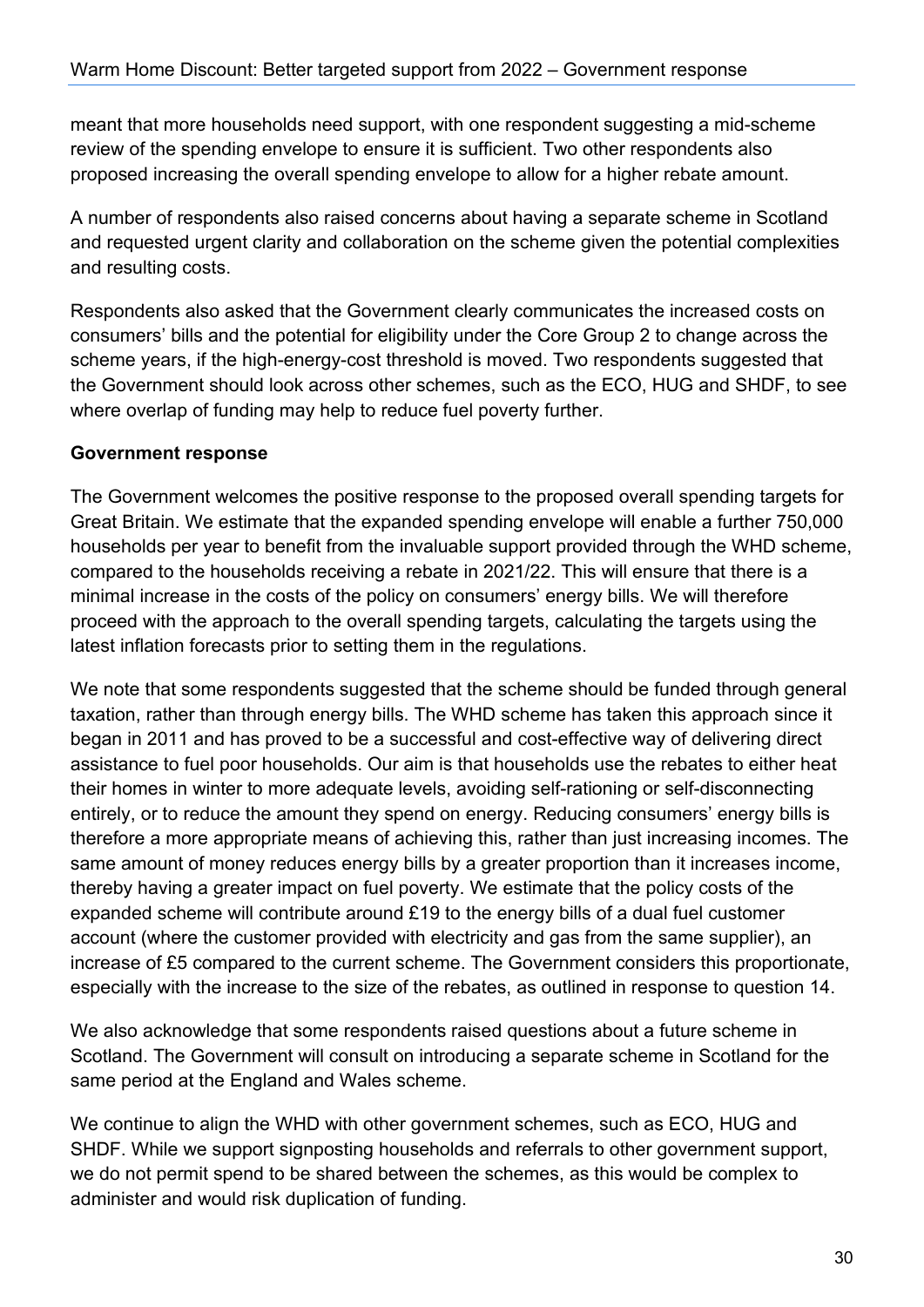Lastly, we note that there was a suggestion about the flexibility within the overall spending envelope for Core Group 1 customers, particularly in the event that PCGC uptake increases during the scheme years. While the overall spending envelopes will be fixed, as with the current scheme, we will work with DWP to calculate the number of PCGC customers on each scheme year's qualifying date. This figure will be used to decide the Core Group 1 budget size for each scheme year. Once this is allocated, the remainder of the spending envelope will be available for Core Group 2 and Industry Initiatives. At present, DWP also run a mop-up process in the autumn which will capture any PCGC claims that are backdated to the qualifying date, which we will continue to do under the reformed scheme. This ensures that enough funding is available for all Core Group 1 rebates in any scheme year.

#### **Consultation questions**

11 Do you agree with the proposed approach to apportionment of the total spending targets to Scotland from April 2022, currently equivalent to around 9.4%?

| Responses: Yes: 48% | No: 16% | Not sure: 36% |
|---------------------|---------|---------------|
|                     |         |               |

#### **Summary of responses**

Around half of respondents (48%) of respondents agreed with the proposed approach to apportioning funding between a WHD scheme in England and Wales and a WHD scheme in Scotland. Those in agreement recognised that the approach was proportionate and practical, particularly as it would mean that the cost of delivering both schemes, estimated at £19 per dual fuel customer, would be the same for consumers across Great Britain. One respondent also suggested that this may be the only practical option, given the differing definitions of fuel poverty used in England, Wales, and Scotland.

A key area of concern raised by respondents was around the arrangements for a separate scheme in Scotland. Many respondents, particularly energy suppliers, requested clarity on the WHD scheme in Scotland as soon as possible to allow industry time to plan, given the potential for increased complexity and costs for energy suppliers and consumers. A few respondents expressed disappointment that there had not been a consultation on the WHD scheme in Scotland being run in parallel. Respondents also asked for urgent clarification on the reconciliation processes, including on how this would be incorporated into Default Tariff Cap and price cap calculations, and there were calls for differences between the schemes in England and Wales and Scotland to be minimised. Two energy suppliers agreed that obligations should be calculated on Great Britain-wide market shares. One respondent said that they would be better placed to assess the proposed apportionment once details of the scheme in Scotland are available.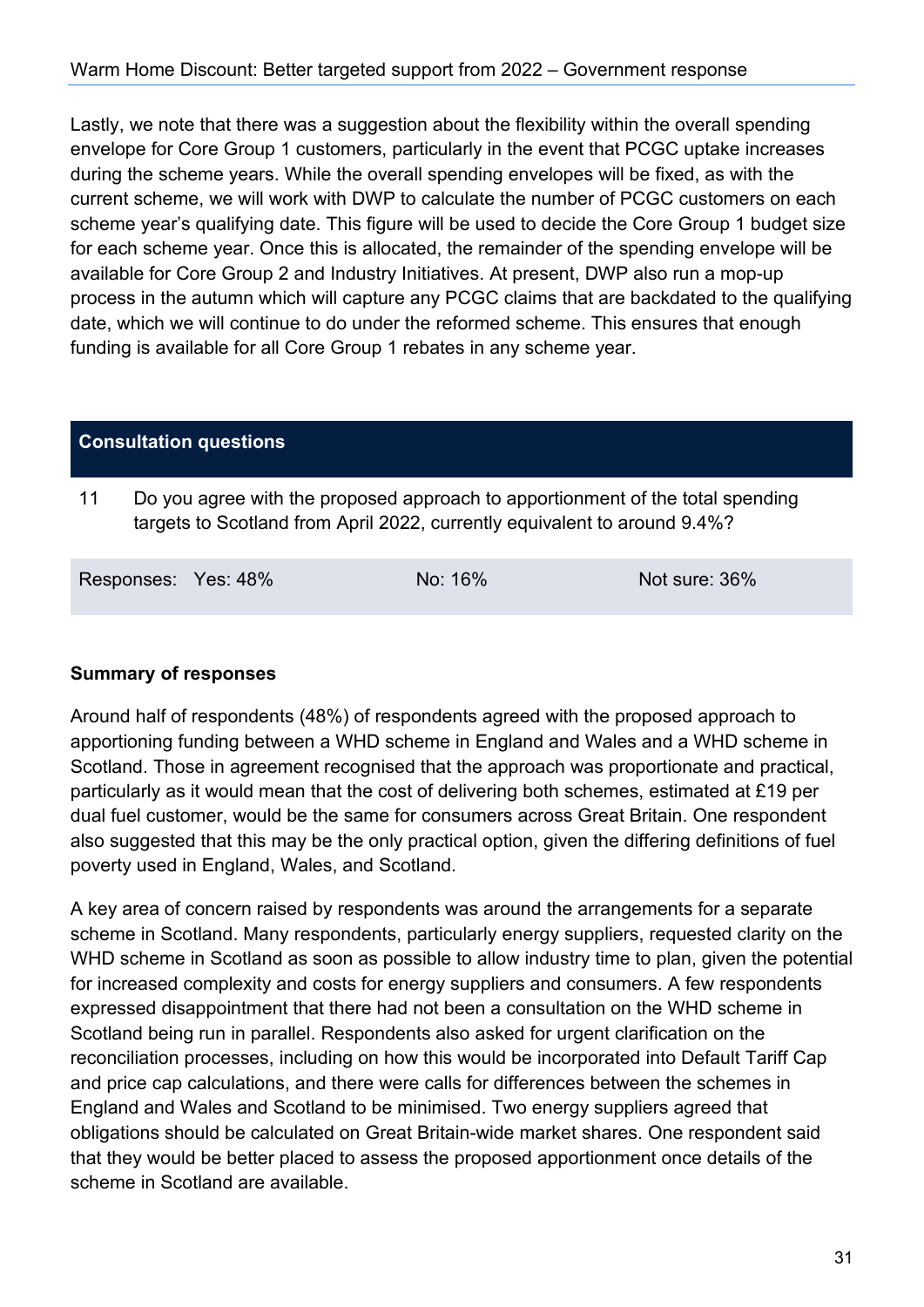Disagreement with the proposal largely came from third-sector organisations, especially those focussed on Scotland, who suggested that Scotland should be apportioned a higher amount than the proposed 9.4%. These respondents noted that Scotland has higher levels of fuel poverty than England and Wales. Others also noted that Scotland has a colder and wetter climate, and a higher proportion of properties off the gas grid, on prepayment meters, and in remote and rural areas. These respondents suggested that these factors should be considered when apportioning funding. One respondent additionally noted that, in the 2019/20 scheme year, Scotland received 10.11% of WHD rebates. Two respondents also requested consideration of ways to overcome the differences in fuel poverty definitions and data.

#### **Government response**

We have taken respondents' views on the proposed apportionment of the total spending targets to Scotland into consideration. As outlined in the consultation, we estimate that the policy costs for the scheme is £19 per dual fuel customer account, following the increase in the spending envelope. Apportioning spending based on the number of domestic gas and electricity meters therefore enables the costs of the policy to be equally shared across customer bills, regardless of where in Great Britain they live. By contrast, distributing spend based on another metric, such as rates of fuel poverty or current WHD rebate distribution in England, Wales, and Scotland, would lead to a mismatch in the distribution of costs and benefits for customers. It is also in line with our proposal to obligate suppliers under WHD based on their GB customer numbers.

As noted by some respondents, fuel poverty is defined differently in England, Wales and Scotland. Due to this, it is not possible to directly compare fuel poverty rates across Great Britain, and using differing fuel poverty metrics would be an inconsistent basis for apportioning spend as compared to using the standardised metric of domestic gas and electricity meters. We have considered the proposal to use current rebate spend as the apportionment amount. However, we are reforming the WHD scheme in England and Wales to better target fuel poverty and identify those most in need, so it would not be appropriate to base the apportionment on how WHD rebates have been distributed in the past.] In particular, we would note that each energy supplier decides how to administer their Broader Group rebates, usually on a first-come, first-served basis, which means that the distribution of current WHD rebates may not reflect the regional distribution of fuel poverty either between or within England, Wales, and Scotland.

Having considered these alternative approaches and the comparative level of support for the proposal, the Government therefore intends to proceed with apportioning the total spending targets proportionate to the number of domestic gas and electricity meters in Scotland, compared to England and Wales.

We note that a number of respondents requested further details on the future WHD scheme in Scotland. The Government will consult on introducing a separate scheme in Scotland for 2022/23 onwards.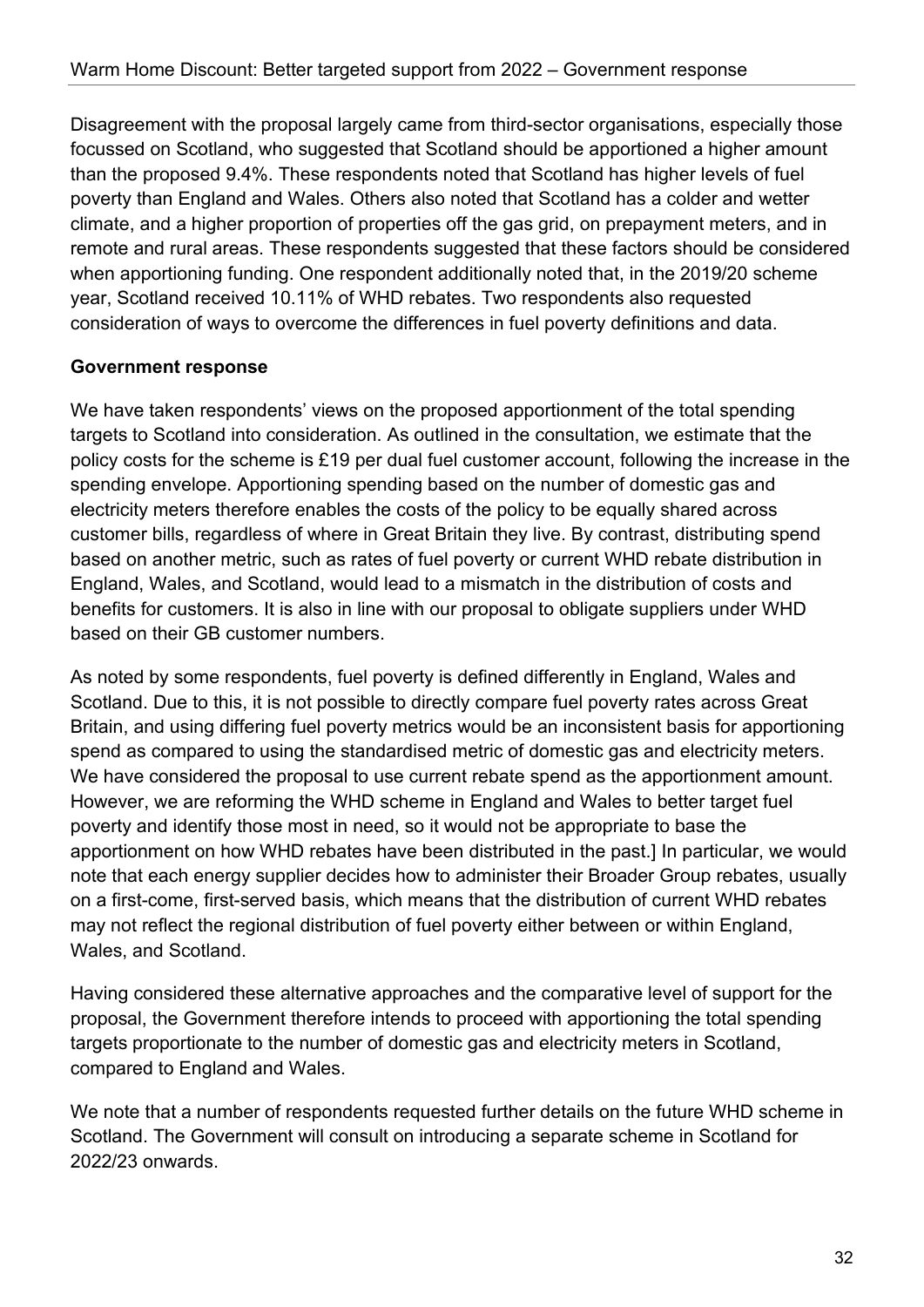#### **Consultation questions**

12 Do you agree with the proposal to make Industry Initiatives spending mandatory rather than optional?

Responses: Yes: 92% No: 2% No: 2% Not sure: 6%

#### **Summary of responses**

The vast majority (92%) of those who responded to this question were in favour of the proposal to make Industry Initiatives spending mandatory. Many respondents praised the range and value of support that Industry Initiatives provide for low-income and vulnerable households, including those at risk of self-disconnection, beyond rebates. The flexibility of Industry Initiatives was also recognised as enabling suppliers and Industry Initiatives providers to target households in need and adopt a more holistic approach to tackling fuel poverty, as well as meeting greenhouse gas emissions reduction targets. Some noted that this would provide greater consistency for customers and energy suppliers, while others highlighted that the current process has led to innovation, which would be driven further by mandating participation. There was also recognition of the benefits for energy suppliers, including providing energy suppliers with a better understanding of vulnerable households, encouraging better partnerships between industry and the third sector, and providing more accountability for energy suppliers to support vulnerable customers. It was also noted that mandating Industry Initiatives could help those households who may no longer be eligible for a rebate as a result of replacing the Broader Group with Core Group 2, including those not on means-tested benefits.

A few energy suppliers participating in the current WHD scheme noted that newly obligated energy suppliers, particularly smaller ones, may find setting up their own Industry Initiatives challenging. However, they highlighted that there were a range of multi-supplier schemes currently run by third-party organisations, such as AgilityEco and Charis Grants, which would provide an easy and valuable alternative route to setting up their own.

Some respondents caveated their support for the proposal. Some energy suppliers opposed the maximum and minimum spending caps on certain activities, suggesting that this restricts their flexibility to target support. One energy supplier suggested that the Government considers if there was enough industry capacity to reach the new higher total Industry Initiatives spending targets. However, another suggested that the total targets may not be enough, given the potential for immediate demand, and recommended flexibility in the eligibility criteria or spending caps on individual activities.

A few charities recommended reviewing current Industry Initiatives, particularly to focus on what they called a 'postcode lottery' for where support was geographically distributed. There were also suggestions of allowing crossover of spend on energy efficiency measures with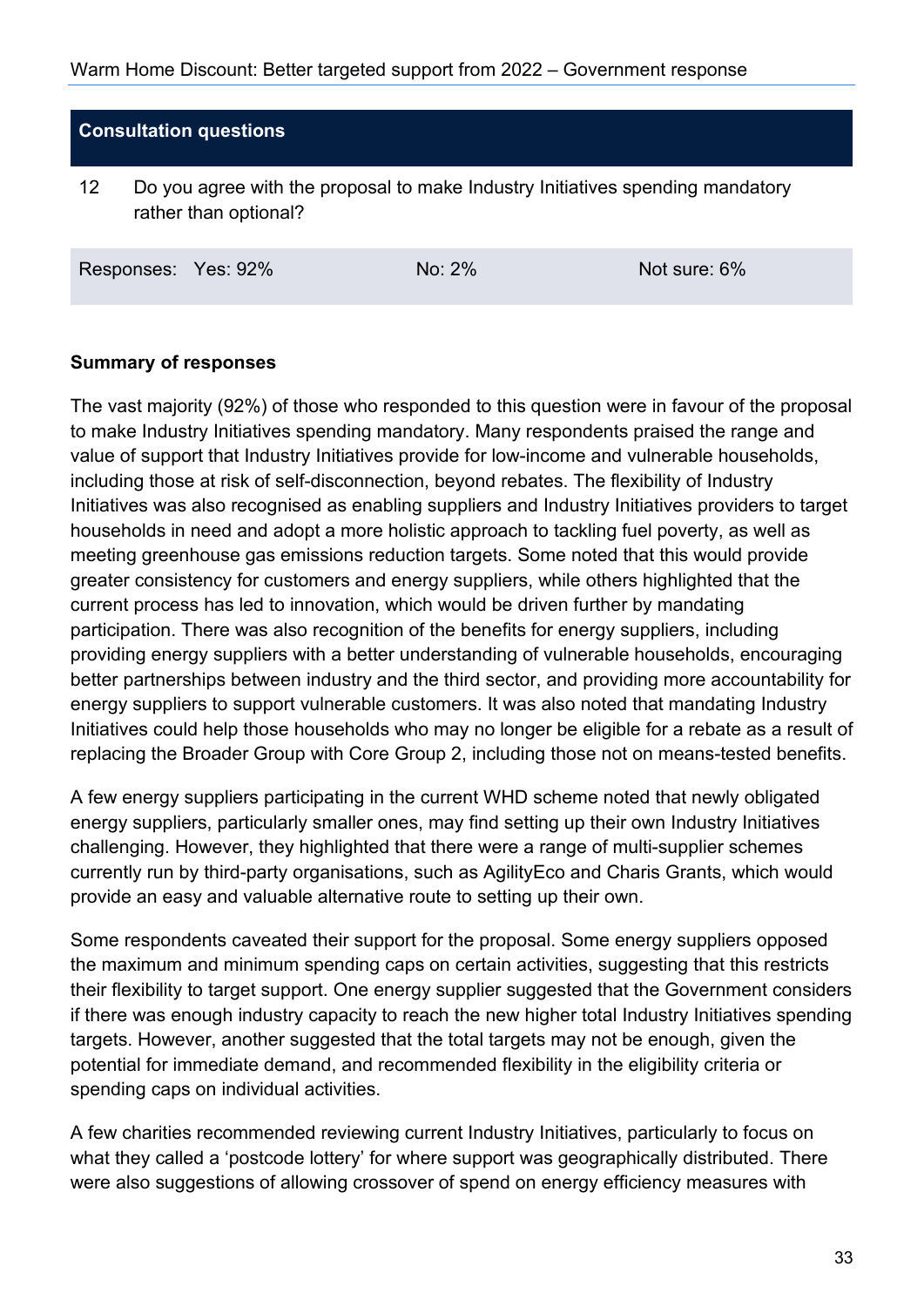ECO, and providing incentives, such as optional Industry Initiatives participation, for energy suppliers who are investing in green technology.

Several respondents additionally referenced the important role that Ofgem should play in inducting newly obligated energy suppliers and particularly for introducing new suppliers to third-party delivery partners. One respondent proposed that a list of 'trusted' partners could be created, which energy suppliers could use instead of having to procure providers for specific projects. There was also a suggestion of expanding the audit process to ensure that Industry Initiatives were providing value compared to spending the equivalent amount on rebates.

Of those who were uncertain, concerns were raised about Industry Initiatives that could run beyond the end of the scheme year, ensuring access to Industry Initiatives regardless of a customer's energy supplier, and whether costs for employing staff to run Industry Initiatives could be counted.

#### **Government response**

The Government welcomes the recognition of the valuable support that Industry Initiatives provide, and notes the positive response to this proposal. We will take forward the requirement to make Industry Initiatives spending mandatory from 2022/23.

We acknowledge that some respondents expressed disagreement with minimum and maximum caps on certain activities. The Government believes that minimum spending obligations are proportionate for ensuring that support is available for at-risk groups, such as those with PPMs at risk of self-rationing or self-disconnecting. Meanwhile, maximum spending targets ensure that Industry Initiatives as a whole can continue to provide a range of support both short- and long-term, and to avoid certain measures being disproportionately favoured as they are easier to deliver. We address these concerns for specific Industry Initiatives measures in further detail in the questions below.

The Government welcomes the recognition of the importance of Ofgem in onboarding newly obligated suppliers. Under the current scheme, DWP, Ofgem, and BEIS work together to create training materials, and deliver individual and group sessions for all participating energy suppliers, including those who are new to the scheme. This includes information about Industry Initiatives and the multi-supplier schemes that are available. We will continue to provide support to newly obligated and returning energy suppliers, particularly to ensure that they are aware of the changes to the scheme.

#### **Consultation questions**

13 Do you agree with the proposed approach to use Industry Initiatives targets to balance the spending uncertainties created by the two Core Groups, through an adjustment before the start of the scheme year and a further, more limited adjustment in year,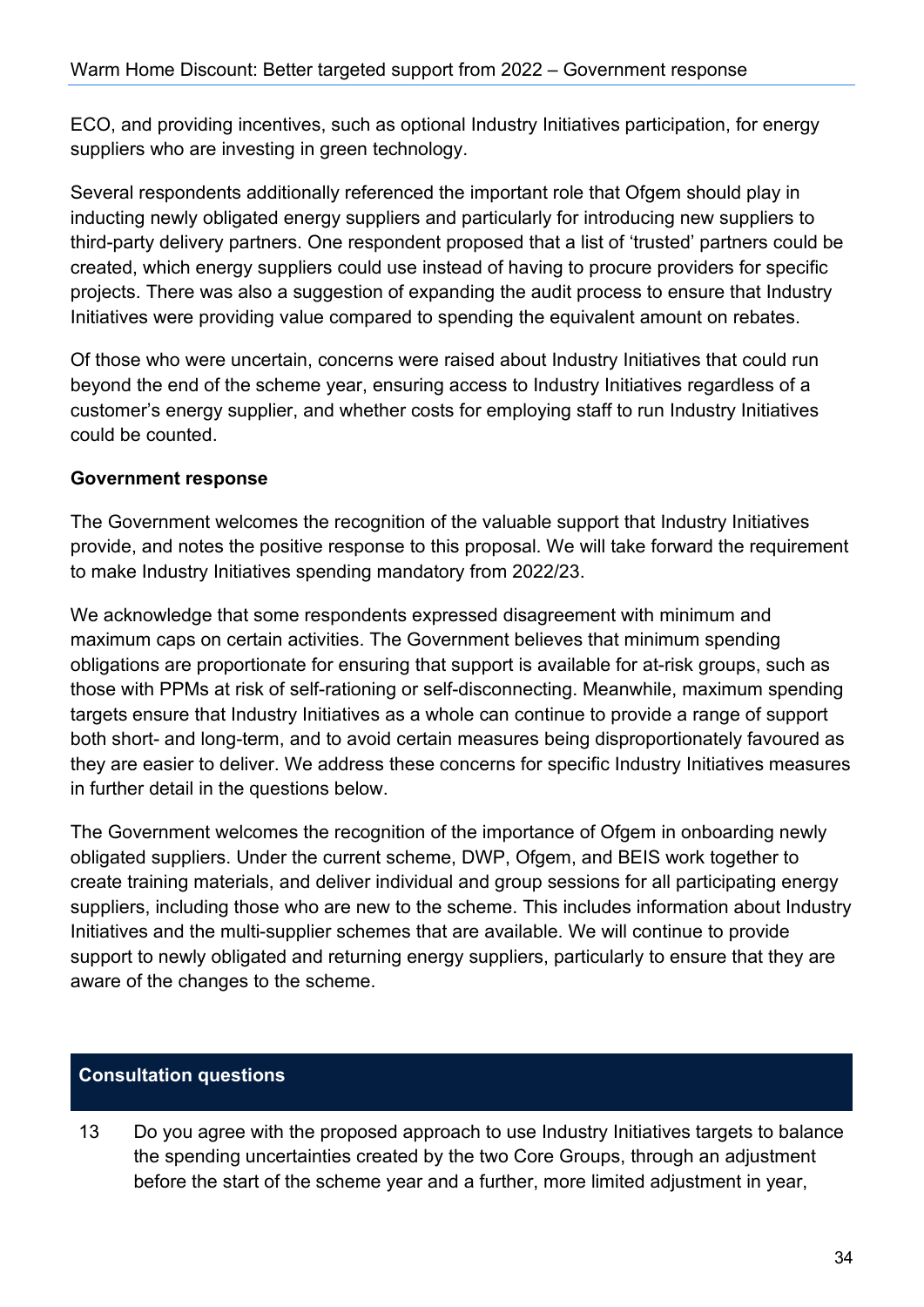which are capped at £10 million from the Industry Initiatives' base spending obligation each scheme year?

Responses: Yes: 29% No: 40% No: 40% Not sure: 31%

#### **Summary of responses**

The response to the proposed adjustments to Industry Initiatives to balance out over- or underspend from the Core Groups was mixed but negative overall, with less than a third (29%) of respondents agreeing with the proposal. Those in favour suggested that the proposal seemed practical and offered flexibility for spend on rebates. However, a few respondents who supported the proposal also emphasised the need to avoid volatility, for instance by adjusting the high-energy-cost threshold to provide more accurate forecasts at the start of the year, or by giving energy suppliers greater flexibility to over- or underspend on Industry Initiatives by 10%.

The majority of respondents raised concerns about the level of uncertainty that the adjustments could cause for planning and delivering Industry Initiatives, which some argued could reduce their innovation and effectiveness. This uncertainty was identified as being particularly problematic for Industry Initiatives delivery partners, but also for energy suppliers and multi-year Industry Initiatives.

The mid-scheme year adjustment was identified as a key concern, with respondents suggesting it could lead to sudden and short-lived increases or decreases in funding for programmes, which could require delivery partners to scale up or scale down delivery at short notice. Given that a significant portion of delivery partners are charities, it was suggested that they may not have the resources to be able to do this. It was also noted that in-year changes could prevent energy suppliers from committing to funding at the start of the scheme year, which would increase risks for delivery partners and add costs for delivering schemes if these risks were then incorporated into delivery contracts. A few charities also noted that delivery partners are currently not allowed to begin work on Industry Initiatives before a contract is in place, meaning that charities must already take on some risk to reserve additional capacity in case of changes in demand, which they suggested would be exacerbated by the proposal.

The size of the potential Industry Initiatives adjustment, at £10 million per scheme year, was also questioned by some respondents, who suggested it was too high. Many delivery partners, as well as some energy suppliers, noted that this cap was a quarter of the proposed Industry Initiatives budget for 2022/23. Some respondents added that the caps on specific activity types, such as for financial assistance and debt write-off, could mean that any adjustments would be unevenly distributed across activity types. They stated that these capped activities could use up to £20 million of the Industry Initiatives funding, which would mean that, if a £10 million reduction were to take place in the 2022/23 scheme year, only £10 million would be left available for other activities such as energy advice and energy efficiency measures.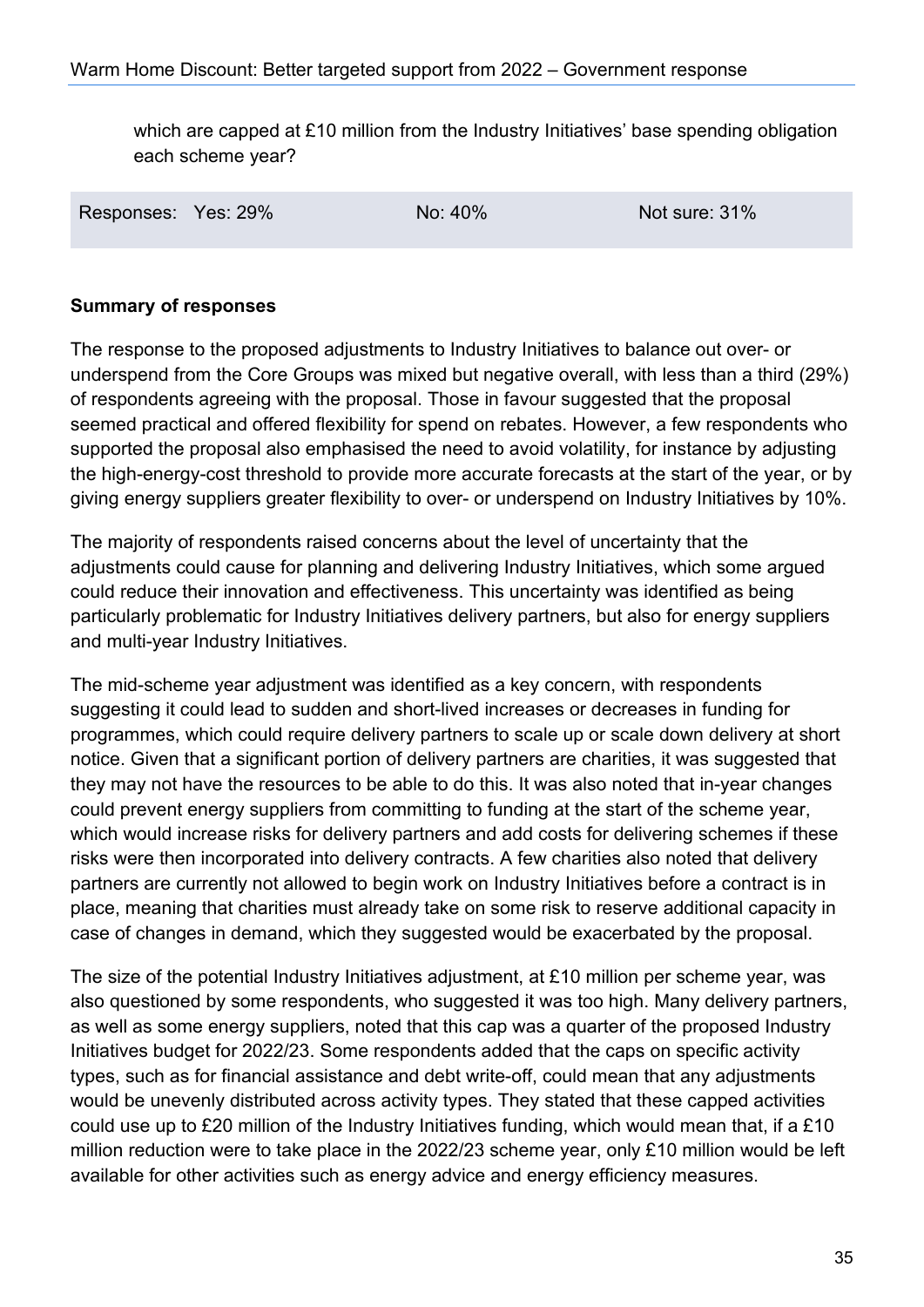Some alternatives were proposed. The most common suggestion was to fix the Industry Initiatives budget at £40 million per year and offset any rebate overspends or underspends against the future years' budgets, which are increasing with inflation. Some of these respondents also called for adjustments to only be made in advance of each scheme year, rather than during it, suggesting that this would provide greater certainty by having a minimum funding amount for each scheme year. Multiple respondents also suggested capping the potential adjustment at £4 million or £5 million instead. One organisation proposed maintaining the current rebate value of £140 and adding the resulting £30 million to Industry Initiatives. Only one respondent called for the adjustment cap to be increased.

#### **Government response**

The Government notes the mixed response to this proposal and alternative approaches. We particularly note the concerns raised about the proposed in-year adjustment and recognise that having a single pre-year adjustment would provide much greater certainty for delivery partners and energy suppliers, without the need for adjusting the delivering of Industry Initiatives in year. The range of measures delivered through Industry Initiatives provides valuable support for low-income and vulnerable households, and we are keen to ensure that this element of the scheme continues to run effectively and delivers for customers. The Government will therefore not proceed with the proposed £5 million in-year adjustment of Industry Initiatives funding.

As noted by some respondents, an adjustment to the Industry Initiatives budgets can help cater for variations in the number of rebates each scheme year. We will proceed with the proposed £10 million adjustment in funding as proposed, functioning as a buffer against underor overspend in the Core Groups. Without the in-year adjustment, this will provide greater certainty for energy suppliers and delivery partners in advance of the scheme year. Under the current scheme, the Government adjusts the non-core obligation – comprising the Broader Group and Industry Initiatives – to account for variations in the Core Group rebate spending. This proposal follows the same principle, but introduces the £10 million cap to protect the Industry Initiatives budget from exceptionally large overspends or underspends in the Core Group 1 and 2 budgets. If a pattern of considerable underspending or overspending develops and the adjustments to the Industry Initiatives budget proves inadequate to offset these, as outlined in the consultation document, the Government will consider whether to adjust the highenergy-cost threshold to manage the number of rebates awarded under Core Group 2.

#### **Consultation questions**

14 Do you agree that the value of the rebate should be set at £150 for the duration of the scheme and that payment of the rebate should be as per current rules?

Responses: Yes: 44% No: 33% Not sure: 23%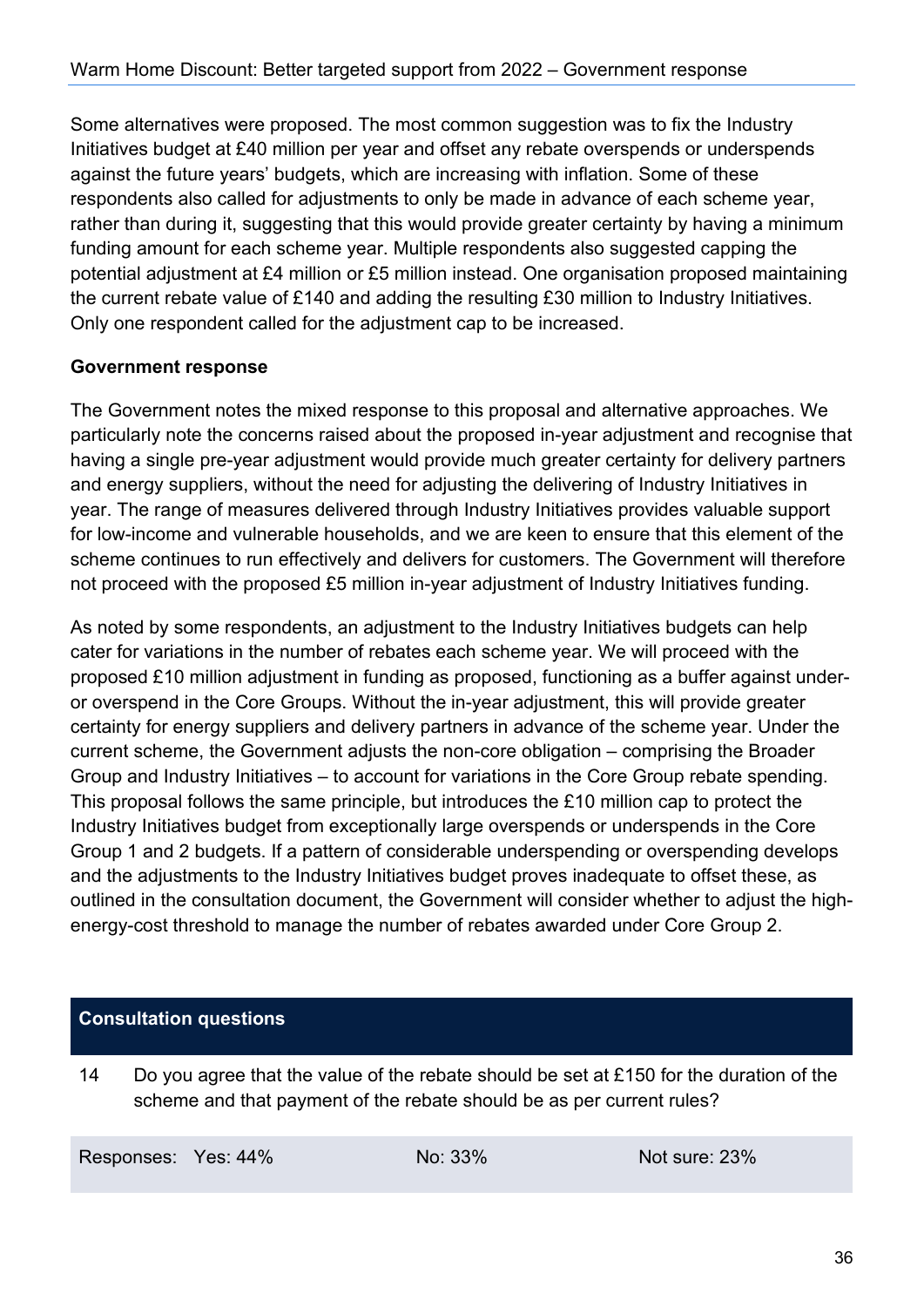#### **Summary of responses**

More respondents (44%) agreed with the proposal to increase the value of the WHD rebate to £150 than disagreed. Those in favour recognised the real terms increase in value this would bring to low-income and vulnerable households. Some respondents noted that the £150 value balanced providing significant support to households with expanding the scheme to more households. Other respondents suggested that the proposal was sensible given the expanded overall scheme spending envelope and the proposed increase in delivery costs, estimated at £5 per dual fuel energy bill.

Although in favour, respondents provided further suggestions, such as retaining the ability to review and amend the rebate amount over the four years of the scheme, and having an additional uplift for certain households, such as those that are remote or not on the gas grid. Two respondents also proposed prioritising increasing the scheme's fuel poverty targeting rate.

The majority of those who disagreed with the proposal, and some of those who were not sure, proposed retaining the WHD rebates at £140. These respondents suggested that the additional number of households who could benefit from the scheme outweighed the benefit of an additional £10 for those households who would be eligible for a £150 rebate, with the resulting savings either being used for more Core Group 2 rebates or increasing the funding for Industry Initiatives. Two respondents suggested a phased increase from £140 to £150 from 2022 to 2026.

Some other respondents suggested that an increase of the WHD rebates to £150 was not enough, with four specifically calling for a higher increase. Several noted that £150 towards energy costs could quickly be used up, particularly following the increase in energy bills following the changes to tariff caps and the end of the COVID-19 Universal Credit uplift. While not calling for a further increase, other respondents requested evidence on why the £150 amount for the WHD rebate had been chosen.

There were also suggestions that flexibility should be built into the rebate amount. Most respondents who suggested this called for regular review of the rebate amount across the four years. It was proposed that the rebate amount could be linked to average bill increases or to the Retail Prices Index. Other respondents also proposed that, instead of being a fixed £150 per household, the rebate amount itself should vary according to household need, taking into account household size and energy use.

A few respondents proposed that the changes should be clearly communicated, including about the proposed £5 increase on energy bills and informing energy suppliers of any future planned increases.

#### **Government response**

The Government acknowledges respondents' views on the rebate amount. While we recognise that some respondents were in favour of maintaining the current £140 WHD rebate value and others were in favour of a rebate value higher than £150, we note that a greater number of respondents were in favour of the proposal and we will therefore proceed with setting the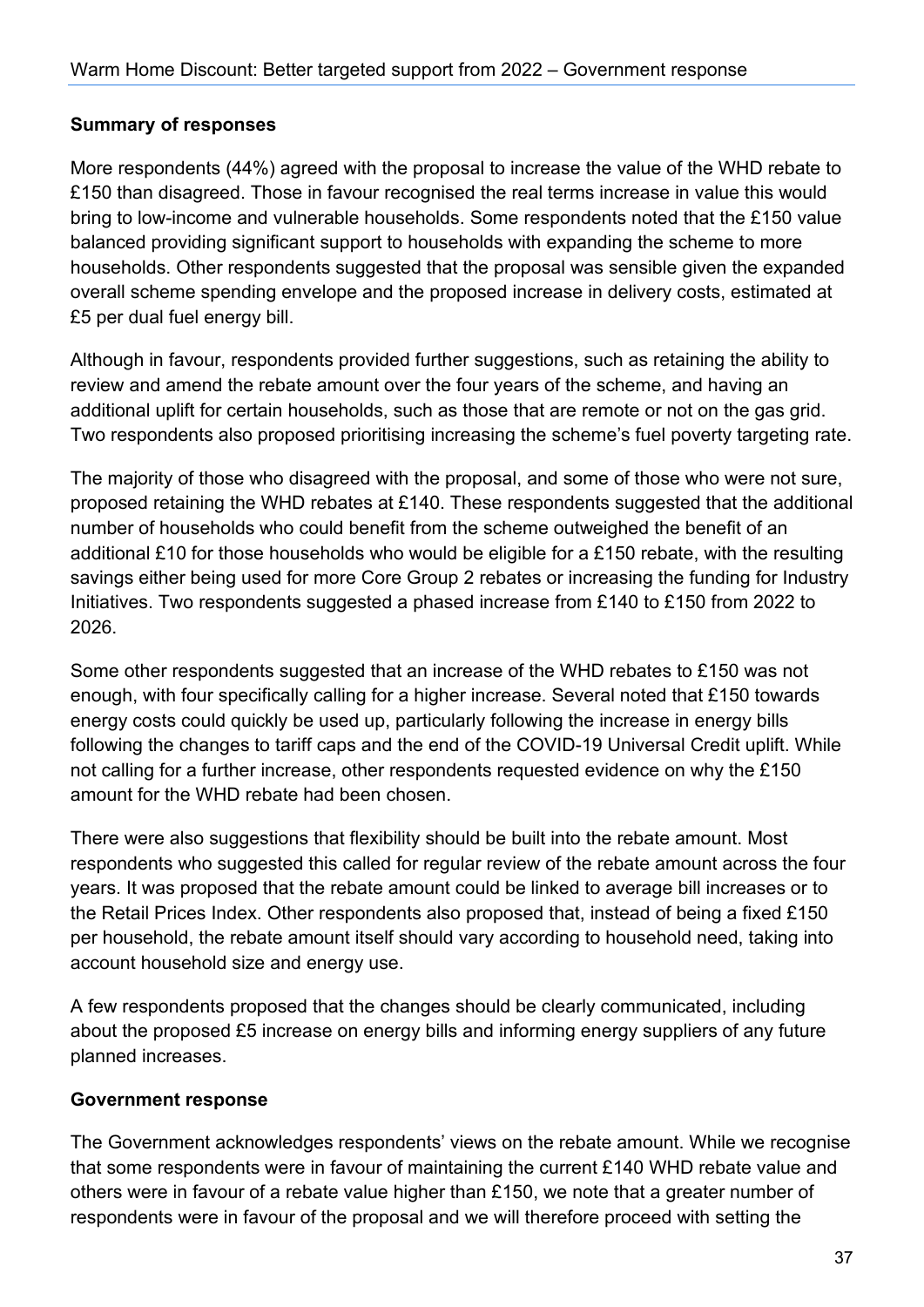rebate value at £150. This will balance providing meaningful support to households with ensuring that as many households as possible will be able to benefit from the scheme. Combined with the increase in the scheme spending envelope, we estimate that an additional 750,000 households will be able to receive a £150 rebate on their energy bills.

Regarding the suggestion for varying the level of the rebate for households not on the gas grid, in rural areas, or according to individual need, there are numerous factors which have an impact on household heating costs. In abiding by the principles outlined for the use of property characteristic data to estimate energy costs in the response to question 3 above, we consider it fairer to set the level of the rebate at the same amount for all households.

#### **Consultation questions**

15 Do you agree with the proposal to keep the scheme year as now, running from April to March?

| Responses: Yes: 93% |  | $No: 3\%$ | Not sure: 3% |
|---------------------|--|-----------|--------------|
|---------------------|--|-----------|--------------|

#### **Summary of responses**

Almost all (93%) of respondents who provided an answer to this question were in favour of maintaining the current scheme year dates of April to March. There was recognition that this timeline enables payment of rebates during the winter, when support is needed most, and runs in parallel with the financial year and other schemes and obligations. Some respondents also highlighted that maintaining current dates was administratively simpler and less confusing for customers.

Some respondents requested urgent clarity on the timings of a separate WHD scheme in Scotland. Others focussed on payment dates and suggested that energy suppliers should be required to complete rebate payments earlier, aided by the proposed data matching. One consumer advice organisation called for multi-year Industry Initiatives funding to be prioritised by Ofgem fast-tracking the approval of long-standing activities and partnerships. Meanwhile, two organisations called for Government to confirm the dates and other details of the scheme as early as possible with suppliers and third-party organisations.

One respondent who answered 'not sure' suggested moving the eligibility dates earlier to the autumn. There were only two respondents opposed to the proposal. One suggested that the rebates should be paid earlier, while the other proposed that the WHD should be a continuous rolling scheme, with a discount of a fixed percentage for households as long as they qualify.

#### **Government response**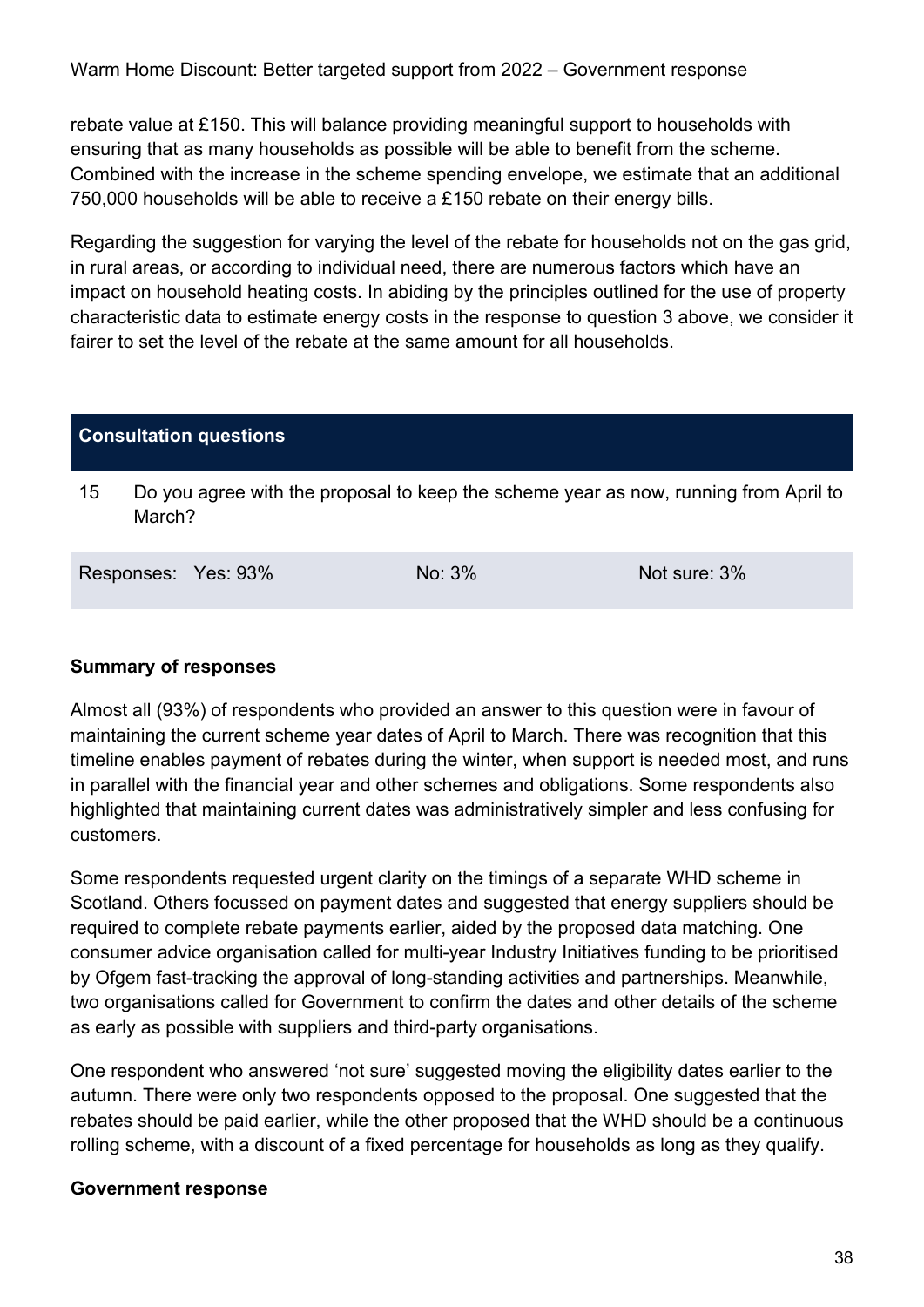The Government welcomes the positive response to this proposal and will therefore proceed with keeping the scheme year as it runs now, from April to March.

We note that some respondents proposed earlier payment dates of the rebates. Administering the scheme is a large undertaking, with long lead times to complete the data matching. As with the current Core Group, the Government works with energy suppliers during the summer to match data and identify eligible households. Energy suppliers will then be responsible for issuing rebates to eligible households. While we encourage energy suppliers to make the payments as early as possible in the winter, suppliers generally credit the rebates to customers between October and March according to their processes, payment arrangements with their customers, and the number of rebates to be issued. The Government believes that this delivery timetable works well in enabling energy suppliers to provide a significant volume of rebates to customers around wintertime, while taking these lead times into account.

We also acknowledge that some respondents asked further questions about the separate WHD in Scotland from 2022. We have provided a more detailed response to this in question 11.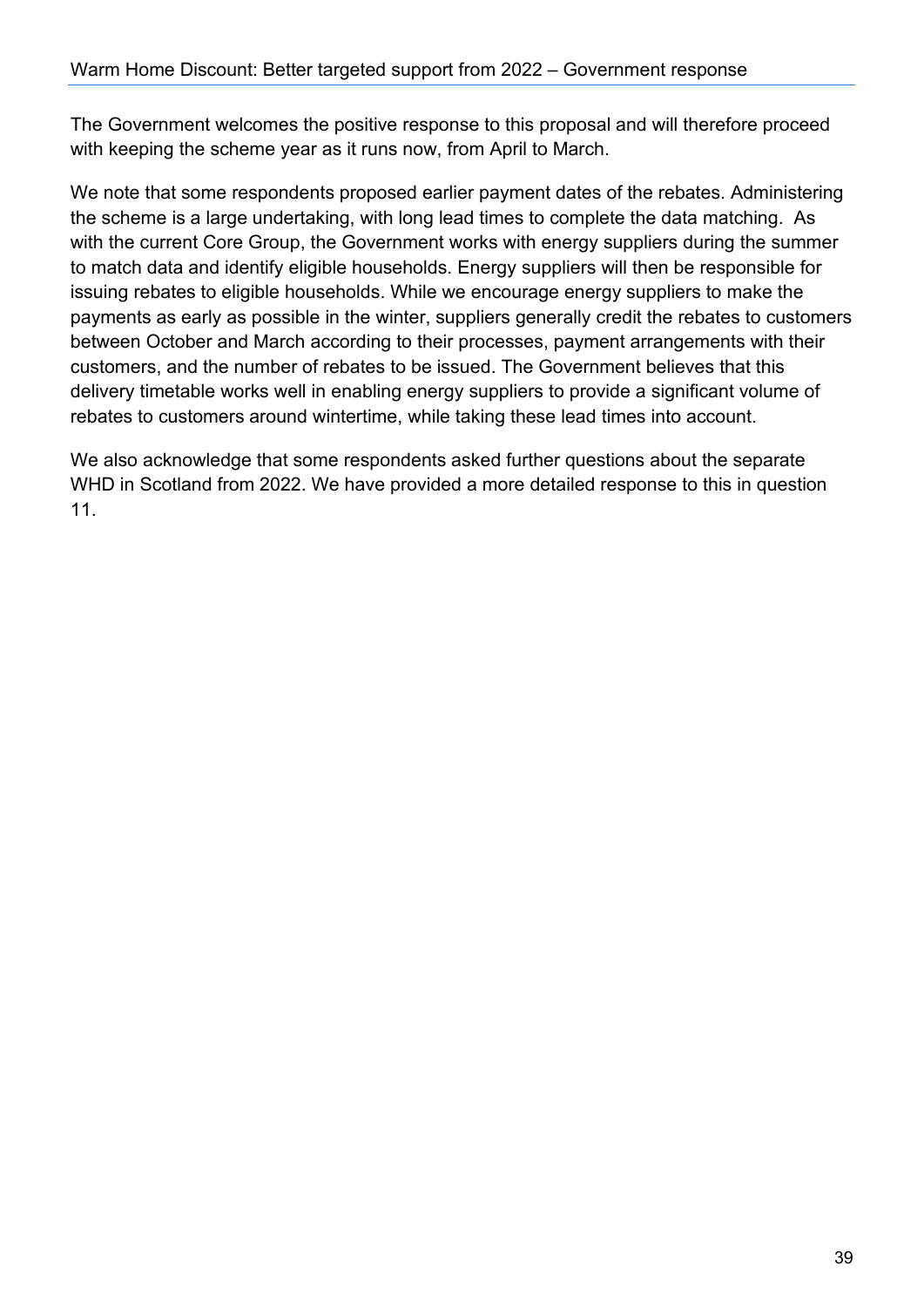## <span id="page-39-0"></span>Industry Initiatives

#### **Consultation questions**

16 Do you agree that spending on the provision of financial assistance with energy bills to households particularly at risk of fuel poverty should have a minimum spend of £5 million overall, with an overall cap of £10 million? If you think an alternative minimum and/or maximum spend should be set, please provide your reasons.

|    |        | Responses: Yes: 28% | No: $44\%$                                                                                                                                                      | Not sure: 28%   |
|----|--------|---------------------|-----------------------------------------------------------------------------------------------------------------------------------------------------------------|-----------------|
| 17 | level? |                     | Do you agree that such financial assistance should continue to be capped per<br>household per scheme year? If so, should this be capped at £150, or at a higher |                 |
|    |        | Responses: Yes: 48% | $No: 31\%$                                                                                                                                                      | Not sure: $21%$ |

#### **Summary of responses**

Almost half (44%) of respondents disagreed with the proposal to introduce a minimum overall spend of £5 million on financial assistance and a maximum overall cap of £10 million.

Those who agreed recognised that financial assistance will be particularly important to help households recover from the COVID-19 pandemic. Two respondents suggested the minimum and maximum caps could provide stability, give industry an incentive, and ensure fair spending across the country. The emphasis on customers with prepayment meters and those at risk of self-disconnection was welcomed, though two respondents in favour called for targeting of other groups, namely any Broader Group customers who are no longer eligible under Core Group 2 and households awaiting installation of heating measures through Industry Initiatives, due to the time needed for whole house assessments under PAS2035:2019 standards.

Some further suggestions were given, including increasing the caps in line with the Retail Price Index; reviewing spending either annually or in-year and adjusting the caps if needed; and requiring energy advice tailored to households with prepayment meters to be delivered alongside. One respondent also suggested that the Industry Initiatives overall cap for the 2021/22 scheme year should be increased, due to the potential demand related to COVID-19, and that this could be funded out of overall cap reductions in subsequent scheme years.

The most common reason given by those who disagreed was that the caps would restrict the ability of energy suppliers to tailor their Industry Initiatives support to their customer base. These respondents noted that the numbers of vulnerable customers varied significantly between energy suppliers and that financial assistance may not be the best solution in each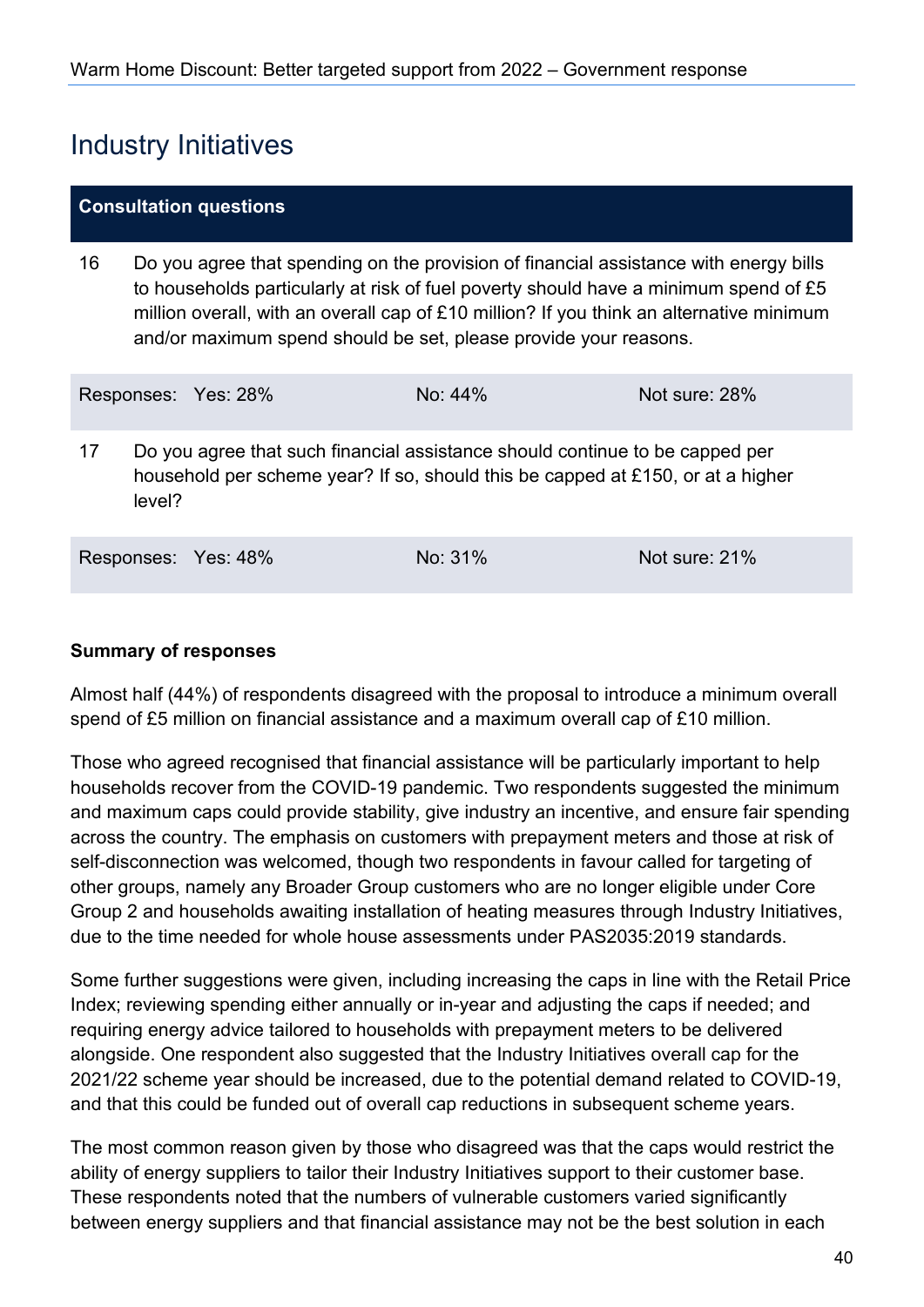individual circumstance. Other respondents highlighted that this would impact on the amount of funding available for other measures, particularly when combined with other caps, like those proposed on debt write-off. Some respondents argued that financial assistance should not be prioritised over other measures that may provide longer-term solutions to fuel poverty.

A number of respondents opposed to the proposal, and one in favour, expressed concern about the administrative burden the minimum cap could create, particularly for smaller energy suppliers when participation thresholds are reduced to 1,000 customer accounts from 2023/24. These energy suppliers will not necessarily have participated in the scheme before, with one respondent urging caution as the cost of delivery for these smaller suppliers to meet the minimum cap may be larger than their financial assistance obligation. Other respondents noted the similarities between the proposed minimum spend and the current Broader Group minimum, which they suggested could lead to energy suppliers having to search for enough eligible customers to support. Two respondents also suggested that financial assistance was just a duplication of the rebates provided through Core Group 1 and Core Group 2 and questioned why it was necessary.

The level of the cap was discussed by some respondents. Some argued that the number of households that could be supported under a £10 million cap seemed to be quite low, particularly as they expected demand would be high from current Broader Group recipients no longer eligible under Core Group 2. There was a range of options proposed as alternative solutions, the most common of which was removing the minimum cap. For the maximum, respondents proposed that it should be reduced to as low as £1 million; maintained at current levels; set at a higher level with suggestions of £15 million, £20 million, or £250 million; or removed entirely. Some also called for the cap level to be flexible, with the potential for it to be increased if necessary.

There were also suggestions that financial assistance should be integrated into wider holistic support, and that the financial assistance application process should be clearly communicated.

Around half (48%) of respondents agreed that individual financial assistance payments should be capped at £150, the same level as rebates. Respondents commented that they want to see financial support provided to as many households as possible within a limited budget. Some charities pointed to other grants and support, such as energy efficiency measures, available and suggested that vulnerable households should be signposted to those services in addition to receiving up to £150 of financial support.

Of the 31% of respondents who disagreed, the majority suggested that financial assistance should either be capped at a much higher level, or not capped at all, in order to provide energy suppliers with greater flexibility to support vulnerable consumers. Several respondents said £150 may not be enough to provide the necessary support in every situation. Suggestions included having a flexible approach that allowed for payments over the cap amount in exceptional circumstances, or that the maximum amount available should depend on households' energy bills or incomes, rather than having a flat cap. Some respondents noted that the maximum level of debt write-off is £2,000, thirteen times higher than the maximum amount of financial assistance for households not currently in debt, and suggested that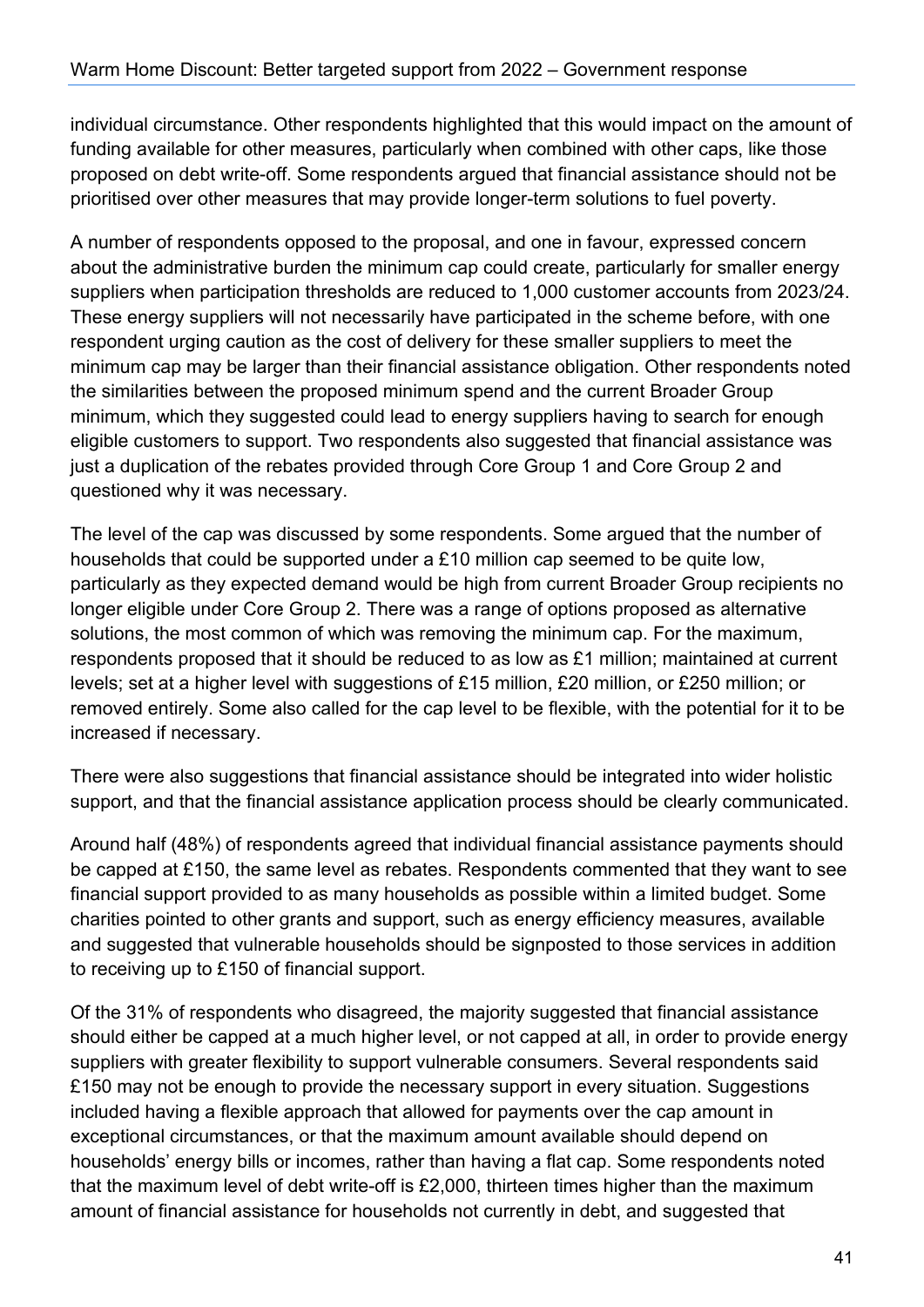preventing households from getting into debt in the first place is a more effective strategy for supporting vulnerable consumers. These respondents suggested that third-sector partners could be used to approve certain households to receive more than £150 in assistance.

Two respondents suggested that recipients of rebates through Core Group 1 or Core Group 2 should also be able to receive an additional £150 of assistance.

#### **Government response**

Financial assistance is a valuable and flexible means of reaching households in need, and in particular those households in, or at risk of, self-disconnection, which particularly affects households on PPMs. As outlined in the consultation, we do not intend to change the eligibility criteria for financial assistance payments. In order to be eligible for financial assistance payments, households must be wholly or mainly in fuel poverty and be:

- living in homes off the gas grid;
- living in a household with a person who has significant health problems or a disability;
- living in communities wholly or mainly in fuel poverty; or
- supplied with gas or electricity through a prepayment meter.

Within these groups, we encourage suppliers to focus support on households in emergency situations, such as a household which does not have sufficient credit or has a broken heating system which is forcing them to use more expensive temporary heating.<sup>[18](#page-41-0)</sup> Given the current situation in the energy market and high energy prices, the increase in disconnections over previous years, and the continuing impacts of COVID-19 on low-income and vulnerable households, we are keen to ensure that support is available to these households. Financial assistance offers a flexible and immediate means of doing this.

We acknowledge the concerns about the levels of financial assistance permitted, particularly the £5 million minimum obligation, impacting on energy suppliers' ability to deliver Industry Initiatives flexibly and tailored to their customer base, especially given that there is variation in the numbers of vulnerable customers between energy suppliers. However, £5 million represents just one-eighth of the proposed Industry Initiatives budget for 2022/23. As Industry Initiatives are to be made mandatory with spending obligations for each participating supplier and more energy suppliers will be participating in the scheme, we are confident that there will be enough demand to meet this level. We would also emphasise that the £10 million cap is a maximum and not a target, so energy suppliers may choose to meet their minimum financial assistance obligation and use the remainder on other activities.

We note the concerns raised about the administrative burden that the caps could place on energy suppliers, particularly smaller and newly obligated energy suppliers. The relative administrative simplicity of financial assistance compared to other Industry Initiatives means financial assistance represents a valuable route for smaller and newly obligated energy suppliers to meet their wider Industry Initiatives obligation. Energy suppliers can choose to

<span id="page-41-0"></span><sup>18</sup> Warm Home Discount Scheme 2021/22 consultation, [https://www.gov.uk/government/consultations/warm](https://www.gov.uk/government/consultations/warm-home-discount-scheme-2021-to-2022)[home-discount-scheme-2021-to-2022](https://www.gov.uk/government/consultations/warm-home-discount-scheme-2021-to-2022)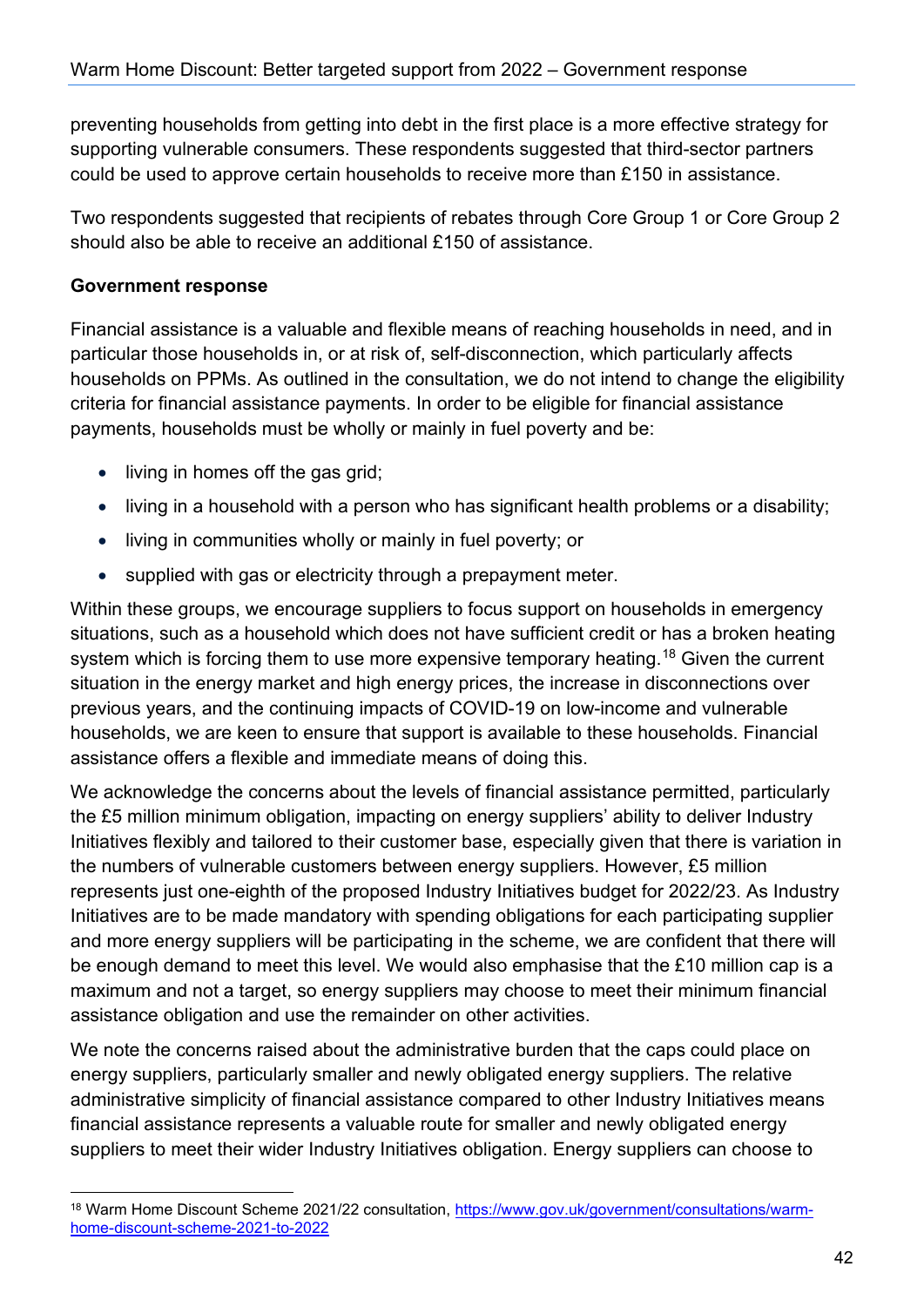deliver financial assistance through third parties, such as charities, which provides a useful avenue where a supplier may have difficulty identifying their own eligible customers. As with other Industry Initiatives activities, administrative costs can be attributed to the Industry Initiatives obligation; energy suppliers should include details of administrative costs being attributed, as well as confirmation of any costs that are not being attributed, in their Industry Initiatives notification to Ofgem.

We will therefore proceed with the proposed minimum obligation of £5 million and the maximum cap of £10 million for financial assistance from 2022/23.

We note the support for the value for the cap on individual financial assistance payments to match the rebate amount, and we therefore intend to proceed with capping the financial assistance payments at £150 to maximise the number of households that are able to access this valuable support.

For the 2021/22 one-year scheme extension, we removed the restriction on providing financial assistance payments to rebate recipients. This was due to concerns that eligible vulnerable households were refusing financial assistance payments in the hope that they would later receive a rebate. We are not reintroducing this restriction, which means that eligible households in receipt of Core Group 1 or Core Group 2 payments can also receive financial assistance payments .

#### **Consultation questions**

18 Do you agree that a £3 million portion of the energy debt write-off cap should be reserved for customers with pre-payment meters (PPMs) who are self-disconnecting or are at risk of self-disconnecting?

Responses: Yes: 40% No: 42% Not sure: 18%

#### **Summary of responses**

There was a nearly even split in responses to this proposal, with 40% of respondents agreeing with reserving £3 million of the energy debt write-off cap for prepayment meter (PPM) customers who are self-disconnecting or at risk of self-disconnecting. Those who were supportive of the proposal reiterated the need to support customers in, or at risk of, debt due to its cyclical nature and noted that PPM customers as a group are specifically in need of protection, particularly given price cap changes. One respondent, who was supportive of this proposal, suggested that long-term affordability issues for PPMs should be addressed beyond the scheme.

A variety of reasons were given by the 42% of respondents who disagreed with the proposal. Multiple energy suppliers expressed concern that this proposal would create an additional administrative burden, with associated costs, and make it harder for energy suppliers to target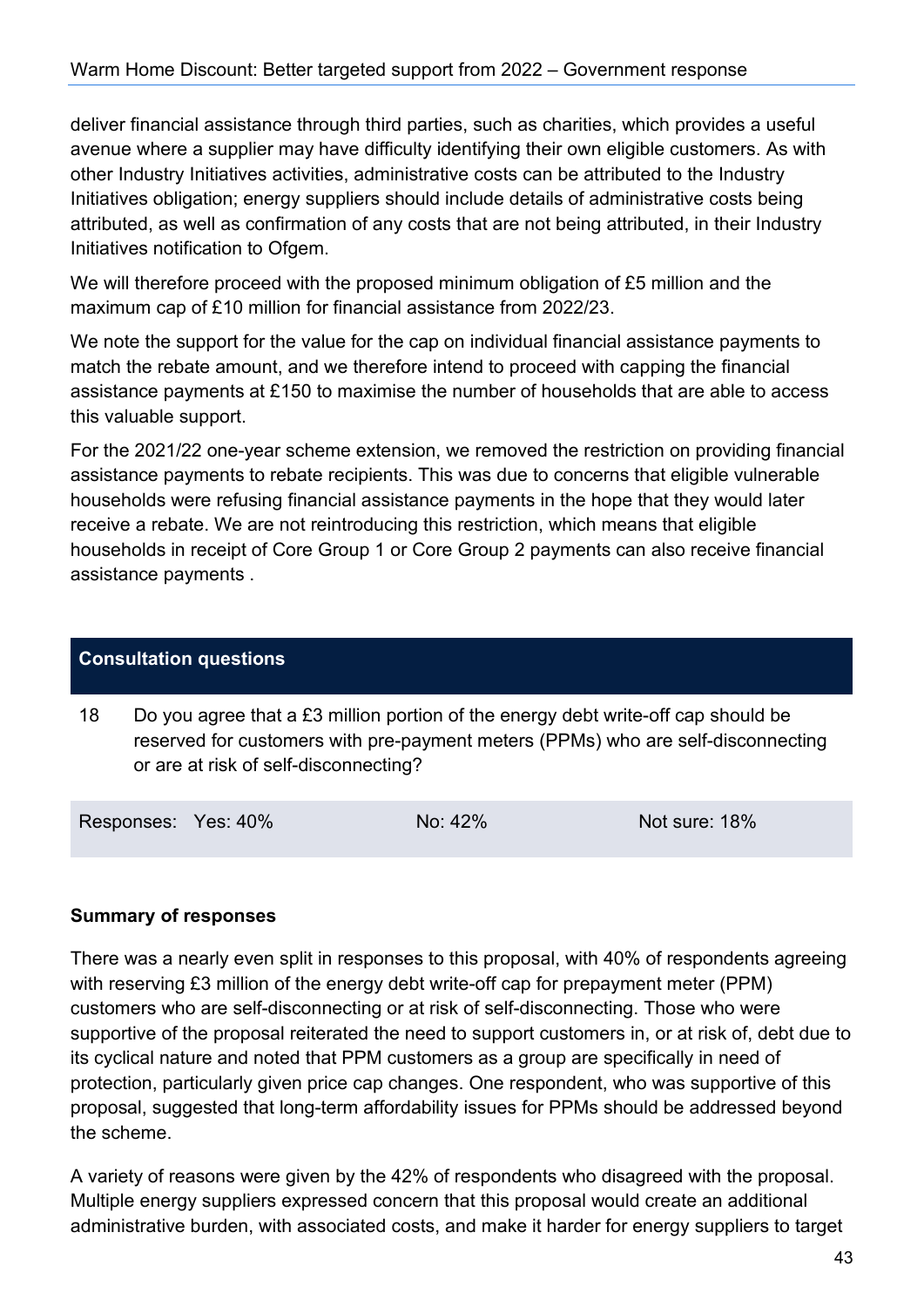their customers most in need. One respondent suggested that some of the data used to identify these customers could be seen as intrusive. Respondents proposed that support should be based on individual circumstances and that this restriction would not enable the flexibility required to identify and support those most vulnerable.

A few respondents suggested that support should not be based on payment method, with one respondent stating that being on a PPM should not be used as a proxy for vulnerability. There was also some discussion of the proposed amount. A few respondents said that £3 million was too much and not reflective of the proportion of customers using PPMs compared to other payment methods. By contrast, one respondent stated that £3 million was not enough. Separately, another respondent stated that they supported having a write-off fund for customers with PPMs as a distinct Industry Initiatives fund, separate to the debt write-off cap.

Some respondents expressed concern that this proposal could create an unintended incentive for energy suppliers to move more customers onto PPMs as a means of reclaiming debt owed by customers through debt write-off under the industry Initiatives, and therefore more customers could end up on higher energy tariffs.

Several respondents asked for further clarification on the proposal, including how the proposal would work in practice. Respondents suggested that energy supplier portfolios vary and asked whether suppliers would have an individual debt write-off obligation, and what would happen if the supplier had few, or no, PPM customers. Multiple respondents additionally asked for clarification around what debt types would be included under this proposal, noting that some were not eligible for write-off under the current licence conditions wording. A couple of respondents asked for confirmation of which households would be eligible and how they would be identified. A few respondents who responded 'not sure' asked for more evidence that this was the most effective way of supporting vulnerable households, with evidence on the impact on customers on different payment methods and to demonstrate that the caps would not result in unmet need.

There were also suggestions that the fund should not be limited solely to debt write-off. These respondents proposed allowing funding of alternative measures for PPM customers including: energy advice and support, with debt repayment options as part of this; financial assistance payments; and energy efficiency measures.

#### **Government response**

The Government acknowledges the mixed response to this proposal. The Sustainable Warmth strategy identified PPM customers as being particularly at risk of living in a cold home after self-rationing or self-disconnecting from their PPM. [19](#page-43-0) Ofgem have consulted extensively on self-disconnections among PPM consumers.<sup>[20](#page-43-1)</sup> PPM customers are also generally more likely to be in fuel poverty than those on other payment methods; 29.1% of households with PPMs as their electricity payment method were identified as fuel poor, compared to 18.0% of those

<span id="page-43-0"></span><sup>19</sup> Sustainable Warmth strategy, p.41.

<span id="page-43-1"></span><sup>&</sup>lt;sup>20</sup> Ofgem, 'Self-disconnection and self-rationing: decision', [https://www.ofgem.gov.uk/publications/self](https://www.ofgem.gov.uk/publications/self-disconnection-and-self-rationing-decision)[disconnection-and-self-rationing-decision](https://www.ofgem.gov.uk/publications/self-disconnection-and-self-rationing-decision)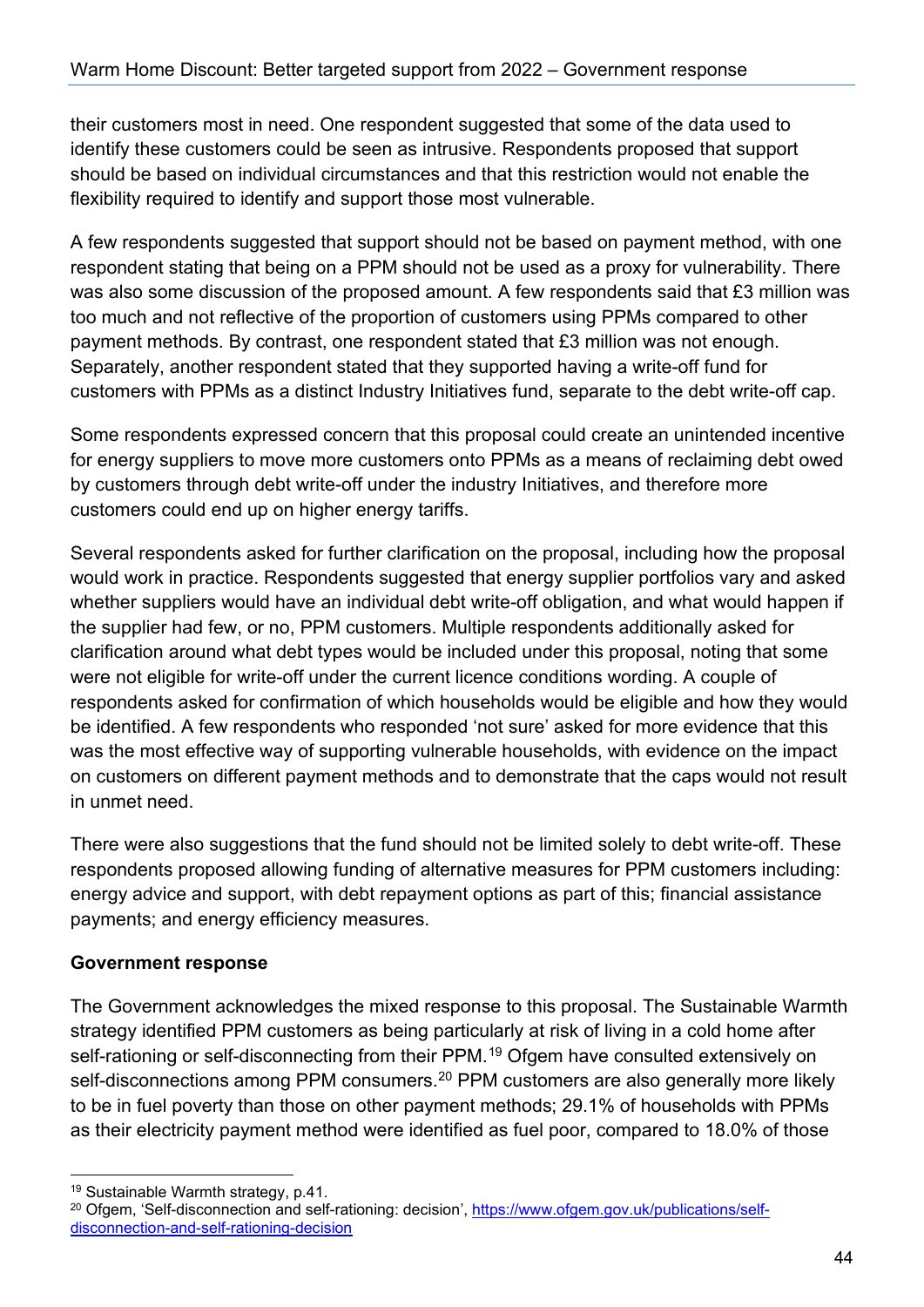on standard credit and 10.2% of those on direct debit. For gas payment methods, a similarly higher proportion of households with PPMs as their payment method (27.7%) were identified as being fuel poor compared to those on standard credit (17.1%) and direct debit (10.0%).<sup>21</sup> As outlined in the consultation, debt write-off can be a particularly valuable means of supporting customers who are self-disconnecting or at risk of self-disconnection, which particularly affects customers with debts on PPMs. To ensure that there is meaningful support for PPM customers, we intend to proceed with the proposed ringfencing within the maximum £6 million of debt write-off of £3 million for PPM customers. This £3 million ringfencing is not a minimum obligation on suppliers; it simply limits the amount of debt write-off to customers who are not on PPMs to £3 million of the £6 million cap.

In response to the clarification on how this will work in practice, Ofgem will notify energy suppliers of their share of the overall £6 million debt write-off cap. The ringfence effectively means that there will be an overall cap of £3 million debt write-off to customers who are not on PPMs. Suppliers will therefore receive a notification of their share of the £3 million cap for non-PPM customers. A supplier may choose to spend their entire amount of their share of the £6m debt write-off cap on PPM customers. Alternatively, a supplier may spend all of their debt writeoff on non-PPM customers, up to their share of £3m, and none on PPM customers. As there is no minimum obligation on debt write-off, energy suppliers are not obliged to deliver any debt write-off through the WHD and can choose to deliver their Industry Initiatives obligation through other measures.

We note the concerns around creating an unintended incentive for energy suppliers to move customers onto PPMs for the purposes of reclaiming debt. This incentive does unfortunately already exist beyond the WHD, as moving customers onto PPMs is used in some situations to reclaim debt from customers. However, the updated Ability to Pay principles in energy suppliers' licence conditions require energy suppliers to determine customers' ability to pay and to have affordable repayment plans for these customers. Ofgem monitors consumer outcomes in this area, through a PPM request for information (RFI) and regular Social Obligations Reporting data from energy suppliers relating to vulnerable consumers. Ofgem also monitors sector performance on identifying and supporting vulnerable consumers, including those who are self-disconnecting.

#### **Consultation questions**

19 Do you think that the cap on debt write-off should be reduced from £6 million to £5 million overall, and from which scheme year should this take place?

Responses: Yes: 15% No: 65% Not sure: 20%

<span id="page-44-0"></span><sup>&</sup>lt;sup>21</sup> Fuel poverty detailed tables under the Low Income Low Energy Efficiency (LILEE) and the Low Income High Costs (LIHC) indicators (2019 data), tables 31 and 32: [https://www.gov.uk/government/statistics/fuel-poverty](https://www.gov.uk/government/statistics/fuel-poverty-detailed-tables-2021)[detailed-tables-2021](https://www.gov.uk/government/statistics/fuel-poverty-detailed-tables-2021)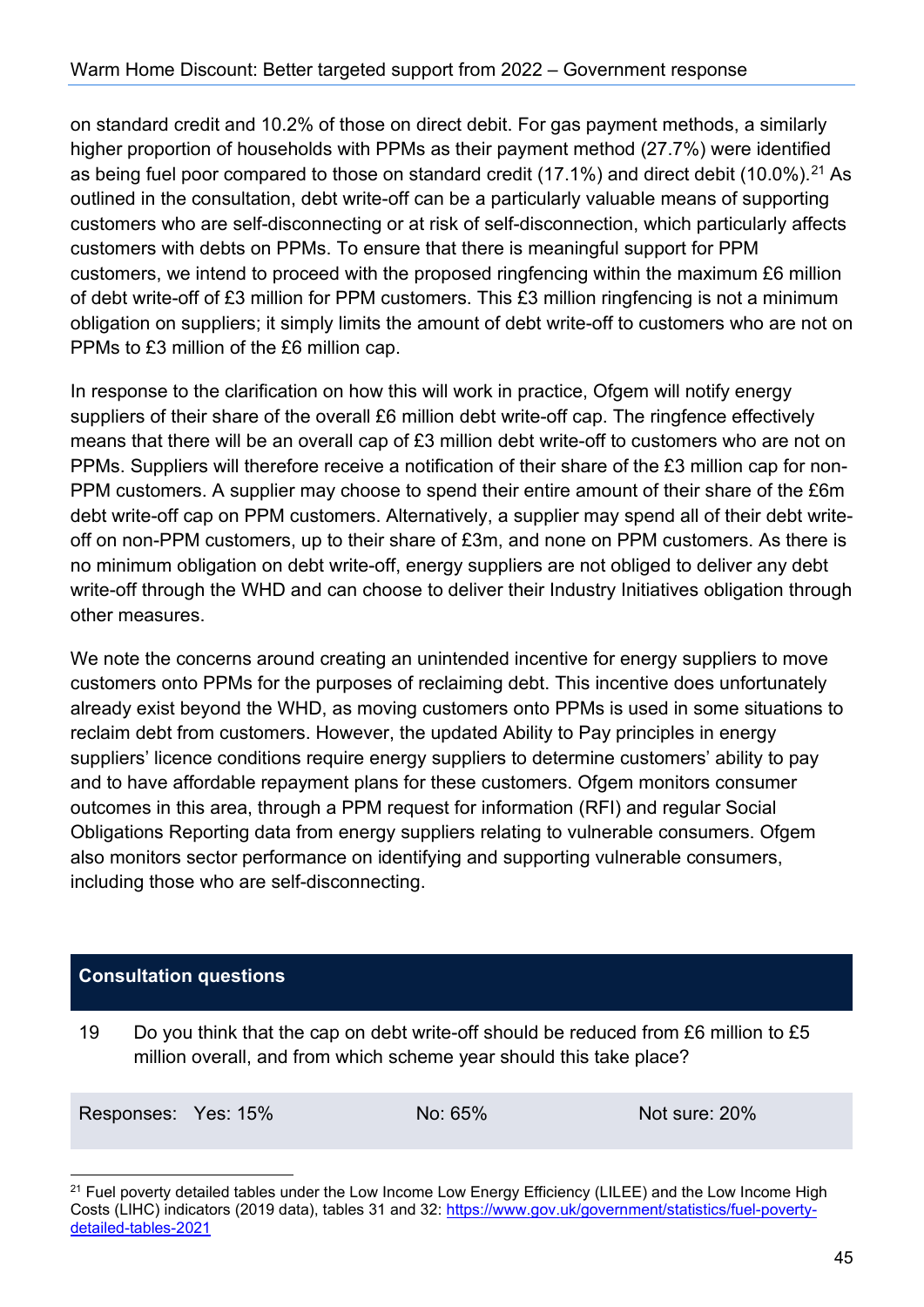20 Do you agree that the individual debt-write off cap should continue to be capped at £2,000? If you think an alternative cap should be set, for instance more in line with average energy debt levels, please provide your reasons.

| Responses: Yes: 54% |  | No: 32% | Not sure: 14% |
|---------------------|--|---------|---------------|
|---------------------|--|---------|---------------|

#### **Summary of responses**

The majority (65%) of respondents disagreed with reducing the overall debt write-off cap from £6 million to £5 million, largely noting that the current cap enabled more support to be given to vulnerable customers. Many of these respondents referred to COVID-19 and its impact on households. Some noted that a number of other Government COVID-19 support schemes were ending and suggested that this was therefore not the time to reduce the cap, with one respondent suggesting it should not be reduced before 2026. A few respondents proposed that the cap should be increased instead, especially in light of increasing fuel prices, with one suggestion for £10 million for 2022/23.

Among those who disagreed, only one respondent suggested that the cap should be set lower, at around £3 million, with a focus on prepayment meter customers at risk of self-disconnection. Meanwhile, other respondents provided further suggestions. One consumer advice organisation called for debt advice to be provided where debt is being written off, to provide a longer-term and tailored approach to each customer's situation. Other suggestions included allowing charities to decide who needs the support rather than energy suppliers and undertaking further analysis of the impact that reducing the cap would have on people with disabilities.

The most common reason given by those who supported a reduction in the cap to £5 million was that there were other support options, such as financial assistance payments, that were available to customers and that the lower cap would increase the flexibility of support options to customers. One respondent suggested that debt write-offs should be limited to one per household.

The majority (54%) of respondents agreed with the proposal to continue the individual debt write-off cap of £2,000. Most of those in favour said that this would allow for meaningful assistance to be provided while maximising the number of households supported. One charity noted that the cap should not be based on average energy debt, and that this £2,000 value should enable more significant support to those who need it. Some also noted that there were alternative methods that could be taken to remove the debt where it was higher than the cap amount, such as energy suppliers funding a write-off themselves or supporting the customer in getting a charitable grant to do so.

Some of those in favour provided other suggestions, including: reviewing the cap annually; introducing a 5% headroom where that amount could clear a customer's total debt; requiring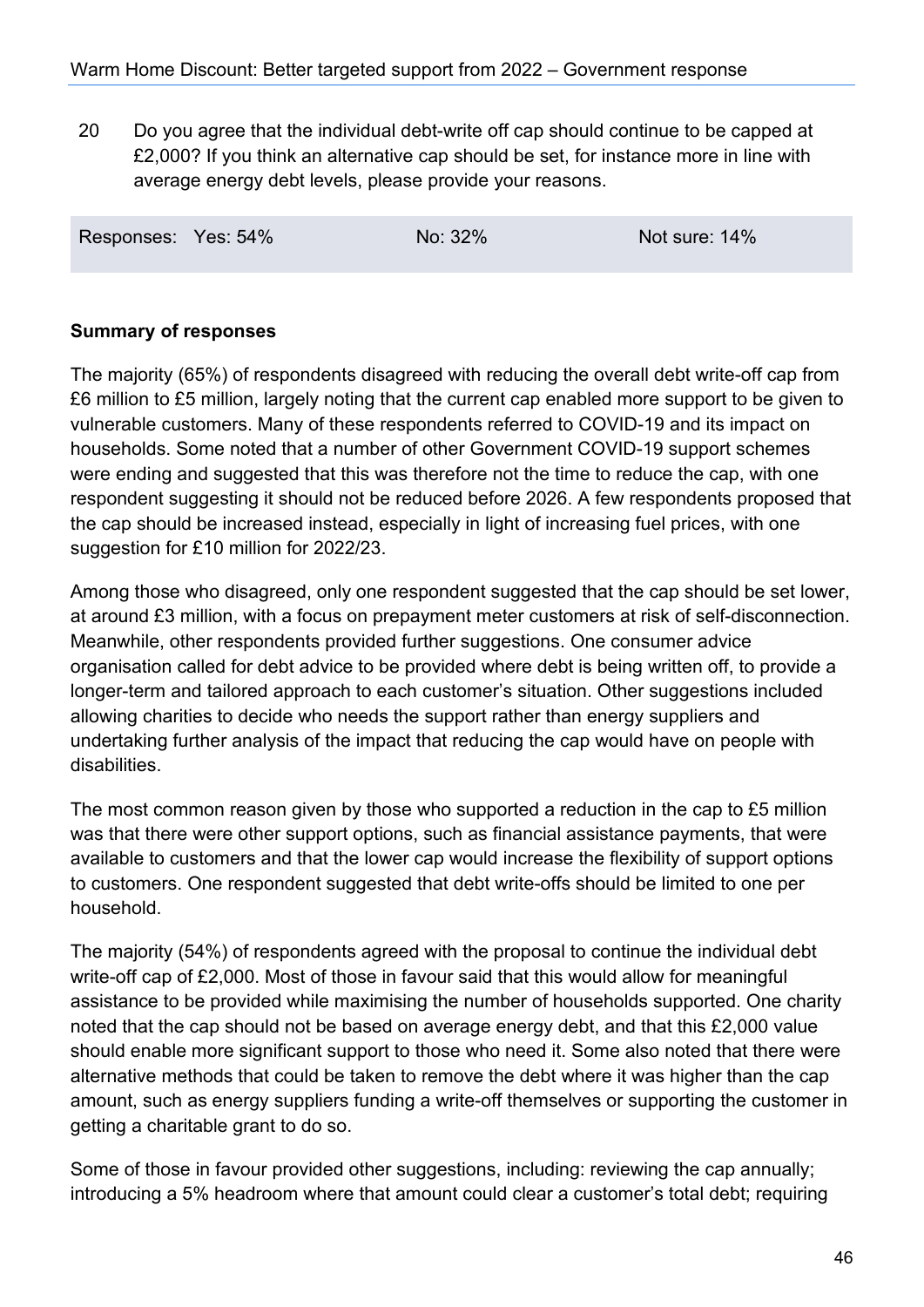the provision of smart meter advice, energy advice, and income maximisation support to enable a long-term solution; and aligning WHD and ECO more closely.

Several respondents who disagreed with the proposal were in favour of an individual cap but questioned the proposed cap amount. Some suggested that £2,000 was not enough, noting that in some cases, such as a long-term illness, debt can be considerably more. Contrastingly, some respondents also suggested that this cap is too high compared to the average debt of around £400. One respondent proposed a £1,000 cap instead. A few other respondents suggested that the individual cap was an unnecessary restriction.

Several respondents agreed with the capping approach but expressed a preference for having flexibility for payments over the £2,000 cap in exceptional circumstances. Examples of potential exceptional circumstances proposed included terminal illness, risk of suicide, and a disability that requires energy to run equipment.

#### **Government response**

The Government acknowledges the views provided by respondents on whether to maintain the current debt write-off cap of £6 million or to reduce it to £5 million. Given the majority of respondents were opposed to reducing the cap, and the value that debt write-off can provide for vulnerable households, we will maintain the current £6 million cap for debt write-off. This will ensure that low-income and vulnerable households, particularly those who are at risk of self-disconnecting and self-rationing, are able to access this support.

We will proceed with maintaining the current individual debt write-off cap of £2,000 per household. We note most respondents were in favour of this cap being maintained. £2,000 strikes a balance between providing valuable support for households and reducing the risk of write-off of historic or 'bad' debt. As emphasised in the 2020/21 extension consultation when the cap was initially introduced, where an individual debt is greater than £2,000, energy suppliers can still count up to £2,000 of write-off towards their Industry Initiatives spending obligation.

We note the calls for additional flexibility in the £2,000 cap limit in exceptional circumstances. However, as outlined when the cap was first introduced, an individual debt is likely to be the result of wider financial challenges that require a solution beyond the Warm Home Discount. Under their licence conditions, energy suppliers are required to check customers' ability to pay and have affordable repayment plans available. We would therefore expect that energy suppliers would provide holistic assistance in line with these requirements.

The Government has also considered the suggestion of requiring debt advice to be offered alongside any debt write-off measure. We recognise that this would provide value for customers and energy suppliers and would ensure that customers are provided with longerterm support. It has been a requirement under the current scheme that any debt write-off is part of a package of measures aimed at providing long-term relief from fuel poverty. We therefore expect any provision of debt write-off to be accompanied by wider debt and energy advice.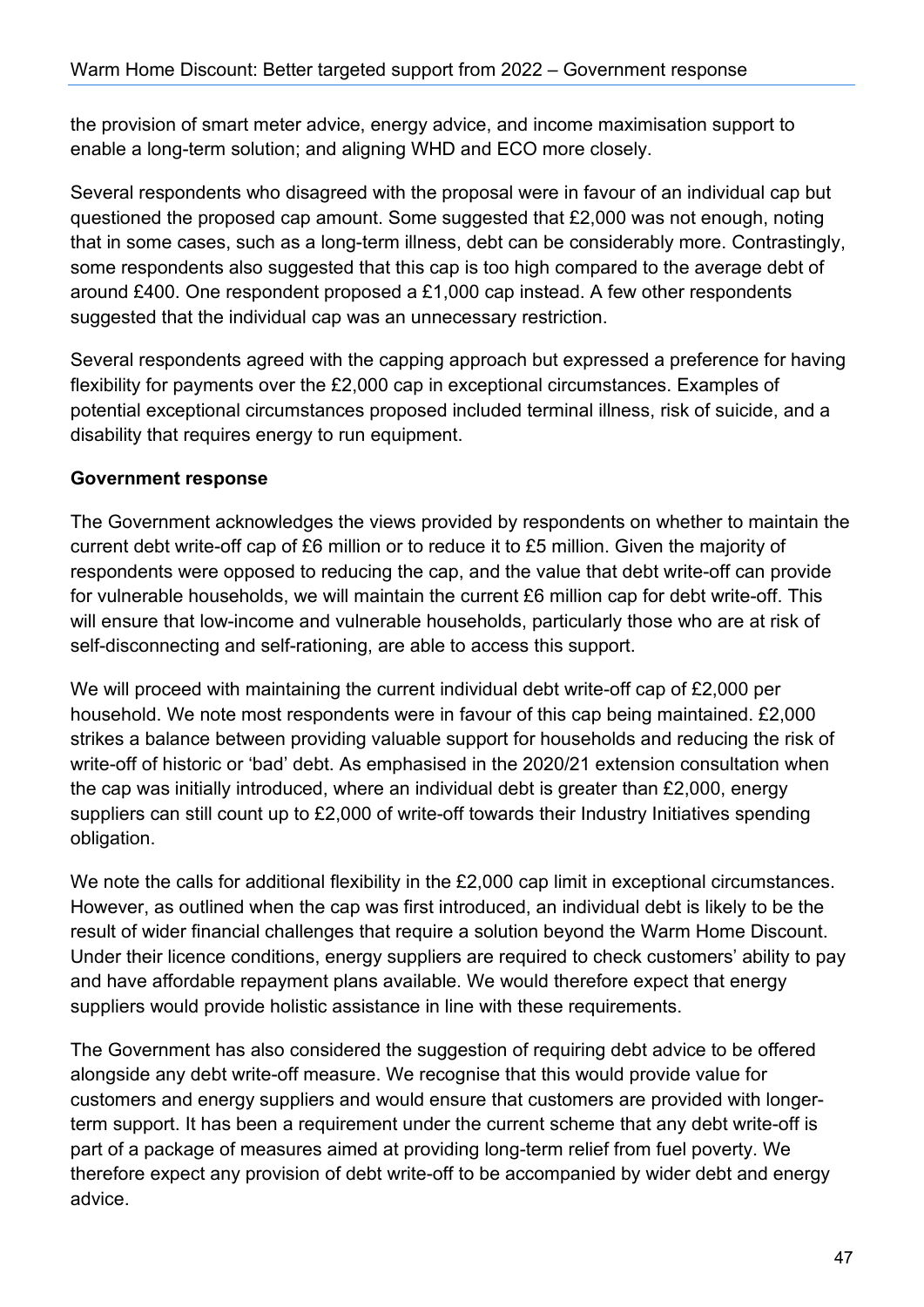#### **Consultation questions**

21 Do you agree that the installation of mains gas boilers to replace existing boilers that have ceased to function properly should only be permitted in households with a specific vulnerability to cold, as outlined?

|     | Responses: Yes: 58% | No: $32\%$                                                                            | Not sure: 9% |
|-----|---------------------|---------------------------------------------------------------------------------------|--------------|
| -22 | from 2022/23?       | Do you agree that boiler replacements should be limited to £8 million per scheme year |              |

Responses: Yes: 42% No: 28% Not sure: 30%

**Summary of responses**

Over half of respondents (58%) to question 21 were in favour of the Government's proposal to only allow mains gas boilers and central heating systems that have ceased to function properly to be replaced in households with a specific vulnerability to the cold, under half of respondents (42%) to question 22 were in favour of the proposed £8 million cap on boiler replacements.

The most common reason for supporting limiting mains gas boiler and central heating system installations was the recognition that decarbonising heating is necessary for achieving net zero targets, and therefore such installations should only be permitted in very limited circumstances. Respondents argued, however, that repairs of fossil fuel boilers or central heating systems should be able to continue and should be prioritised over replacements where possible, so that no one is left behind in the transition to net zero. These proposals were mainly supported in the short term, as respondents acknowledged the currently limited options for low-cost, low-carbon alternatives to gas boilers and central heating systems. However, these respondents suggested that mains gas boiler replacements should be kept under review as technology improves.

The main concerns among those opposed centred on the affordability and running costs of low-carbon heating systems, particularly for households experiencing financial hardship who may not be deemed vulnerable to the cold. This was also a short-term view, as most respondents saw the value in low-carbon heating systems, but only once they are established and cost effective. Some current delivery partners suggested that limiting instances where households under immediate and significant stress can be offered a heating solution would not be beneficial. These respondents suggested that alternatives may not always be suitable, and that gas boilers were still a viable low-carbon option, given the possibility to make them hydrogen-ready.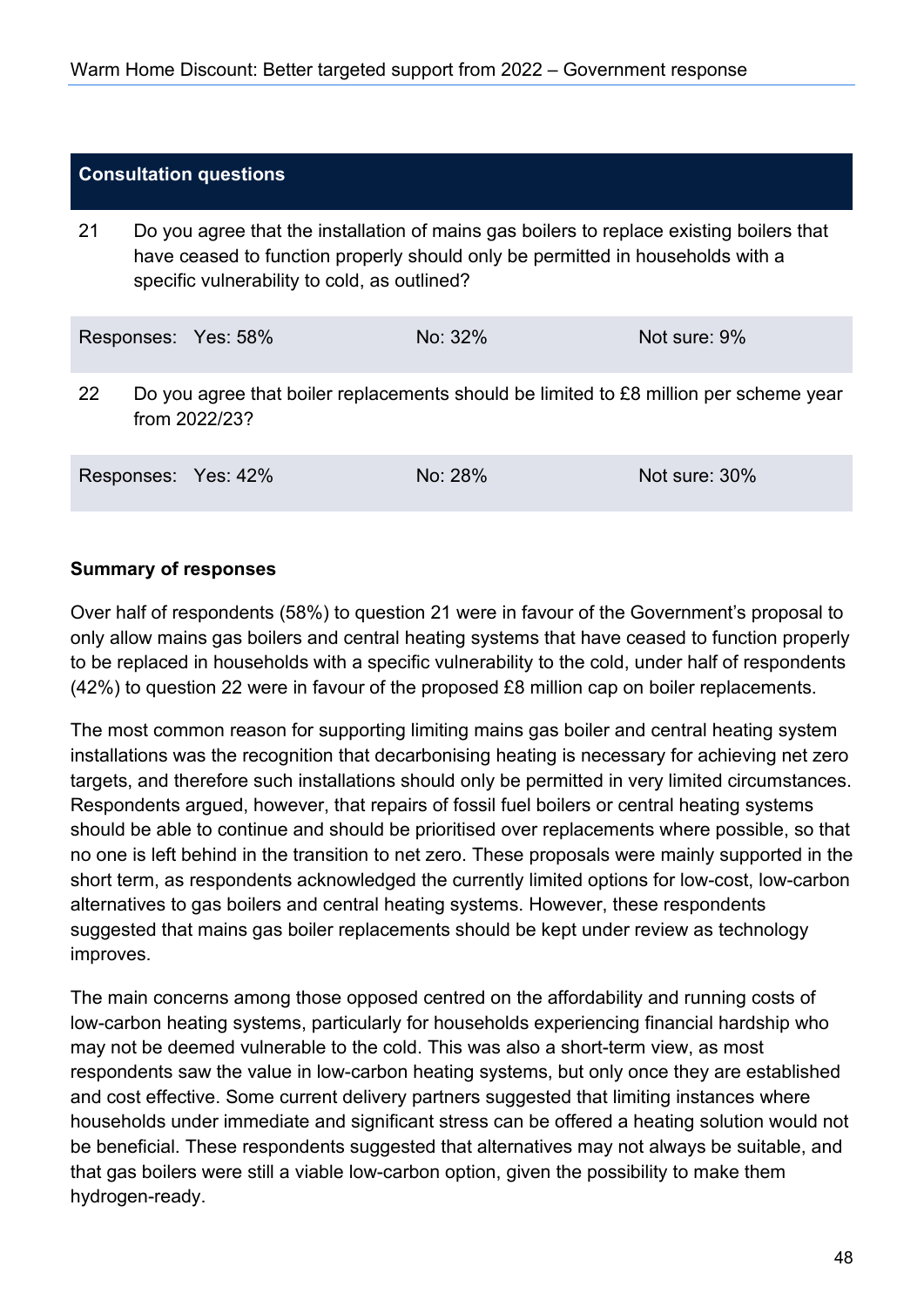Some respondents also suggested that, if a mains gas boiler is permitted to be replaced, that oil and LPG boilers should also be permitted to ensure that off-gas grid communities are not disproportionately impacted.

Those in favour of the £8 million cap on replacements also cited the need to align with the transition to net zero as their primary rationale. Respondents in favour also suggested that the cap cohered with other schemes, such as ECO4, LAD and HUG. Some respondents suggested that Government should prioritise measures, either repairs over replacements or renewable heating systems over mains gas, within the cap.

The majority suggested that the £8 million cap level was appropriate, with one respondent noting that it struck a balance between providing support and ensuring funding was available for other Industry Initiatives. There were, however, some alternative suggestions provided by both those in favour of and opposed to the proposal, including: a phased reduction in the cap amount over the four years; having a cap at a different amount; having a target or guide figure instead of a cap; and having no cap at all.

Opposition to the cap amount mainly focussed on concerns that the cap could lead to some households not being able to get a boiler replaced if they needed one, particularly as alternative schemes such as ECO focus on longer-term installations rather than emergency ones. Two respondents saw the £8 million cap as precipitating too sharp a drop in the number of installations, suggesting it would be equivalent to 4,000 installations. Some respondents also suggested the timing was challenging, given the cap on boiler installations proposed under ECO4.

Three respondents were opposed to the proposed cap amount as being too high and suggested that the funding may be better used to promote decarbonisation efforts. Two of these respondents suggested the funding should instead be used on a fabric efficiency programme to provide a longer-term solution for reducing energy bills, while the other recommended focussing on transitioning to low carbon alternative heating sources, ensuring this was delivered in a fair and just way.

#### **Government response**

The Government acknowledges respondents' views, in particular the recognition of the importance of balancing funding for boiler replacements in emergency situations with decarbonising domestic heating systems. The Government intends to proceed with limiting replacements of mains gas boilers and central heating to those households with a specific vulnerability to the cold, and the introduction of an £8 million cap on all replacements. Mains gas boilers and central heating installations (including mains gas hybrids) can only replace a previous mains gas boiler or central heating system that has broken down. We recognise respondents' calls for repairs to be prioritised, and we therefore emphasise that the £8 million cap will only apply to replacements, not repairs.

We note that some respondents called for LPG and oil boilers replacements to be permitted under the scheme and included under the £8 million cap. The Government set out in the Sustainable Warmth strategy that it is committed to phasing out the installation of high carbon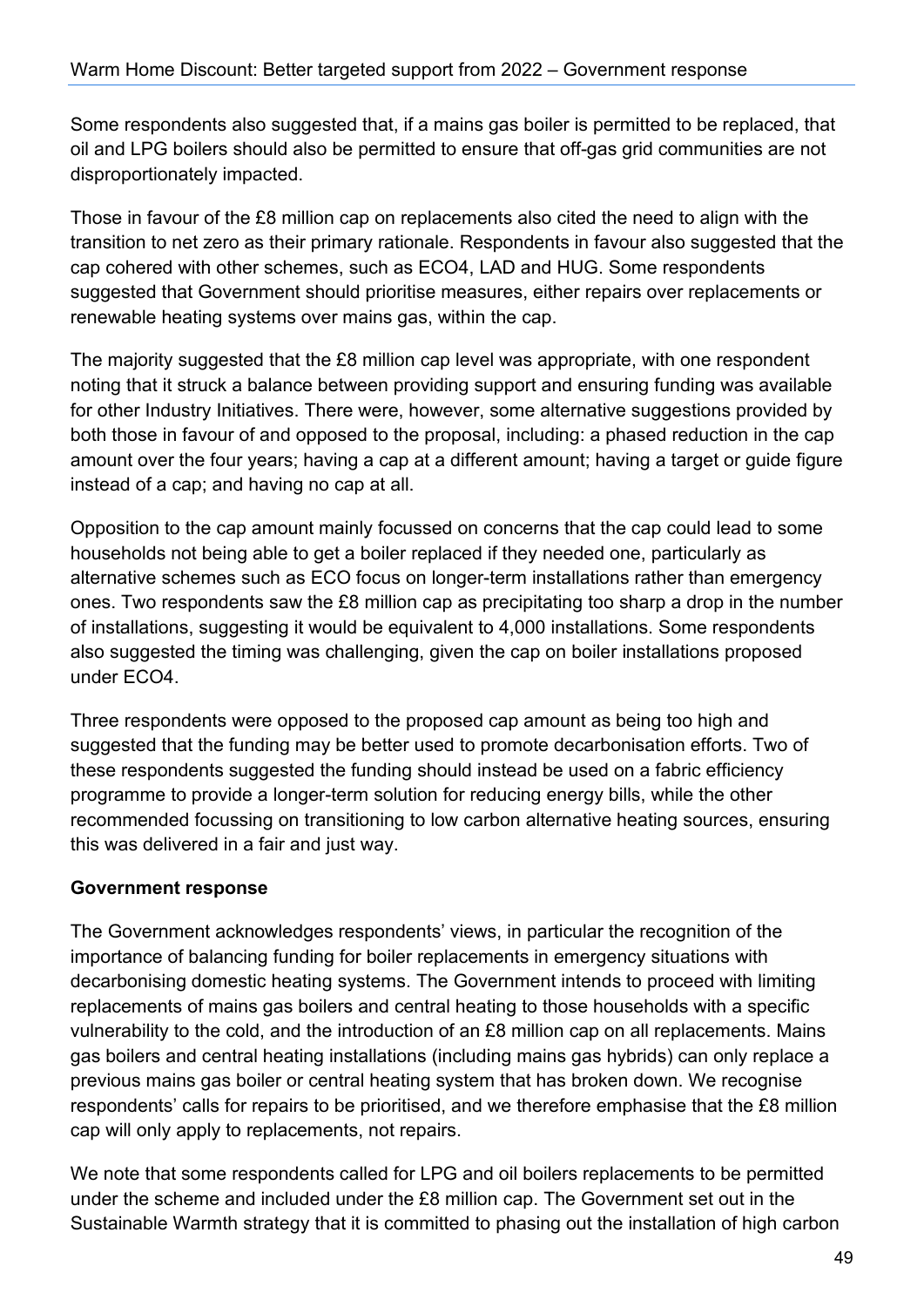fossil fuel heating in homes off the gas grid, and that we would remove support for new LPG and oil heating systems from 2022.<sup>22</sup> The Home Upgrade Grant is due to be launched in early 2022, providing £150 million of support to upgrade the worst-performing homes in England that are off the gas grid. Meanwhile, a range of support and advice is available to customers in Wales through the Warm Homes Programme Nest scheme.<sup>[23](#page-49-1)</sup> As announced in the Heat and Buildings Strategy, the £450 million Boiler Upgrade Scheme will be launched in spring 2022 to provide £5,000 grants to help install low-carbon heating systems in England and Wales.<sup>[24](#page-49-2)</sup> In line with this, no new LPG or oil boilers and central heating systems will be allowed to be installed under the WHD from 2022. This commitment was set out with a view to supporting fuel poor households to transition to alternative heating sources. Repairs of existing boilers and central heating systems running on LPG, oil, and other fuels would continue to be permitted under WHD.

We have considered the alternative suggestions to the £8 million cap amount and the concerns about a decrease in the number of installations. In the 2019/20 scheme year, 3,441 boilers of all fuel types were installed under Industry Initiatives, either as a repair or a replacement. The Government estimates that a boiler costs approximately £3,000 to install. This means that the £8 million cap would enable around 2,500 boilers to be replaced annually. Given the 2019/20 figures include repairs, we are confident that the £8 million figure balances the need to provide support to vulnerable households with ensuring that Industry Initiatives funding is distributed across the range of support.

The primary intent of permitting replacements of boiler and central heating system under the WHD has been to support households in, or at risk of, fuel poverty who are in emergency situations. Other Government schemes, such as ECO, provide longer-term and more holistic support for households, which includes installations in other non-emergency situations.

As with ECO4, repair and replacement installations to bring domestic households onto heat networks would continue to be permitted under WHD. However, although subject to the £8 million cap, we are not introducing any further restrictions on installations of mains-gas-fuelled hybrid boilers or biofuels systems, as is the case under ECO4. This approach is in line with the Heat and Buildings Strategy and takes into account the smaller scale of heating system installations under WHD compared to under ECO. We will keep this under review in line with wider Government strategy.

In the 2021/22 scheme year, we introduced a requirement that boilers in high-risk properties and central heating systems in all properties must be installed in accordance with PAS 2030:2019 and PAS 2035:2019.<sup>[25](#page-49-3)</sup> As outlined in the consultation, these TrustMark and PAS requirements on boiler and central heating system installations currently required under WHD would continue to be in place. We encourage installers to consult TrustMark's Framework

[https://www.gov.uk/government/publications/sustainable-warmth-protecting-vulnerable-households-in-england,](https://www.gov.uk/government/publications/sustainable-warmth-protecting-vulnerable-households-in-england) p.35

<span id="page-49-0"></span><sup>22</sup> *Sustainable Warmth: protecting vulnerable households in England*,

<span id="page-49-2"></span><span id="page-49-1"></span><sup>&</sup>lt;sup>23</sup> https://nest.gov.wales/en/<br><sup>24</sup> Heat and Buildings Strategy, <u>https://www.gov.uk/government/publications/heat-and-buildings-strategy</u>.<br><sup>25</sup> Warm Home Discount Scheme 2021/22 Government Response,

<span id="page-49-3"></span><https://www.gov.uk/government/consultations/warm-home-discount-scheme-2021-to-2022>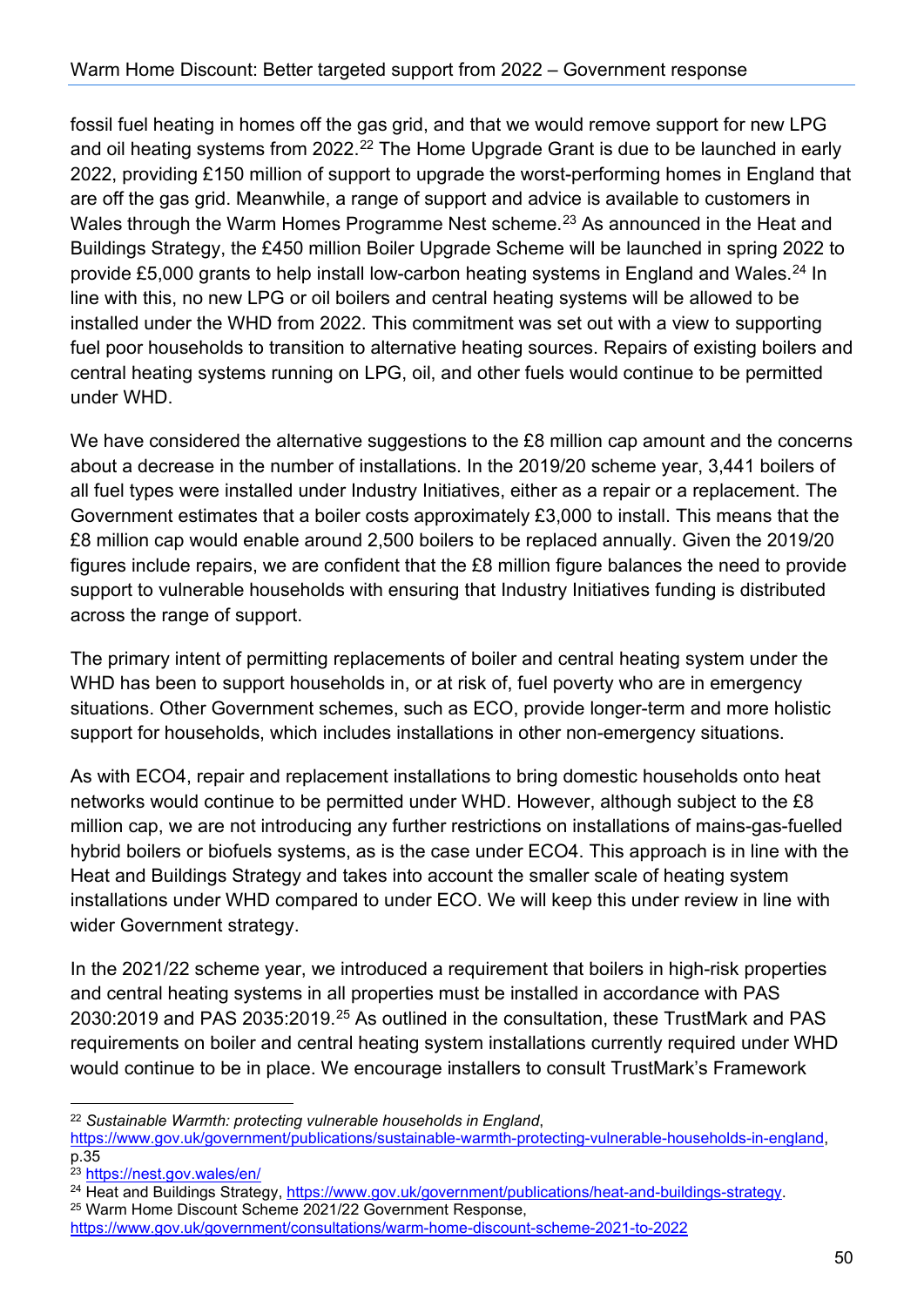Operating Requirements for further guidance on the registration and measure lodgement processes. [26](#page-50-0) 

<span id="page-50-0"></span><sup>26</sup> <https://www.trustmark.org.uk/tradespeople/government-grants-schemes-and-subsidies>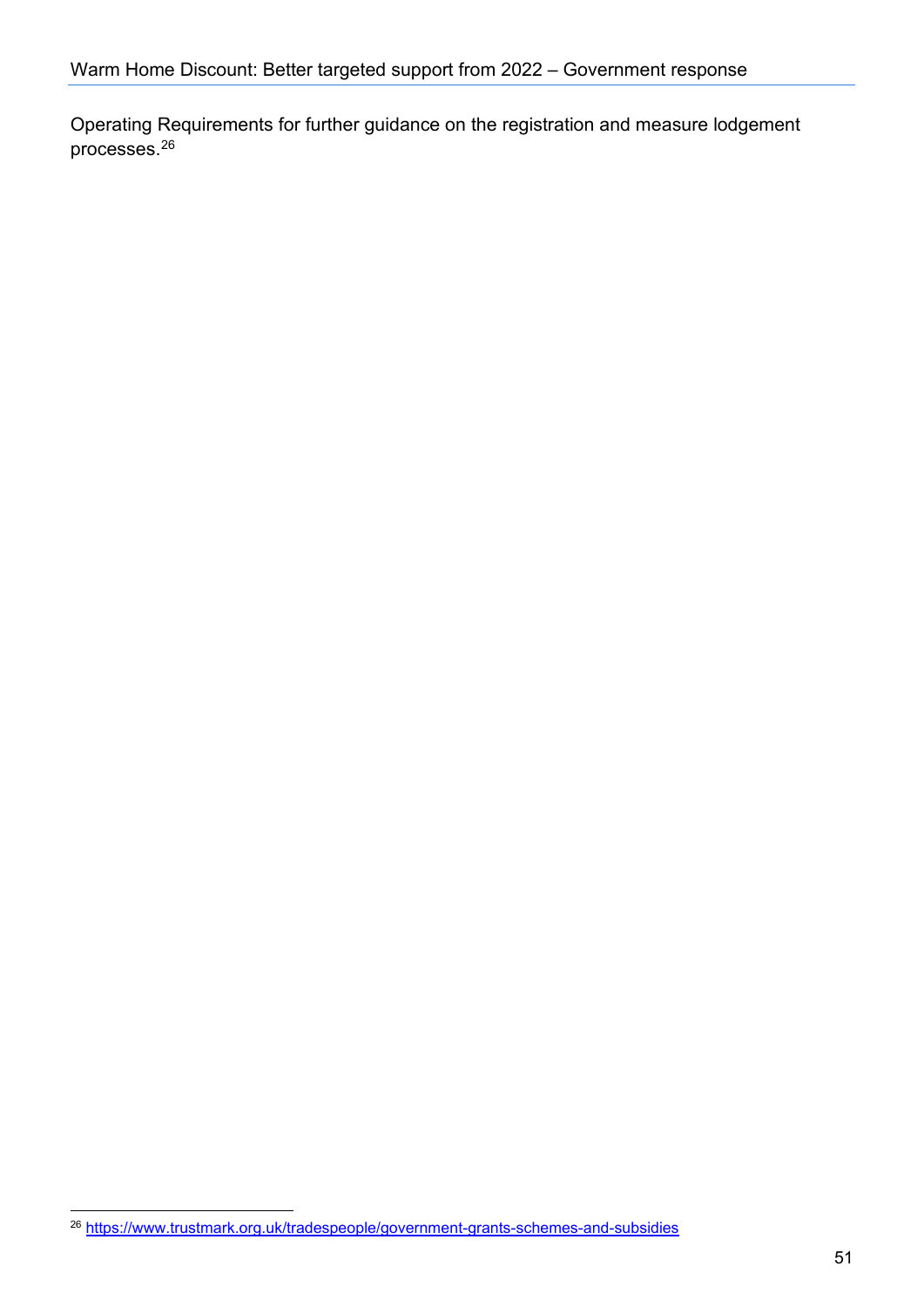## <span id="page-51-0"></span>Supplier participation

| <b>Consultation questions</b> |                                                                                                                                                                                                                       |                     |         |               |
|-------------------------------|-----------------------------------------------------------------------------------------------------------------------------------------------------------------------------------------------------------------------|---------------------|---------|---------------|
| 23                            | Do you agree that the obligation threshold for the whole scheme should be reduced<br>from April 2022 to 50,000 domestic customer accounts? If not, what would you<br>suggest is a more appropriate threshold and why? |                     |         |               |
|                               |                                                                                                                                                                                                                       | Responses: Yes: 70% | No: 15% | Not sure: 15% |
| 24                            | Do you agree that from April 2023 the supplier threshold should be reduced to 1,000<br>domestic customer accounts?                                                                                                    |                     |         |               |
|                               |                                                                                                                                                                                                                       | Responses: Yes: 70% | No: 17% | Not sure: 13% |

#### **Summary of responses**

The majority of respondents (70%) were in favour of the proposed reduction in energy supplier participation thresholds to 50,000 domestic customer accounts in 2022/23, and 70% were also in favour of the reduction to 1,000 domestic customer accounts from 2023/24.

A significant number of respondents recognised that these reductions would enable most households who are eligible for a rebate to benefit from the scheme, regardless of which energy supplier they were with. Respondents also highlighted other benefits, including: the removal of the market distortion resulting from smaller energy suppliers not being required to take part; fairer distribution of delivery costs across customers; and enabling easier switching, with the inclusion of more energy suppliers being seen as a way for customers to switch to better tariffs more easily without the risk of losing their rebate entitlement.

Some respondents supported the staged approach to reducing the threshold for allowing smaller energy suppliers to prepare. Some respondents suggested that the 1,000 customer account threshold from 2023/24 struck a balance between expanding access to the scheme and preventing disproportionate costs for smaller energy suppliers. Some energy suppliers, however, did suggest that the administrative costs of delivery would not be disproportionately burdensome, particularly with the administrative simplifications resulting from replacing the Broader Group with the Core Group 2. Nonetheless, some stated that the administration costs could outweigh the benefits for those energy suppliers with fewer than 1,000 accounts, with one respondent suggesting that the costs could exceed the amount that smaller energy suppliers would be obligated to deliver in rebates and Industry Initiatives.

Those in favour suggested alternative approaches, including other thresholds or removing the thresholds entirely. Multiple respondents recommended improving communication and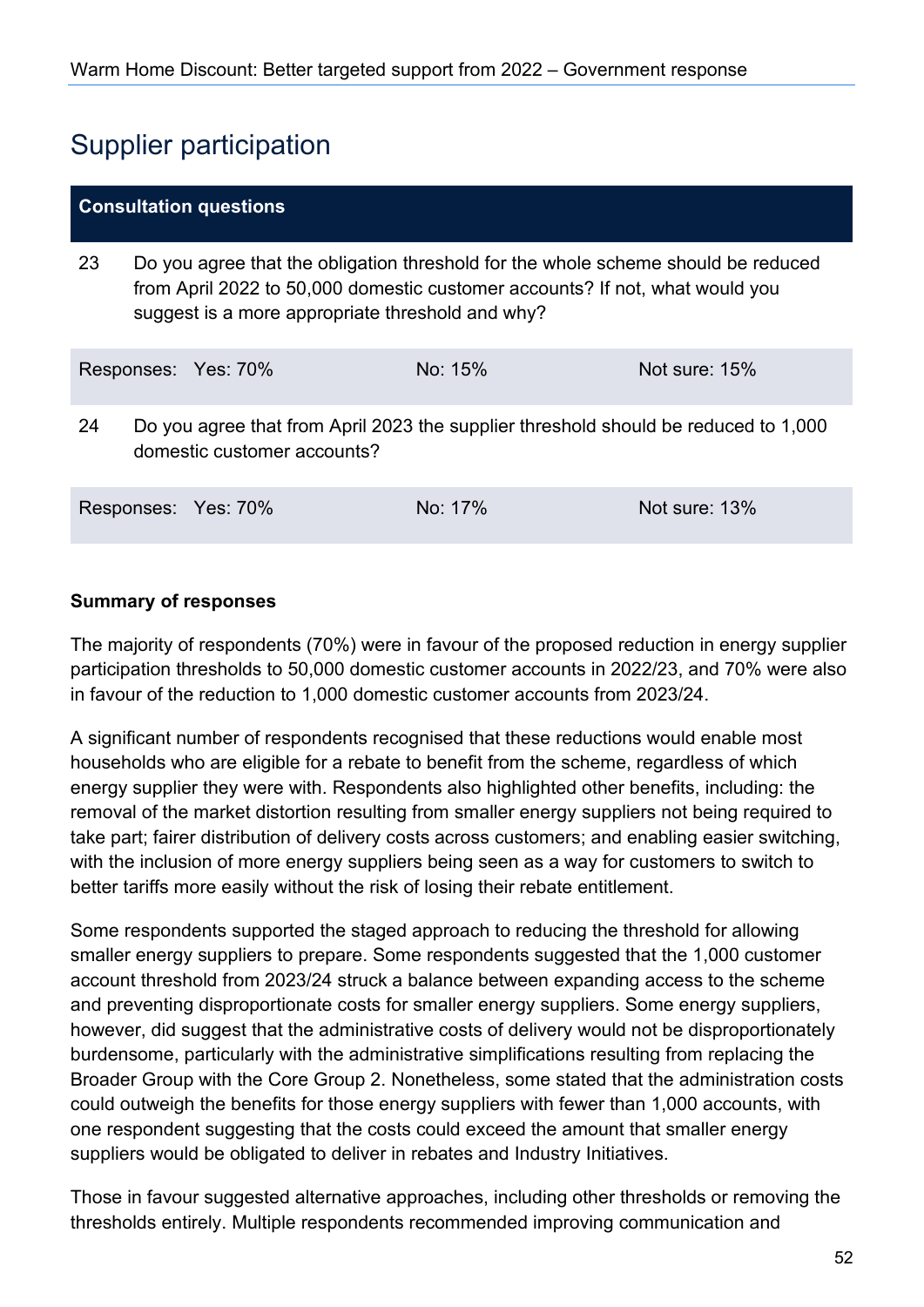consumer awareness of the scheme, for instance making clear when a customer switches if their new energy supplier does not participate in the WHD. These respondents suggested this should be communicated by a variety of organisations, including Government, energy suppliers (both participating and non-participating), Industry Initiatives delivery partners, and price comparison websites. One organisation also suggested strengthening the communication around energy bill pricing and discounts available to consumers, so that consumers can make appropriate decisions when switching suppliers. Some respondents also suggested that the Government should offer smaller, newly obligated energy suppliers additional support, such as allowing them to combine their funding or to discharge their Industry Initiatives obligations through third-party organisations rather than to their own customers. One respondent in favour asked about the impact on the plans under consideration for opt-in and opt-out switching between tariffs.

Among those opposed to the proposals, the most common recommendation was for the immediate removal of any thresholds, on the basis that all energy suppliers should have measures in place to support their vulnerable customers and that the expanded automatic data matching meant there was little reason to not make participation mandatory. Only one respondent opposed to the proposal called for the current participation thresholds to be maintained for 2022/23, though they agreed with reducing to 1,000 domestic customer accounts in 2023/24.

#### **Government response**

The Government acknowledges the generally positive response to the proposed approach to reduce energy supplier participation thresholds. We will proceed with reducing the threshold as proposed, to 50,000 domestic customer accounts for the 2022/23 scheme year and to 1,000 domestic customer accounts from 2023/24. This will enable the scheme to reach 99.99% of the energy supply market and balances the benefits for switching and market competition with avoiding the disproportionate costs and risks that complete removal of the thresholds would bring to new market entrants. When designing the opt-in switching scheme, it will be important to ensure that WHD eligibility is not a barrier to switching.

The Government has long been committed to reducing the energy supplier participation threshold, and the staged reduction from 2022/23 follows reductions in the participation threshold over previous WHD scheme years. As highlighted by respondents, the expansion of automatic data matching to Core Group 2 will reduce the administrative burden for energy suppliers, and the staged reduction to the 1,000 accounts threshold gives the smallest energy suppliers time to prepare. Concerning Industry Initiatives, smaller suppliers may find it easier and less administratively burdensome to discharge their obligation through activities run by third-party organisations, some of which are funded by multiple suppliers.

Under the current scheme, BEIS, DWP, and Ofgem work closely together to support suppliers through the scheme year as well as provide briefing sessions and documents, including Ofgem's guidance for suppliers.<sup>[27](#page-52-0)</sup> These help ensure that energy suppliers are prepared to

<span id="page-52-0"></span> $27$  Ofgem, Warm Homes Discount (WHD) guidance for suppliers – version 7.2, <https://www.ofgem.gov.uk/publications/warm-homes-discount-whd-guidance-suppliers-version-72>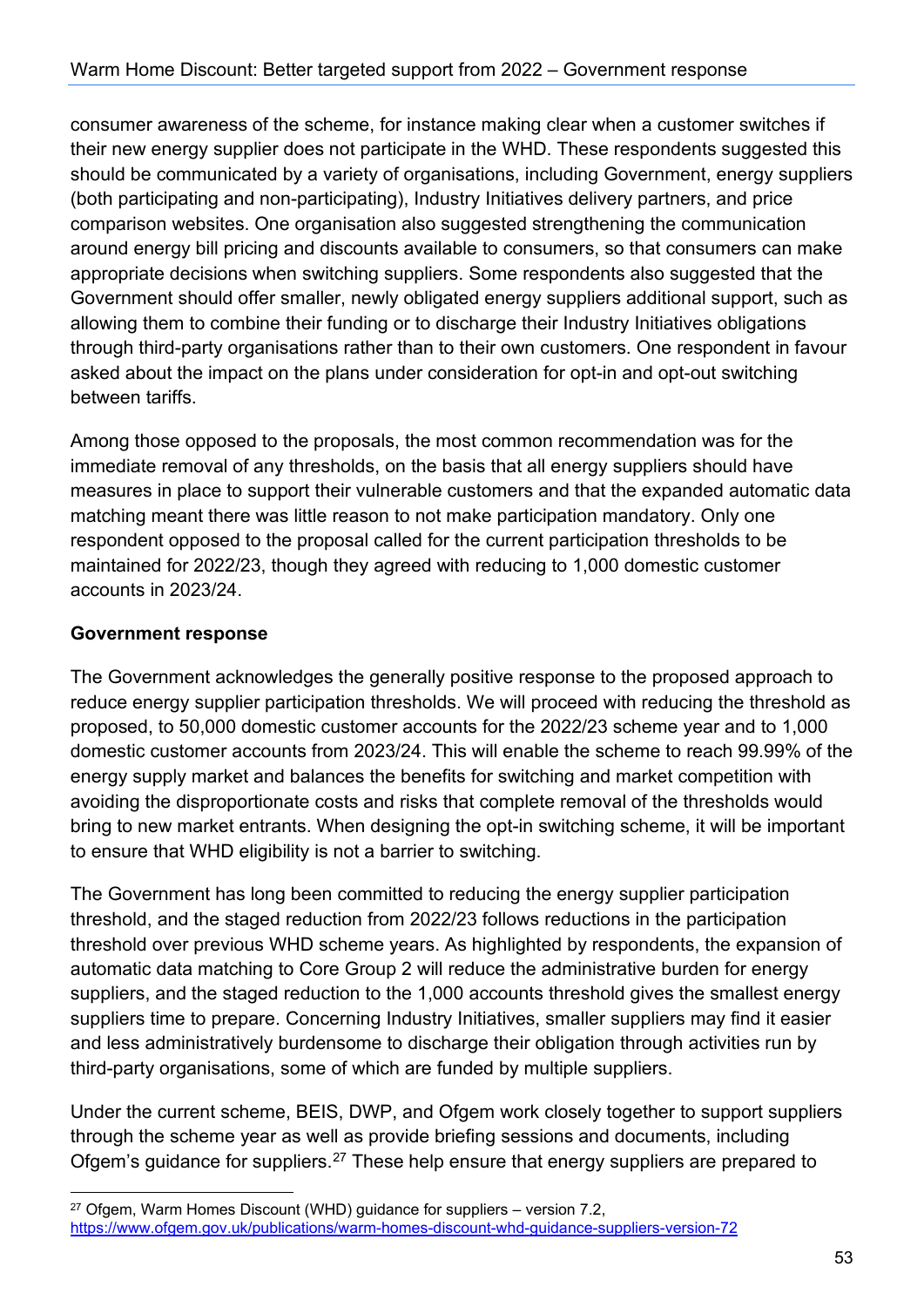deliver the scheme. The Government will continue to provide support to energy suppliers in delivering the scheme from 2022.

#### **Consultation questions**

25 Please provide evidence of costs of delivering Core Group rebates, your estimated costs of delivering to Core Group 2, and the costs of setting up Industry Initiatives (specifying if this is a multi-supplier scheme), in cost per pound of support delivered.

#### **Summary of responses**

Energy suppliers broadly expected that the costs of Core Group 2 would be in line with the costs of Core Group 1, so long as the administrative processes were the same or similar. Several acknowledged that the costs of Core Group 2 would be lower than the costs of the Broader Group. The costs were generally expected to include: performing data matching; administering the rebates; systems and IT changes; responding to customer queries; and reporting. One energy supplier thought the additional costs would be minimal. However, two suppliers expected the costs to be higher than for Core Group 1 due to the increased number of customers: one expected the Core Group 2 costs to be 50% more, while the other explained that the per-rebate administration costs would be double due to the greater proportion of customers on prepayment meters and greater switching within the Core Group 2 cohort, leading to higher costs for providing the rebates and customer engagement.

Two energy suppliers explained that, even though the costs of the rebates would be reconciled according to market share, larger suppliers would expect to have a higher proportion of vulnerable customers, and therefore a higher number of Core Group 2 customers, than smaller suppliers. They suggested this would result in higher associated administration costs. While one was content, the other suggested this burden could create a distortive effect and suggested that the scheme should have a qualifying cost mechanism, similar to the process used for the Feed-In Tariff, to ensure that competition remained strong.

Only a few respondents gave robust information on the costs of setting up Industry Initiatives. One energy supplier explained that the administrative costs of Industry Initiatives were roughly 20% of their supplier obligation. One third-party provider outlined why the costs were variable and suggested they were dependent on the level of funding, and type and duration of the activity.

#### **Government response**

The Government acknowledges the data provided by energy suppliers in response to this question, which provides a valuable insight on delivery costs of the scheme. The replacement of the Broader Group, the design of the Core Group 2, and the expansion of government data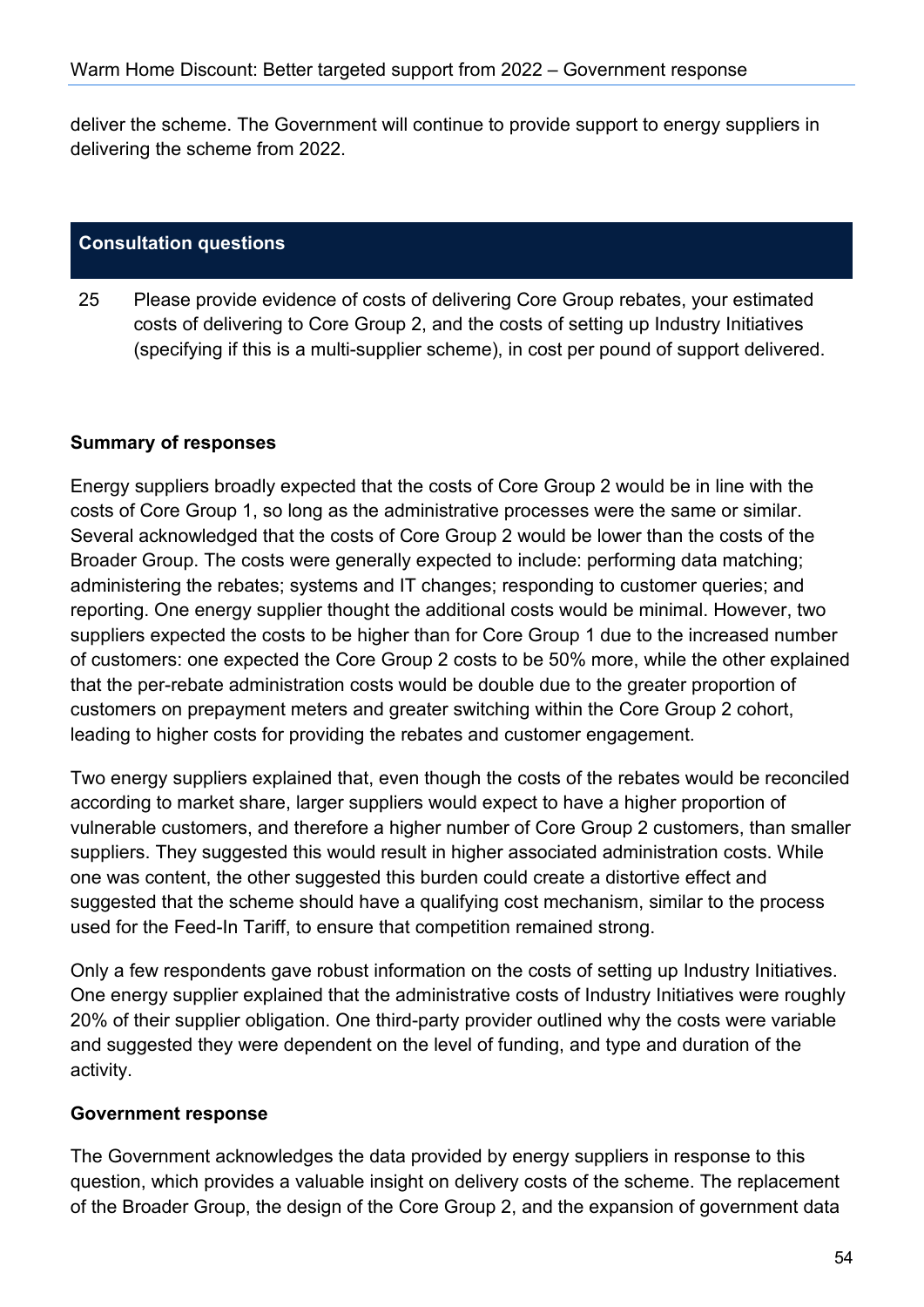matching should keep administrative costs to suppliers low. While some of the administrative costs for delivering Industry Initiatives can count towards suppliers' obligations, the Government's view is that it is up to energy suppliers to administer the Core Group rebates efficiently and factor these relatively low administrative costs into their pricing strategies.

#### **Consultation questions**

26 Do you agree with the proposed continuation of the arrangements for the reconciliation mechanism, extending to cover both Core Group 1 and Core Group 2, and that this should similarly continue in Scotland, in the event that the current WHD scheme continues in Scotland?

Responses: Yes: 73% No: 5% No: 5% Not sure: 23%

#### **Summary of responses**

The majority (73%) of respondents were in favour of the current reconciliation mechanism continuing and covering both Core Group 1 and Core Group 2. These respondents recognised that the current reconciliation mechanism works well in ensuring that spend is proportionate across energy suppliers, and that it was crucial for this to be in place for both Core Groups.

On applying the same reconciliation process in Scotland, most respondents noted that having the same process would be beneficial. However, views centred on the implications of a separate WHD scheme in Scotland and the impact on reconciliation processes. A number of respondents noted that separate schemes would create additional administrative complexity and costs. Some noted that two reconciliation mechanisms would be required, while others commented that the reconciliation mechanism in Scotland might be more complex, given the likely variation in market shares between England and Wales and Scotland, and the potential for some energy suppliers to have a very small Scottish customer base. Respondents suggested that consideration needed to be given to the impact of separate schemes for energy suppliers, varying market shares, and how the reconciliation processes would operate with a large number of energy suppliers participating in the schemes.

#### **Government response**

The Government acknowledges respondents' positive response to continuing the reconciliation process. We will therefore proceed with extending the reconciliation mechanism as proposed to cover both Core Group 1 and Core Group 2, including the introduction of a second reporting deadline from 2023/24 onwards to use more up-to-date customer numbers closer to the qualifying date each scheme year for the purposes of reconciling suppliers' costs, as per question 29 below. We will also use the same reconciliation mechanism in Scotland for Core Group 1 should the current WHD scheme continue in Scotland from 2022/23.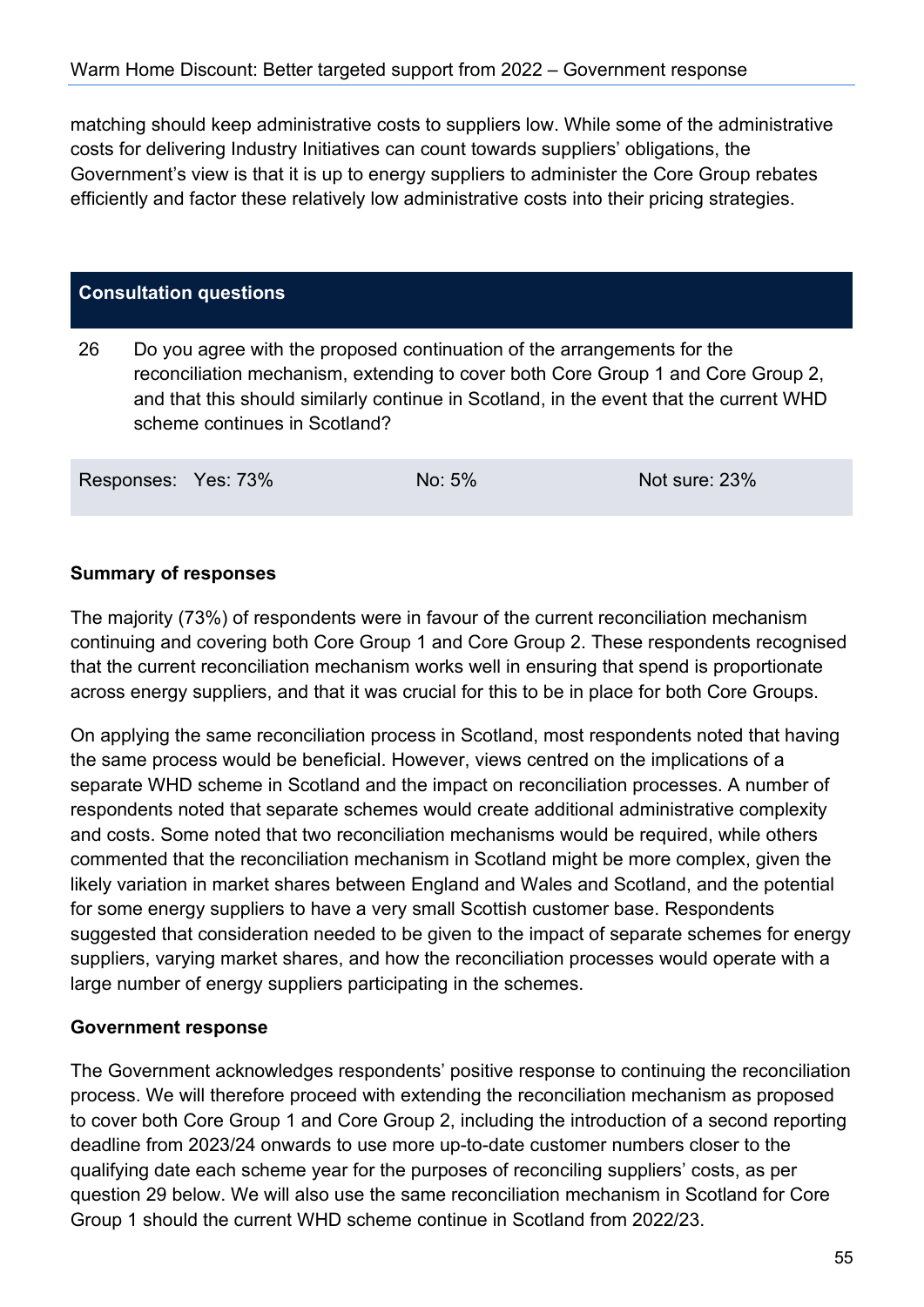We note respondents' comments on the reconciliation mechanism for a separate WHD scheme in Scotland and the complexities this may cause. The Government will continue to work with the Scottish Government on arrangements for a WHD scheme in Scotland, and this will be reflected in the arrangements for the related reconciliation process.

#### **Consultation questions**

27 Do you agree that we should continue with the current Supplier of Last Resort (SoLR) arrangements and not introduce a mandatory requirement for an SoLR to take on the WHD obligations of a failing supplier? What alternative arrangements could be put in place that may encourage the SoLR to take on those obligations, including in relation to Industry Initiatives?

Responses: Yes: 35% No: 43% Not sure: 20%

#### **Summary of responses**

There was a mixed and overall negative response to this proposal. Of the 35% who agreed with the proposal, the majority suggested that energy suppliers who are able to cover a failing supplier's WHD rebates will likely already volunteer to do so. Some respondents also noted that the lowering of the energy supplier participation thresholds meant that most energy suppliers that are likely to be large enough to volunteer to become a SoLR would already be scheme participants. Meanwhile, making it mandatory to take on payments could discourage other energy suppliers from bidding to be appointed the SoLR, which would impact on the wider SoLR process and all customers of the failing supplier. It was also suggested that introducing a mandatory requirement could increase the risk of the SoLR not having time to comply with their obligations, particularly if the failing supplier failed late in the scheme year.

Respondents highlighted accurate customer and financial data as a key barrier for taking on failing suppliers' rebates and Industry Initiative commitments. Some respondents suggested that, if a mandatory requirement were introduced, measures should be put in place to ensure that accurate data from failed suppliers would be available, ideally in advance of the SoLR Request for Information submission deadline. Two energy suppliers suggested changes to Ofgem guidance: one that Ofgem should make it explicit that WHD rebates and Industry Initiatives commitments could be categories for considering SoLR bids; and the other that costs can be claimed through the industry levy.

The majority of the respondents who disagreed (43%) with the proposal expressed concerns about the risks that rebates and Industry Initiatives commitments could go unfulfilled if a SoLR did not take on the obligations of a failing energy supplier. These respondents highlighted the impact this could have on both vulnerable households, who may have adjusted their spending on heating under the assumption they would receive a rebate, and Industry Initiatives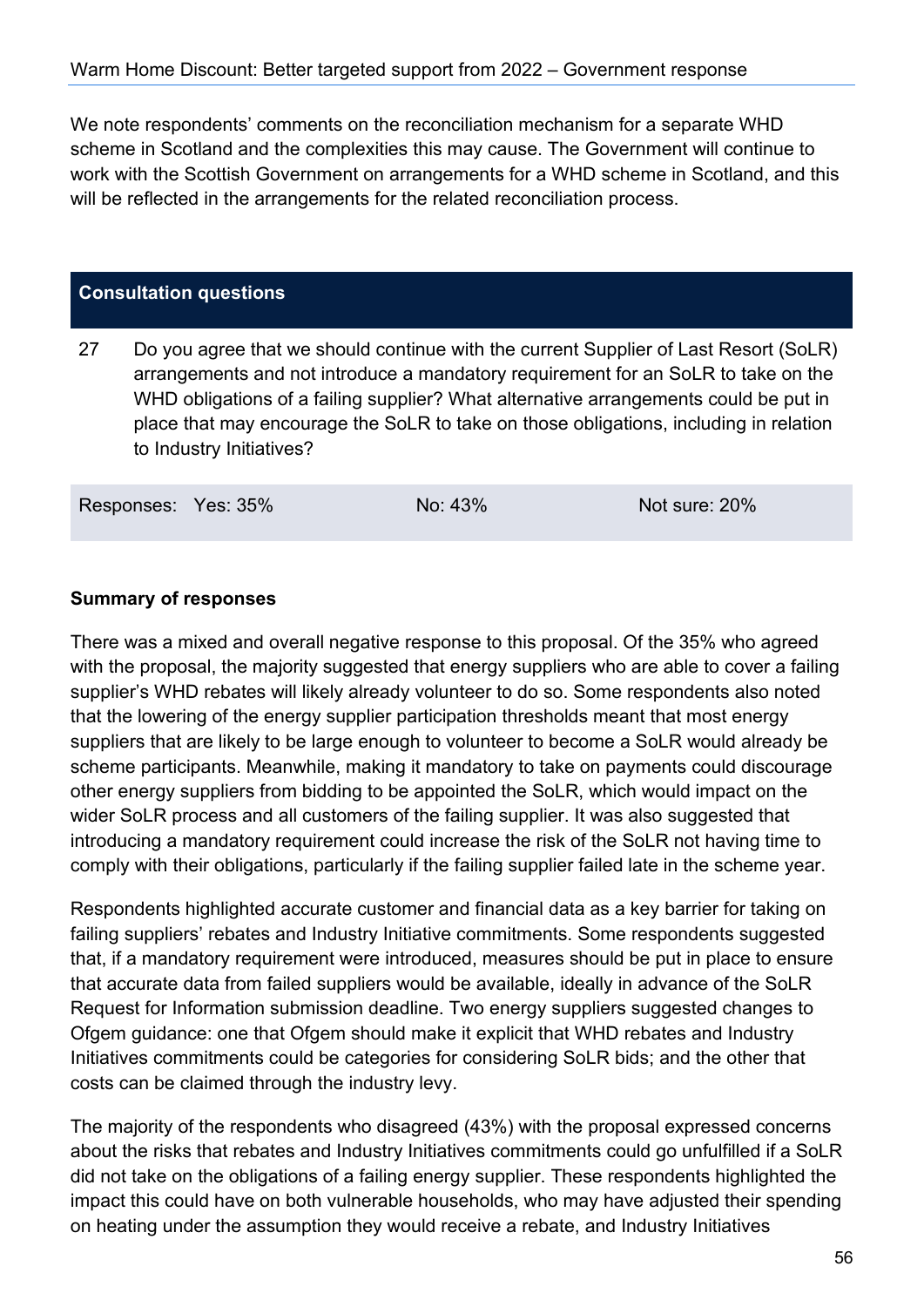providers, who may ultimately not be paid for contracted work even if it has already been completed. The reduction of the supplier participation threshold was also highlighted as increasing the risk and frequency of energy supplier failures.

The most common suggestion from those who disagreed was to make the WHD a mandatory condition of the SoLR process to ensure maximum consumer protection for vulnerable customers. Three respondents suggested that the mutualisation process could be used to recover extra costs, though one energy supplier cautioned against using mutualisation due to the impact it would have on other energy suppliers.

Alternative suggestions included creating a fund at the start of the scheme year, with two respondents proposing this be used primarily for Industry Initiatives, to mitigate against any supplier failures later in the year. Two other respondents suggested that the Government should underwrite the costs of WHD payments where an energy supplier fails. It was also suggested that customers should be given time to switch energy suppliers before their rebate is withdrawn, in the event that a failing energy supplier's obligations are not covered by a SoLR.

#### **Government response**

The Government acknowledges that more respondents disagreed with maintaining the current SoLR process, with the most common preference being to make it a mandatory requirement for a SoLR to take on WHD rebate and Industry Initiatives obligations in the event of a supplier failure. However, the primary purpose of the SoLR process is to ensure continuity of supply through the quick transfer of customers. When triggering the SoLR process, in the first instance Ofgem invites energy suppliers to bid to be the SoLR and chooses the energy supplier that will offer the best value for customers. Mandating that the failing supplier's WHD obligations be taken on by the SoLR would likely reduce the number of SoLR bids and slow down the SoLR process, which could reduce the quality of service that all customers receive.

The Government is confident that existing processes will ensure customers are protected and costs minimised. Ofgem have successfully used the SoLR process for multiple supplier insolvencies, particularly in the last year. Any customer going through the SoLR process will not go off supply and will have their credit balances protected.

While a SoLR is not obliged to provide the WHD rebates to transferred customers, all SoLRs have done so in the past, and we would expect that any SoLR appointed in the future would continue to honour these obligations. This is especially the case as the change from Broader Group to Core Group 2 will make the provision of rebates easier.

We recognise that there may be instances in which suppliers fail and their Industry Initiatives remain undelivered. However, we consider that introducing protection through the SoLR process would be disproportionately complex for the relatively low level of negative impact.

Regarding the suggested changes to the Ofgem guidance for the SoLR process, Ofgem already takes into account whether a supplier intends to take on the WHD obligations of the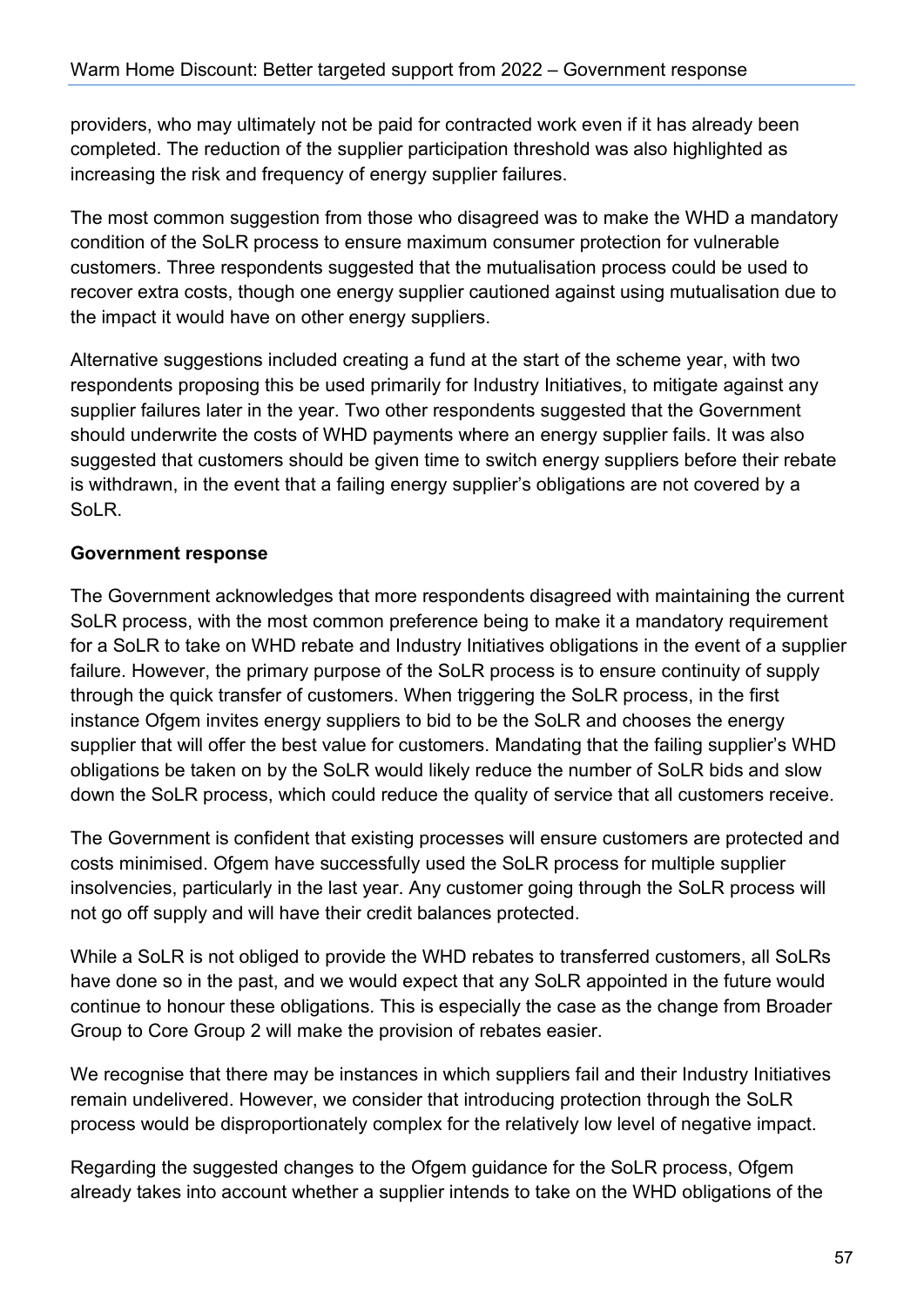failed supplier when appointing a SoLR. Ofgem will consider whether to include an explicit section on WHD and other social schemes in the SoLR guidance.

| <b>Consultation questions</b> |                                                                                                                                                      |                     |           |              |
|-------------------------------|------------------------------------------------------------------------------------------------------------------------------------------------------|---------------------|-----------|--------------|
| 28                            | Do you agree with the proposal that Ofgem should assess and approve applications<br>from suppliers seeking to participate voluntarily in the scheme? |                     |           |              |
|                               |                                                                                                                                                      | Responses: Yes: 87% | $No: 4\%$ | Not sure: 9% |

#### **Summary of responses**

The vast majority (87%) of respondents were in support of Ofgem reviewing applications from smaller energy suppliers seeking to voluntarily participate in the scheme. Respondents recognised that the process would ensure that these energy suppliers would have the financial stability and ability to deliver the scheme, pay rebates, and contribute to the reconciliation process. Some respondents viewed this as a means of encouraging smaller energy suppliers to participate, though one respondent noted that the proposed lowering of the energy supplier participating thresholds to 1,000 domestic customer accounts would likely mean this process would not often be used. Multiple respondents recognised Ofgem as being best placed to undertake these reviews.

Two respondents in favour, and one who disagreed with the proposal, expressed a preference for energy supplier participation thresholds to be removed entirely to mandate that all energy suppliers participate in the scheme. Other respondents also suggested that suppliers participating voluntarily should have the same responsibilities and expectations as those participating mandatorily, while one respondent stated that the criteria for approving voluntary participation should be consulted on.

#### **Government response**

The Government notes the positive response to this proposal and intends to proceed with Ofgem assessing applications from potential voluntary participants in the scheme.

We note that some respondents expressed a preference for the removal of energy supplier participation thresholds. We have addressed this in our response to questions 23 and 24.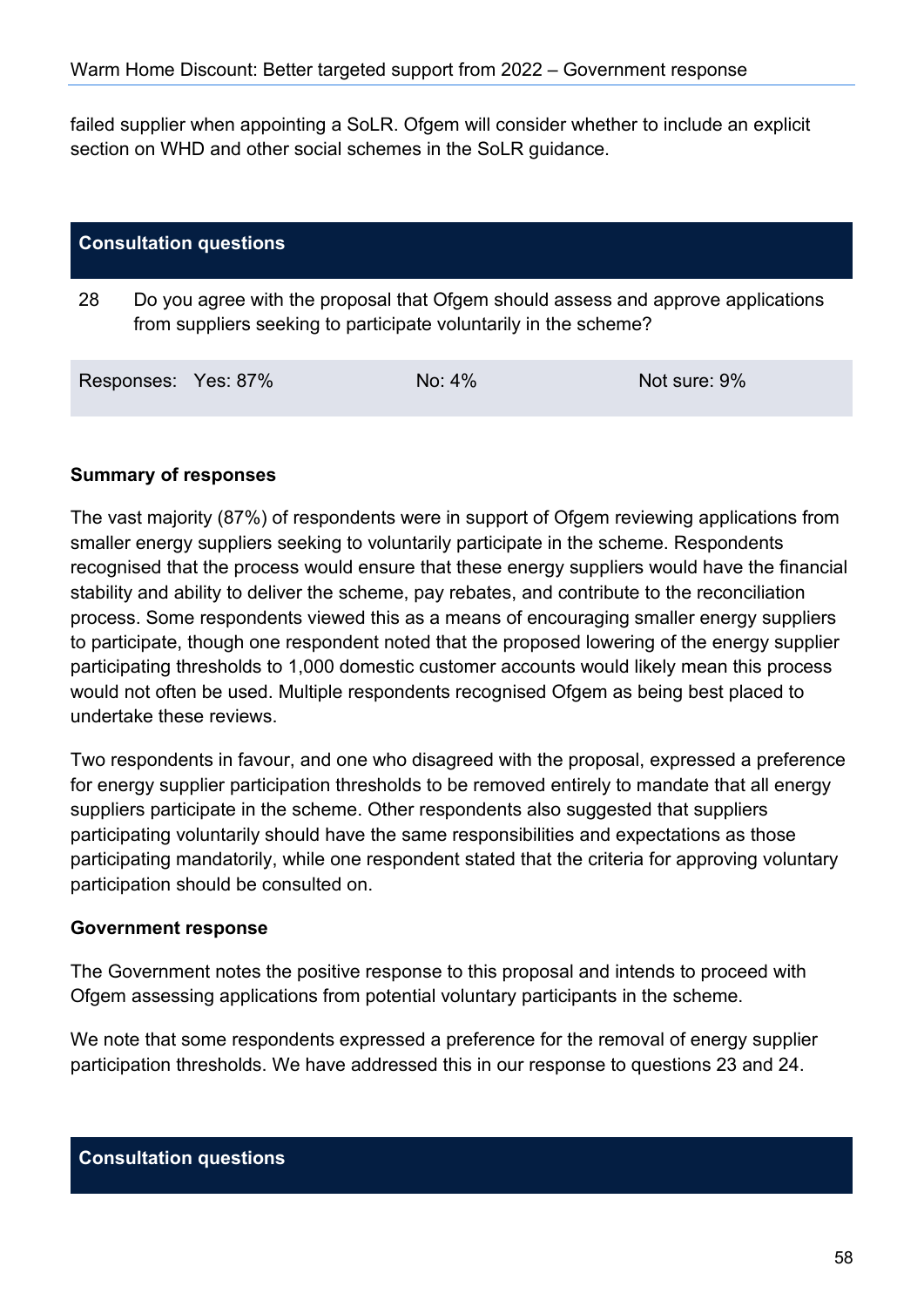29 Do you agree that from 2023 we introduce a second customer number reporting date?

| Responses: Yes: 70% | No: 9% | Not sure: 22% |
|---------------------|--------|---------------|
|                     |        |               |

#### **Summary of responses**

The large majority (70%) of respondents were in favour of introducing a second customer number reporting date. This was seen as a way of ensuring that energy supplier obligations reflect more recent data and taking into account fluctuations in customer numbers from customers switching energy suppliers. This was seen as particularly sensible with the reduction of supplier participation thresholds and the higher potential for changes in customer numbers for smaller energy suppliers. The proposal was also recognised as a way to ensure a fair and equitable reconciliation process.

Views were divided on whether this would create an administrative burdensome for energy suppliers. Some alternative suggestions were provided, including introducing the second reporting date solely for smaller energy suppliers or using alternative data sources, such as the quarterly Social Obligations Reporting (SOR) or a third-party source.

One energy supplier supported the proposed second reporting date but disagreed with keeping the current date of 14<sup>th</sup> March for when Ofgem informs energy suppliers of their respective Industry Initiative obligations. They cited the increased complexity resulting from making Industry Initiatives mandatory, the increased number of participating energy suppliers, and noted that there are only 17 days between  $14<sup>th</sup>$  March and the start of each scheme year on 1<sup>st</sup> April. Another energy supplier disagreed with using the second reporting date to adjust obligations for energy suppliers every six months, as this could add uncertainty for planning.

#### **Government response**

The Government notes the positive responses to this proposal, particularly the recognition of the benefits that a second reporting deadline will bring. We intend to proceed with introducing a second customer number reporting deadline closer to the qualifying date. This second reporting information would be used for the Core Groups' reconciliation process, as it will enable the reconciliation of energy supplier spending on Core Group rebates to be based on more recent market share data. This information would not be used for revising suppliers' Industry Initiatives obligations, as mid-year adjustments to scale up or down Industry Initiatives spending would create uncertainty, particularly for measures run by third parties.

We note that some respondents suggested this would create an additional reporting burden on energy suppliers. We have considered the alternative suggestions proposed by some respondents. However, only requiring some suppliers to report their customer numbers would lead to inaccuracies in the calculation of the relative market share of each energy supplier, particularly given the regularity of customers switching supplier and the current volatility in the energy market. We have explored the option of using alternative sources, particularly the SOR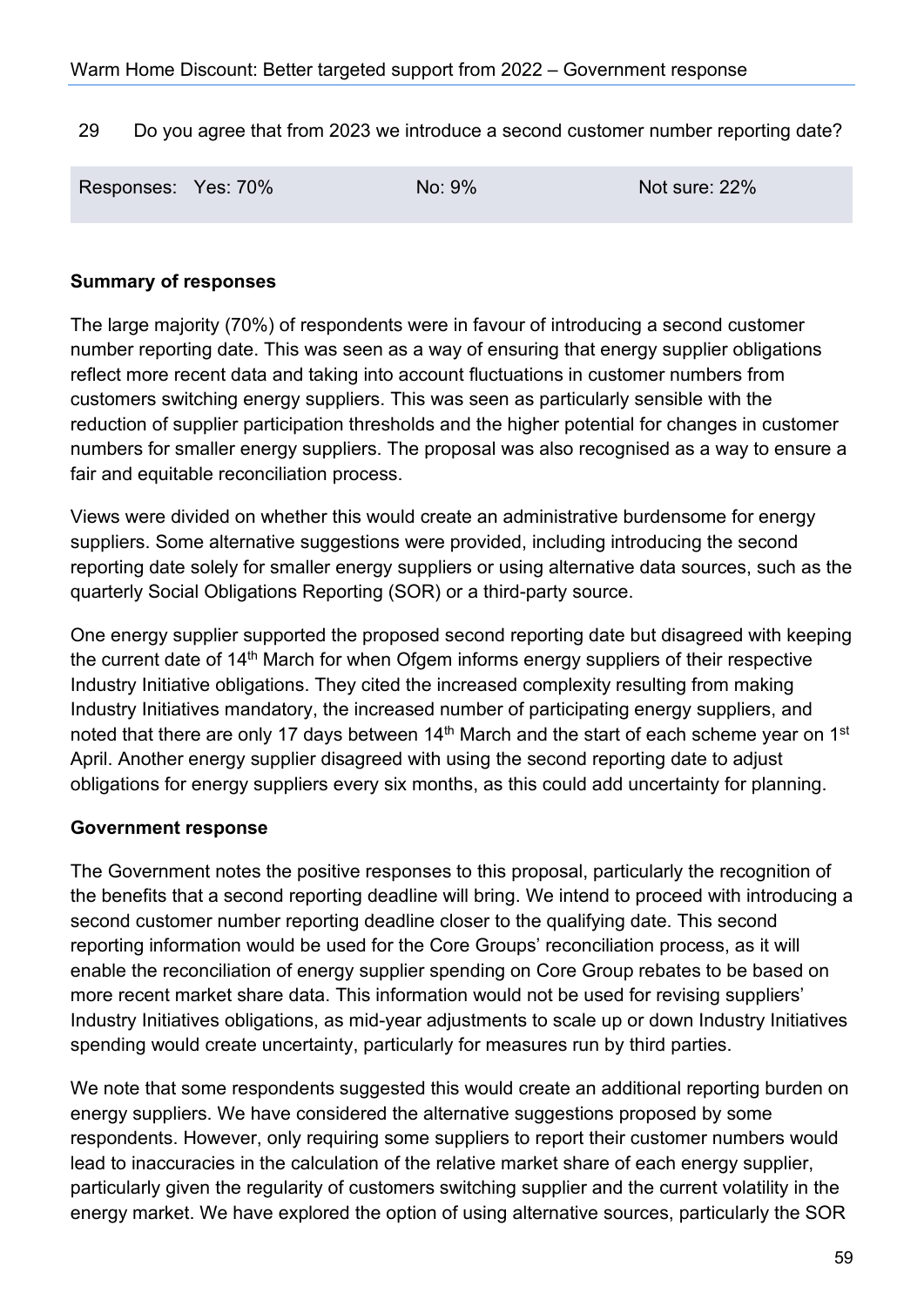reporting, but these are unlikely to cover the necessary information at the right time for adjusting energy supplier obligations for the WHD.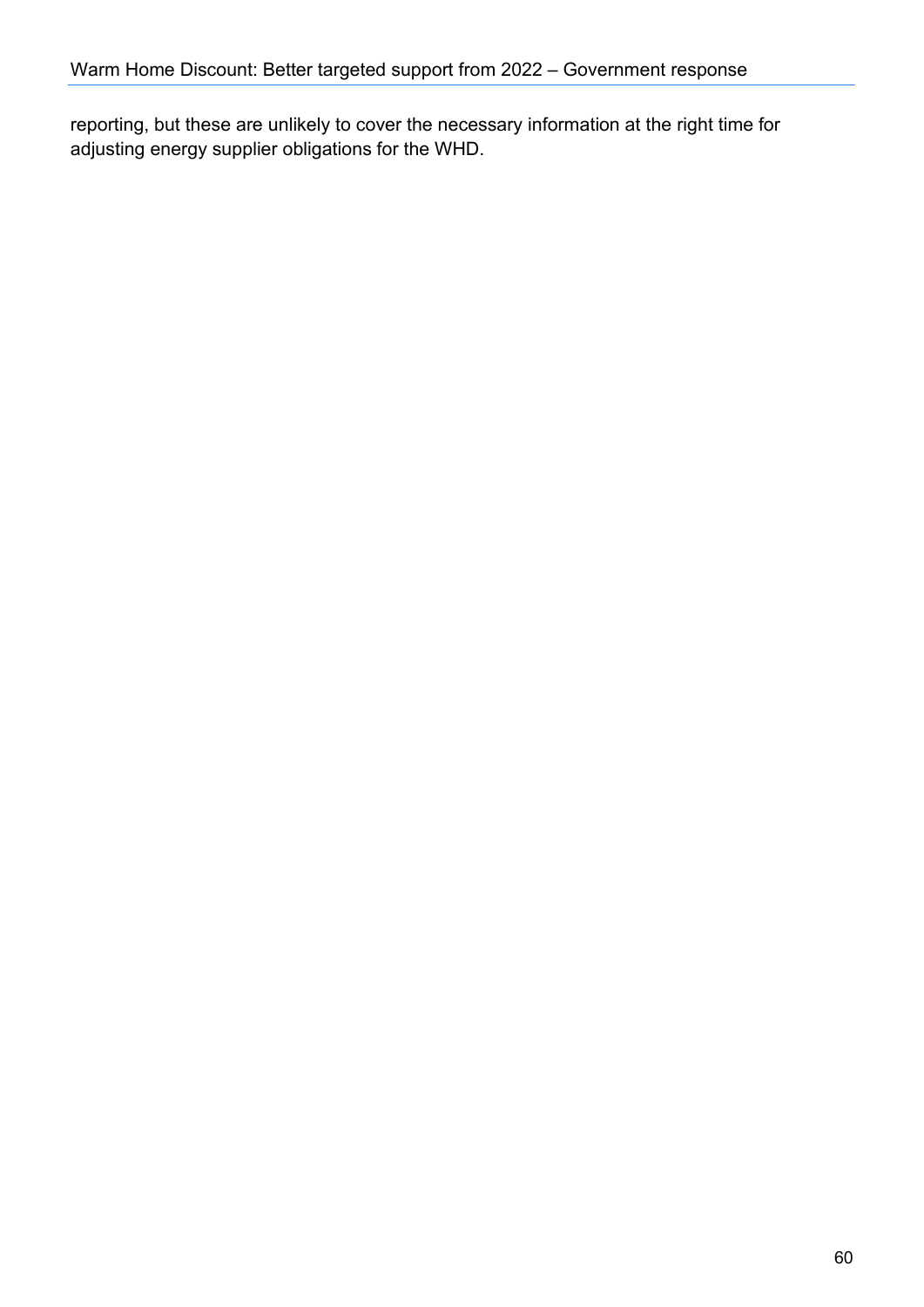## <span id="page-60-0"></span>Administration of the scheme

#### **Consultation questions**

30 Do you agree that Ofgem should continue to act as the operator of the reconciliation mechanism for the scheme?

| Responses: Yes: 92% |  | No: 4% | Not sure: 4% |
|---------------------|--|--------|--------------|
|---------------------|--|--------|--------------|

#### **Summary of responses**

Nearly all (92%) respondents agreed with Ofgem continuing in their role as operator of the scheme reconciliation system. Respondents noted that Ofgem was well placed to do this as they manage the licencing and regulating of energy suppliers and have successfully delivered the reconciliation processes in previous scheme years. Two respondents highlighted that the continuation of current processes through Ofgem would minimise any disruption, particularly with other proposed reforms and increased numbers of participating energy suppliers.

#### **Government response**

Given the positive response to the proposal and Ofgem's previous experience, we intend to proceed with keeping Ofgem as the operator of the reconciliation mechanism for the scheme.

| <b>Consultation questions</b> |  |                                |                                                                                  |               |
|-------------------------------|--|--------------------------------|----------------------------------------------------------------------------------|---------------|
| 31                            |  | consolidate under one licence? | Do you agree that energy suppliers with multiple licences should be permitted to |               |
|                               |  | Responses: Yes: 82%            | $No: 4\%$                                                                        | Not sure: 14% |

#### **Summary of responses**

The vast majority (82%) of respondents were in favour of the proposal to permit energy suppliers with multiple licences to consolidate under one licence. The main reason cited was that it could avoid duplication and reduce the administrative burden, leading to simpler scheme administration. This simplification was seen as particularly beneficial for energy suppliers, but also for Ofgem, the Government, and Industry Initiatives delivery partners. It was noted that the proposal aligns with the trading arrangements already in place under ECO.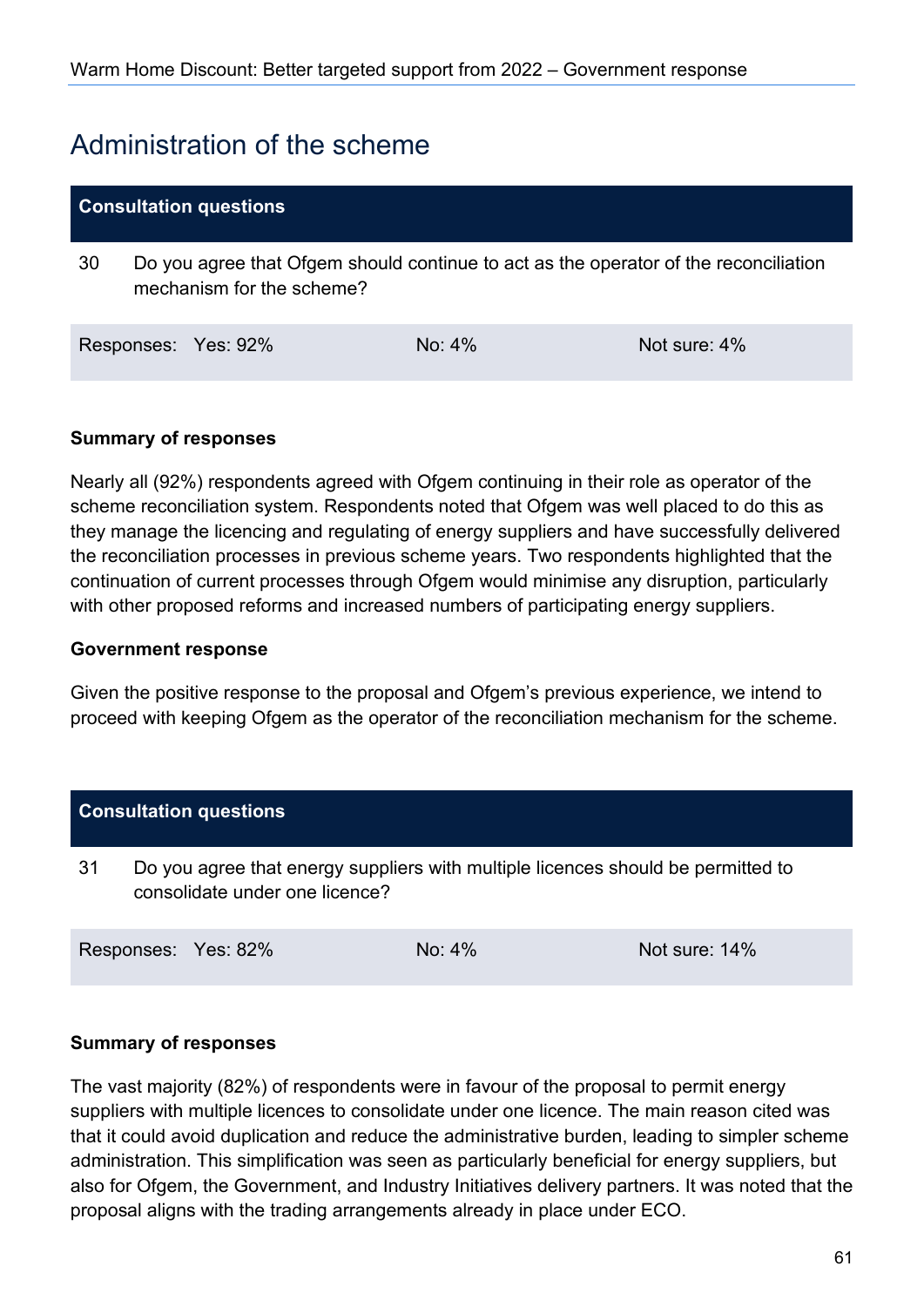Some respondents suggested that customers should be made aware through clear communication from their energy supplier. Others emphasised that this arrangement must not reduce the number of rebate recipients or lead to customers losing out. One respondent recommended this proposal was delivered in line with merger rules to avoid monopolisation.

No respondents opposed to the proposal provided further comment.

#### **Government response**

We welcome the positive response to this proposal, and we will proceed with permitting energy suppliers with multiple licences to consolidate under one licence for the purpose of reporting. Trading of obligations themselves between licences and energy suppliers would continue to not be permitted, as this would only be for reporting purposes. Therefore, this should not have any negative impact on consumers or reduce the number of rebates that an energy supplier is obligated to deliver.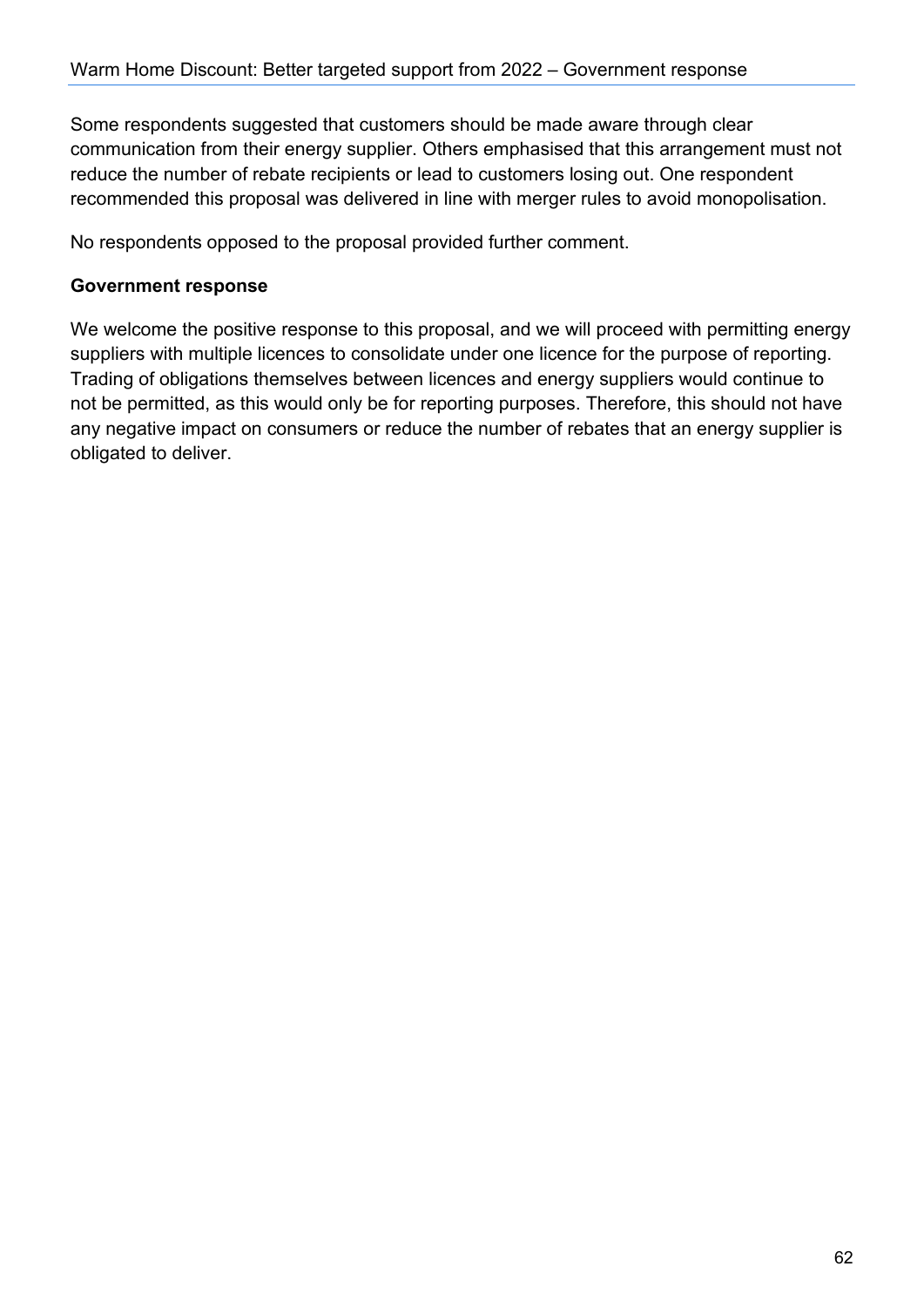## <span id="page-62-0"></span>Conclusion and next steps

The Government appreciates the responses to this consultation and discussions with stakeholders. In light of the general support for the proposals to reform the WHD scheme, the Government will proceed with the fundamental aspects of the proposals and has adopted some suggestions from stakeholders.

At a time of rising energy prices, now more than ever the expansion and reform to the Warm Home Discount scheme is vital for tackling fuel poverty by supporting and protecting lowincome and vulnerable households directly with the costs of heating. The scheme complements the Government's other fuel poverty schemes, such as ECO focusing on energy efficiency improvements to drive down energy costs in the long term, and other measures to support households with the costs of living.<sup>28</sup>

The Government will lay regulations for the scheme to be extended, expanded, and reformed in England and Wales. The reformed scheme will be in place for the 2022/23 scheme year, so that households will receive their rebates over the winter. The scheme will continue until 2025/26.

The Government will consult on introducing a separate scheme in Scotland from 2022 onwards. .

<span id="page-62-1"></span><sup>&</sup>lt;sup>28</sup> 'Government support for energy bills and the cost of living', 3 Feb 2022, <https://www.gov.uk/government/publications/government-support-for-energy-bills-and-the-cost-of-living-factsheets>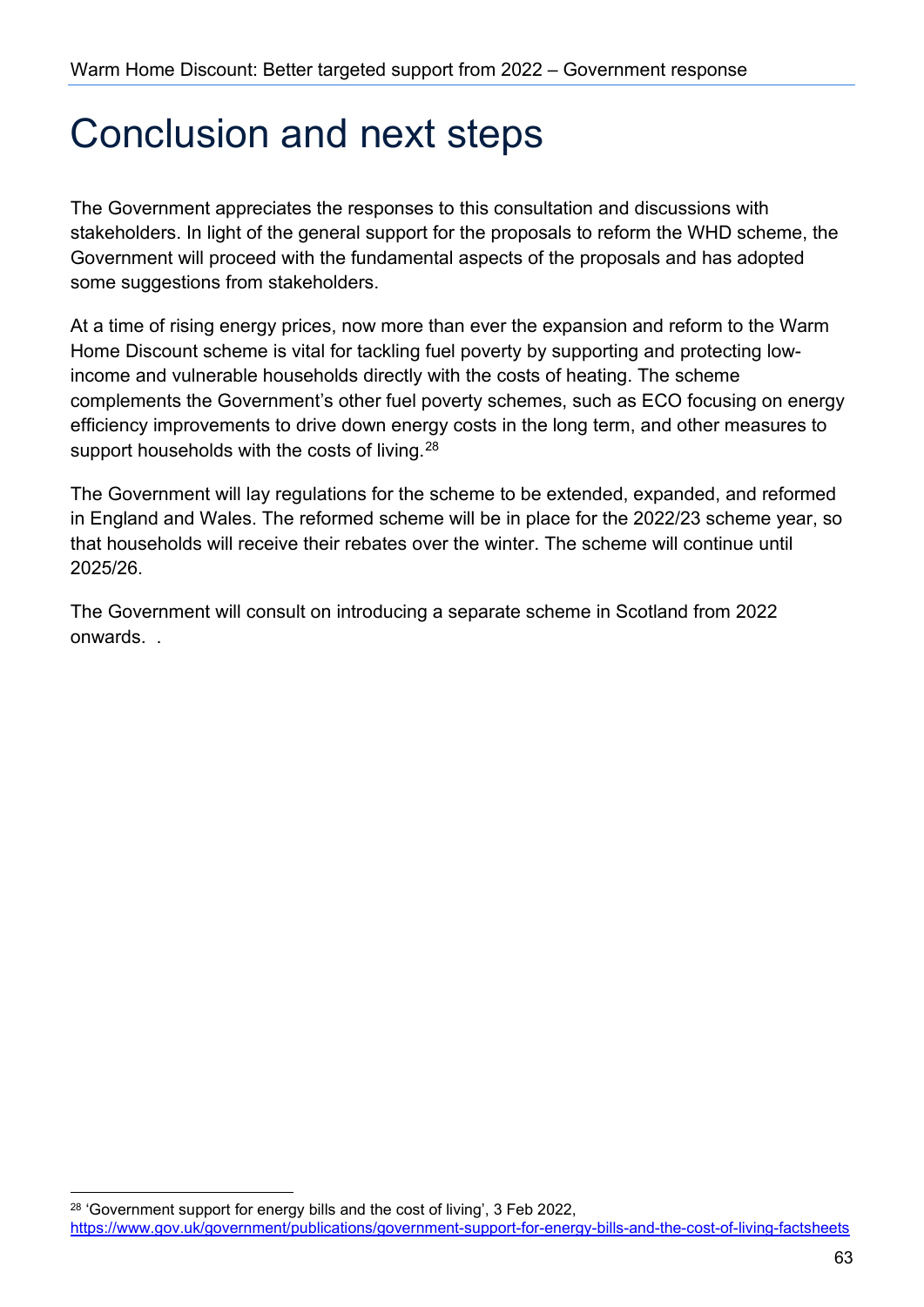## <span id="page-63-0"></span>Annex: List of respondents

There were also responses from 7 members of the public.

- 1. Act on Energy
- 2. Action with Communities in Rural England (ACRE)
- 3. Age UK
- 4. Agility Eco Services Limited
- 5. ALIenergy
- 6. Anchor Hanover Group
- 7. Association for Decentralised Energy
- 8. Association of Palliative Care Social Workers
- 9. Avro Energy
- 10. Barnsley Metropolitan Borough Council
- 11. British Gas Energy Trust
- 12. Bulb
- 13. Care and Repair Cymru
- 14. Centre for Sustainable Energy
- 15. Centrica
- 16. Charis Grants
- 17. Christians Against Poverty
- 18. Citizens Advice
- 19. Citizens Advice Ceredigion
- 20. Citizens Advice Scotland
- 21. Clarion Housing Group
- 22. Committee on Fuel Poverty
- 23. Coventry Citizens Advice
- 24. Croydon Council
- 25. Cumbria Action for Sustainability (CAfS)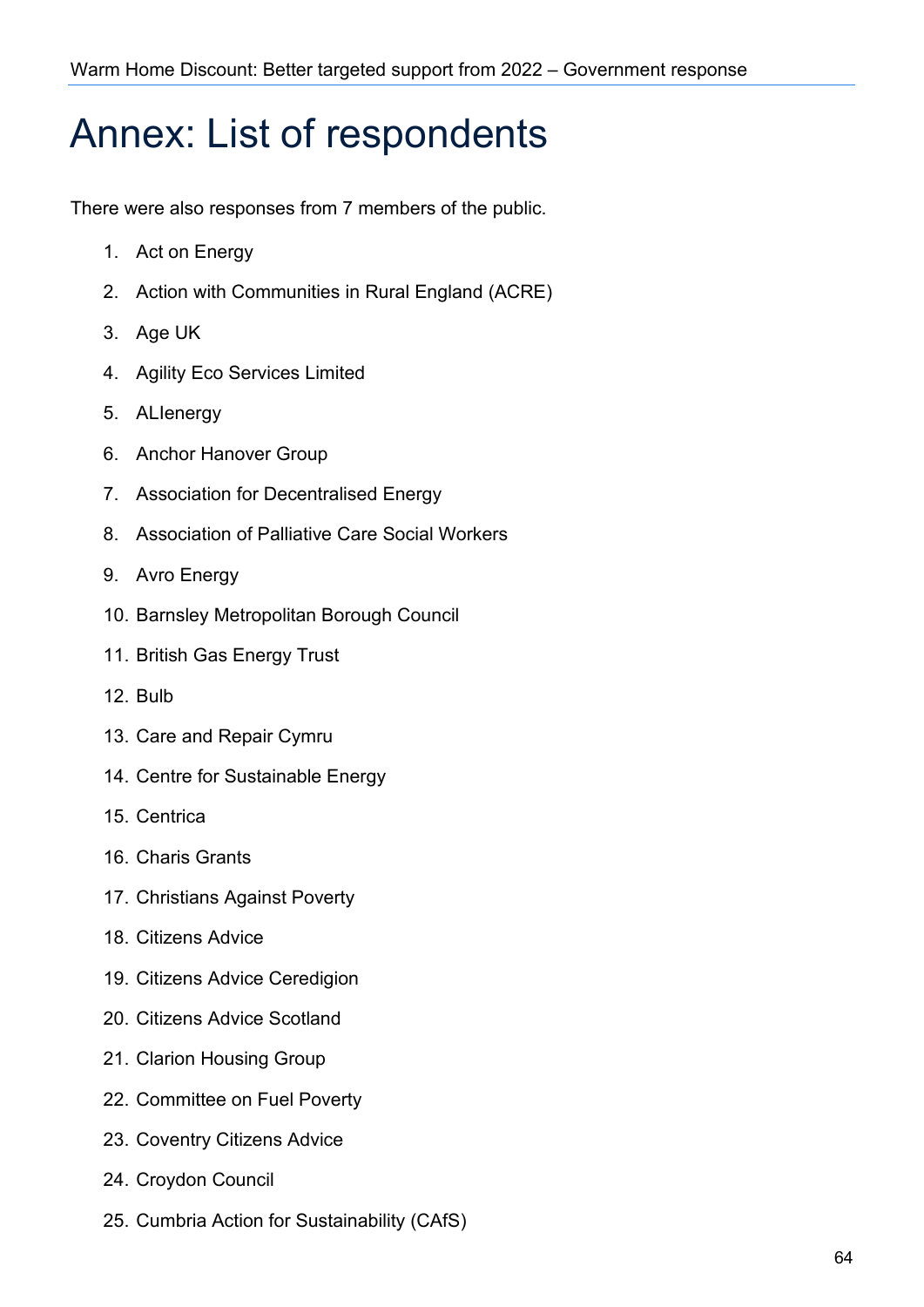- 26. E (Gas and Electricity)
- 27. E.ON
- 28. EDF Energy
- 29. Electricity North West
- 30. Energy Action Scotland
- 31. Energy Saving Trust
- 32. Energy UK
- 33. Fair By Design
- 34. The Federation of Private Residents Associations
- 35. Feeding Britain
- 36. Fuel Bank Foundation
- 37. Good Energy
- 38. Groundworks East
- 39. Hastoe Group on behalf of Rural Housing Alliance
- 40. Heat Trust
- 41. Hope 4U Limited
- 42. Independent Age
- 43. Information Commissioner's Office
- 44. Islington Council
- 45. Local Government Association Social Security Advisers Group
- 46. Marie Curie
- 47. MCS Charitable Foundation
- 48. Midlands ALEO
- 49. Mineral Wool Insulation Manufacturers Association
- 50. Money Advice Trust
- 51. Motor Neurone Disease Association
- 52. National Energy Action
- 53. Octopus Energy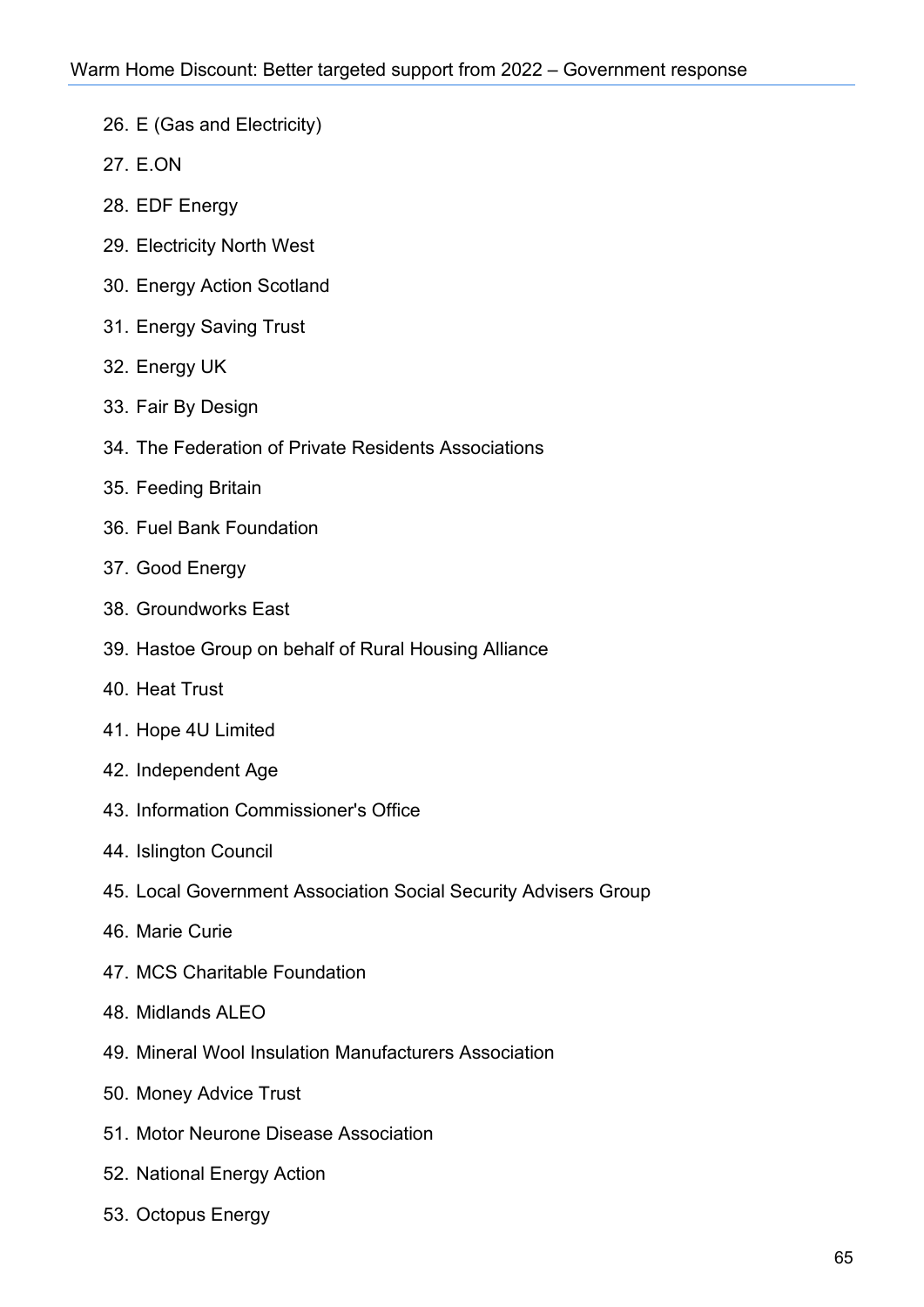- 54. Ofgem
- 55. Oil Firing Technical Association (OFTEC)
- 56. Ombudsman Services
- 57. Onward Homes
- 58. Orbit Group
- 59. OVO Energy
- 60. Oxford City Council
- 61. Park Homes Policy Forum
- 62. Peabody
- 63. People's Energy
- 64. Pure Planet
- 65. Rotherham Federation
- 66. Royal British Legion
- 67. Rural Services Network
- 68. Scope
- 69. Scottish Federation of Housing Associations
- 70. ScottishPower
- 71. Severn Wye Energy Agency
- 72. Shell Energy Retail Limited
- 73. StepChange
- 74. Together Energy
- 75. Utilita
- 76. Warm Front UK
- 77. Wealden District Council
- 78. The Welsh Government
- 79. The Wise Group